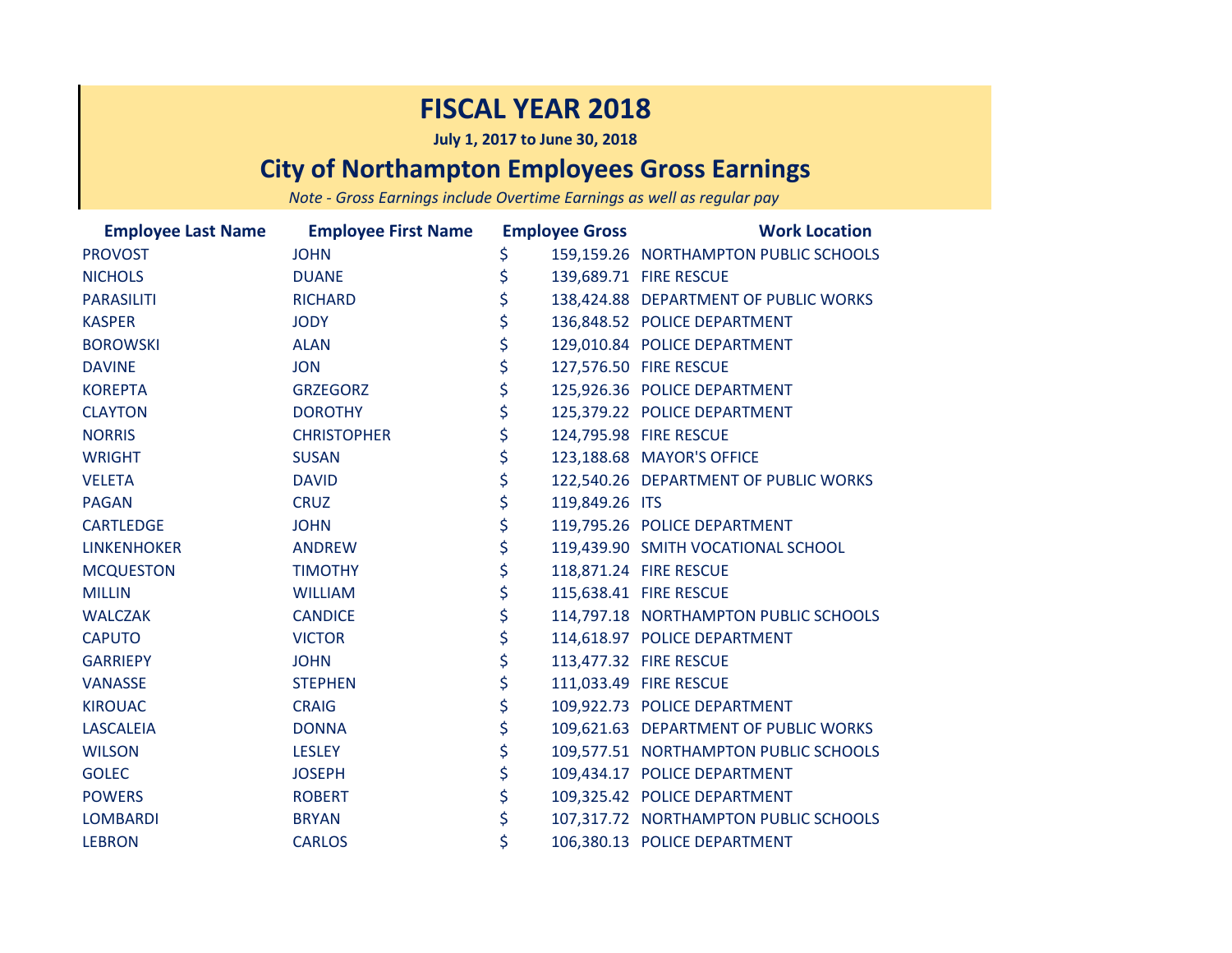| <b>ROBINSON</b>   | <b>COREY</b>   | \$ | 105,574.79 POLICE DEPARTMENT           |
|-------------------|----------------|----|----------------------------------------|
| <b>LEMBERG</b>    | <b>MATTHEW</b> | \$ | 105,513.25 FIRE RESCUE                 |
| <b>FAPPIANO</b>   | <b>PETER</b>   | \$ | 105,135.16 POLICE DEPARTMENT           |
| <b>BRIGGS</b>     | <b>MICHAEL</b> | \$ | 104,693.83 POLICE DEPARTMENT           |
| <b>BRIOTTA</b>    | <b>THOMAS</b>  | \$ | 104,594.27 POLICE DEPARTMENT           |
| <b>CALLAHAN</b>   | <b>DAVID</b>   | \$ | 103,822.89 POLICE DEPARTMENT           |
| <b>AGNA</b>       | <b>GWEN</b>    | \$ | 103,402.52 NORTHAMPTON PUBLIC SCHOOLS  |
| <b>MCCARTHY</b>   | <b>JOHN</b>    | \$ | 103,366.43 POLICE DEPARTMENT           |
| <b>STODDARD</b>   | <b>GLENDA</b>  | \$ | 102,082.03 HUMAN RESOURCES             |
| <b>BIANCA</b>     | <b>JOSEPH</b>  | \$ | 102,029.52 SMITH VOCATIONAL SCHOOL     |
| <b>FEIDEN</b>     | <b>WAYNE</b>   | \$ | 101,745.99 PLANNING AND SUSTAINABILITY |
| <b>STAPLES</b>    | <b>JEFFREY</b> | \$ | 99,738.46 POLICE DEPARTMENT            |
| <b>PLUMER</b>     | <b>PAMELA</b>  | \$ | 99,726.14 NORTHAMPTON PUBLIC SCHOOLS   |
| <b>WANCZYK</b>    | <b>REBECCA</b> | \$ | 98,653.88 SMITH VOCATIONAL SCHOOL      |
| <b>DIGIAMMO</b>   | <b>STEVEN</b>  | \$ | 98,592.06 POLICE DEPARTMENT            |
| <b>LETZEISEN</b>  | <b>BRIAN</b>   | \$ | 97,704.22 POLICE DEPARTMENT            |
| <b>CHOQUETTE</b>  | <b>BETH</b>    | \$ | 97,550.05 NORTHAMPTON PUBLIC SCHOOLS   |
| <b>PELIS</b>      | <b>ANDREW</b>  | \$ | 96,943.15 FIRE RESCUE                  |
| <b>BARSZCZ</b>    | <b>JOSEF</b>   | \$ | 96,911.65 POLICE DEPARTMENT            |
| <b>CANATA</b>     | <b>SAL</b>     | \$ | 96,535.33 NORTHAMPTON PUBLIC SCHOOLS   |
| <b>MADDEN</b>     | <b>SARAH</b>   | \$ | 96,535.33 NORTHAMPTON PUBLIC SCHOOLS   |
| <b>GREGORY</b>    | <b>SCOTT</b>   | \$ | 96,441.82 POLICE DEPARTMENT            |
| <b>MCLAUGHLIN</b> | <b>MICHAEL</b> | \$ | 96,398.81 POLICE DEPARTMENT            |
| <b>DUNN</b>       | <b>ANDREW</b>  | \$ | 96,387.03 DEPARTMENT OF PUBLIC WORKS   |
| <b>DENKIEWICZ</b> | <b>SHAWN</b>   | \$ | 94,970.44 FIRE RESCUE                  |
| <b>KIRCHNER</b>   | <b>KENNETH</b> | \$ | 94,676.40 POLICE DEPARTMENT            |
| SATKOWSKI         | <b>TIMOTHY</b> | \$ | 94,380.40 POLICE DEPARTMENT            |
| <b>MALVEZZI</b>   | <b>CELESTE</b> | \$ | 93,573.32 NORTHAMPTON PUBLIC SCHOOLS   |
| <b>HASBROUCK</b>  | <b>LOUIS</b>   | \$ | 93,446.49 INSPECTIONS                  |
| <b>CHEEVERS</b>   | <b>NANCY</b>   | \$ | 92,967.37 NORTHAMPTON PUBLIC SCHOOLS   |
| <b>ROBITAILLE</b> | <b>KAREN</b>   | \$ | 92,793.21 NORTHAMPTON PUBLIC SCHOOLS   |
| <b>CHAMPINE</b>   | <b>KATELYN</b> | \$ | 92,762.72 NORTHAMPTON PUBLIC SCHOOLS   |
| <b>NARKEWICZ</b>  | <b>DAVID</b>   | \$ | 92,544.94 MAYOR'S OFFICE               |
| <b>MOODY</b>      | <b>PATRICK</b> | \$ | 92,394.77 POLICE DEPARTMENT            |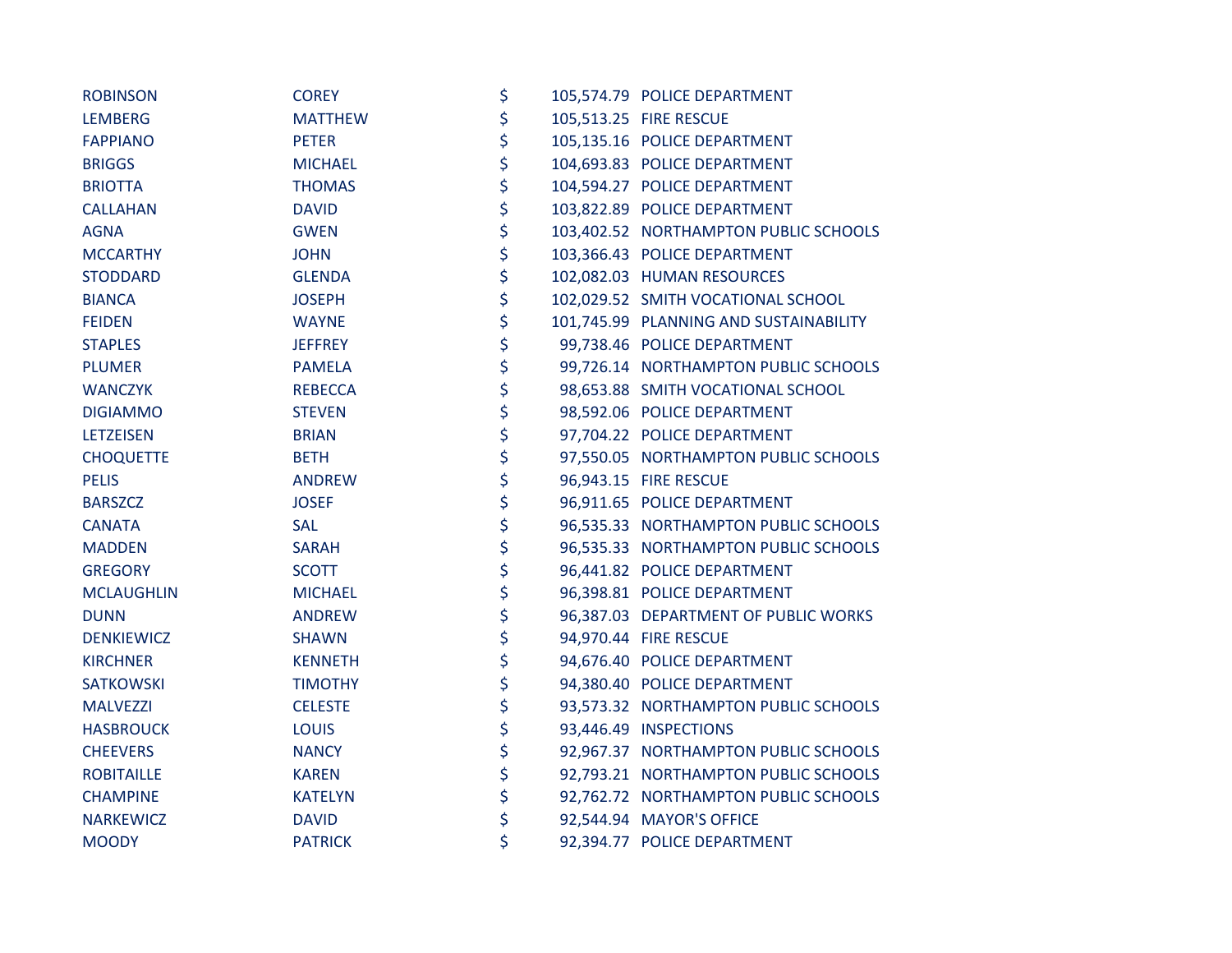| <b>FAIRMAN</b>    | <b>CRYSTAL</b>  | \$ | 92,000.18 SMITH VOCATIONAL SCHOOL    |
|-------------------|-----------------|----|--------------------------------------|
| <b>HOOTEN</b>     | <b>JUSTIN</b>   | \$ | 91,922.29 POLICE DEPARTMENT          |
| <b>TELLIER</b>    | <b>RYAN</b>     | \$ | 90,405.59 POLICE DEPARTMENT          |
| <b>MOUNT</b>      | <b>ELAINE</b>   | \$ | 90,331.76 NORTHAMPTON PUBLIC SCHOOLS |
| VAILLANCOURT      | <b>LORI</b>     | \$ | 90,331.74 NORTHAMPTON PUBLIC SCHOOLS |
| <b>SABONIS</b>    | <b>ANTHONY</b>  | \$ | 90,000.04 SMITH VOCATIONAL SCHOOL    |
| <b>LAVALLE</b>    | <b>JARED</b>    | \$ | 89,244.36 POLICE DEPARTMENT          |
| <b>LIPTAK</b>     | <b>DENNIS</b>   | \$ | 87,805.56 POLICE DEPARTMENT          |
| POMERANTZ         | <b>DAVID</b>    | \$ | 87,553.41 CENTRAL SERVICES           |
| <b>ZANTROFSKI</b> | <b>TIMOTHY</b>  | \$ | 87,465.92 POLICE DEPARTMENT          |
| <b>BISSELL</b>    | <b>KRISTINE</b> | \$ | 87,295.20 TREASURER/COLLECTOR        |
| KARPINSKI         | <b>JOYCE</b>    | \$ | 87,288.60 AUDITOR'S OFFICE           |
| <b>BREEN</b>      | ANDREW          | \$ | 87,132.58 FIRE RESCUE                |
| <b>DZIALO</b>     | <b>BRENT</b>    | \$ | 86,540.98 POLICE DEPARTMENT          |
| <b>THERRIEN</b>   | <b>LAWRENCE</b> | \$ | 86,458.08 FIRE RESCUE                |
| <b>LAGOY</b>      | <b>BRANDON</b>  | \$ | 85,727.39 POLICE DEPARTMENT          |
| <b>SMITH</b>      | <b>TIMOTHY</b>  | \$ | 85,533.22 SMITH VOCATIONAL SCHOOL    |
| <b>CURTIN</b>     | <b>MARK</b>     | \$ | 85,491.86 FIRE RESCUE                |
| <b>MURRETT</b>    | <b>DAVID</b>    | \$ | 85,108.25 FIRE RESCUE                |
| <b>BARRY</b>      | <b>PAUL</b>     | \$ | 85,072.18 POLICE DEPARTMENT          |
| <b>GRUMOLI</b>    | <b>KYLE</b>     | \$ | 84,934.80 POLICE DEPARTMENT          |
| <b>SHIPKA</b>     | <b>DAVID</b>    | \$ | 84,371.52 RETIREMENT BOARD           |
| <b>LACEY</b>      | <b>NELSON</b>   | \$ | 84,333.43 SMITH VOCATIONAL SCHOOL    |
| <b>HATCH</b>      | <b>MICHAEL</b>  | \$ | 83,394.45 FIRE RESCUE                |
| <b>BEAVER</b>     | <b>BENJAMIN</b> | \$ | 83,349.60 POLICE DEPARTMENT          |
| <b>BUZZEE</b>     | <b>BRADLEY</b>  | \$ | 83,095.76 POLICE DEPARTMENT          |
| <b>SCHUETZE</b>   | <b>WILLIAM</b>  | \$ | 82,822.04 FIRE RESCUE                |
| <b>MESSING</b>    | <b>DAVID</b>    | \$ | 82,636.97 NORTHAMPTON PUBLIC SCHOOLS |
| LAREAU            | <b>JEFFREY</b>  | \$ | 82,040.60 SMITH VOCATIONAL SCHOOL    |
| <b>CHARTIER</b>   | <b>MELANIE</b>  | \$ | 81,999.96 SMITH VOCATIONAL SCHOOL    |
| <b>NEVIN</b>      | <b>MARK</b>     | \$ | 80,870.81 SMITH VOCATIONAL SCHOOL    |
| <b>MARCHAND</b>   | <b>MATTHEW</b>  | \$ | 80,768.88 FIRE RESCUE                |
| <b>GRAHAM</b>     | <b>HOLLY</b>    | \$ | 80,740.22 NORTHAMPTON PUBLIC SCHOOLS |
| <b>SHEARER</b>    | <b>JOSHUA</b>   | \$ | 80,317.67 SMITH VOCATIONAL SCHOOL    |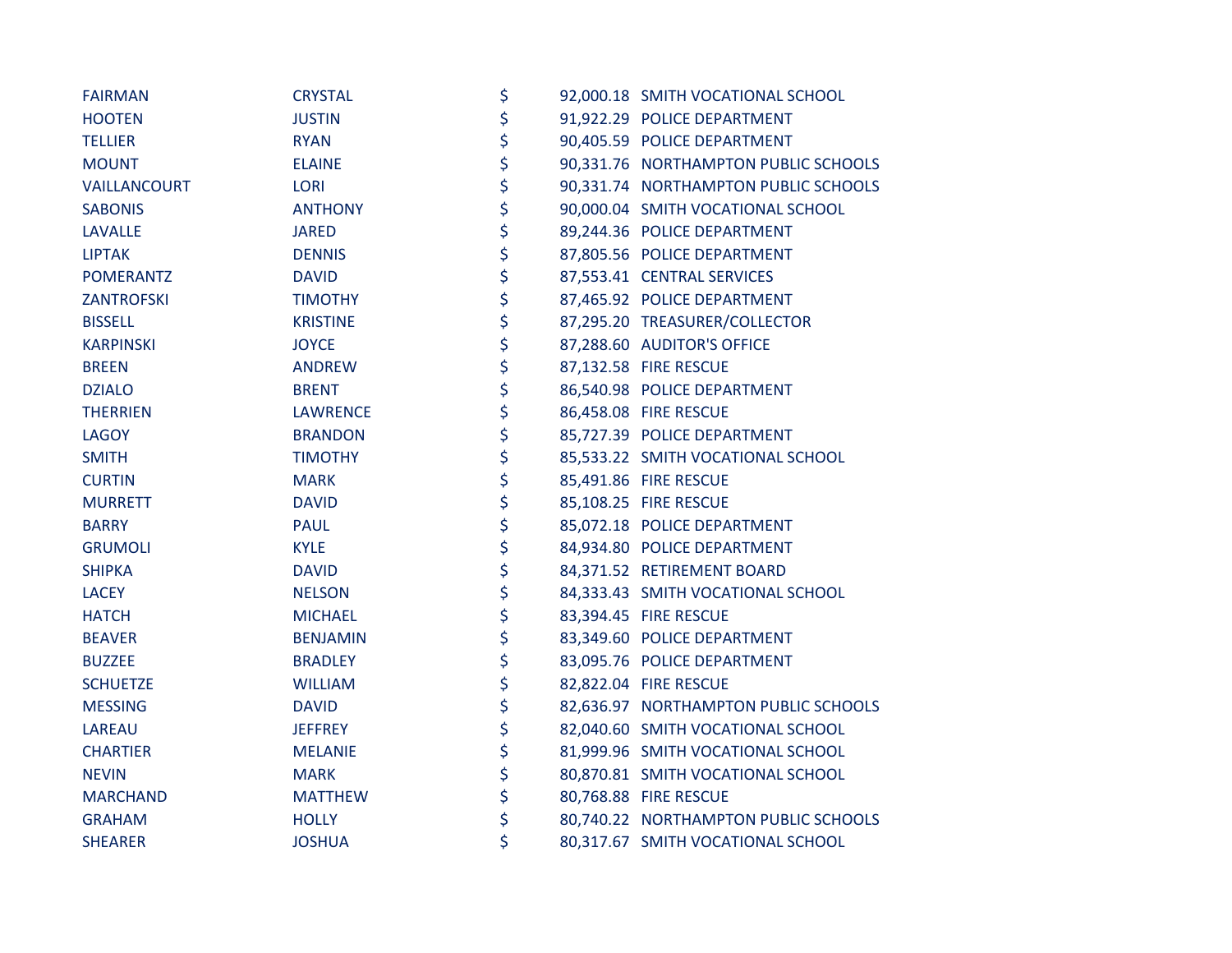| <b>ANTOSZ</b>     | <b>MICHAEL</b>       | \$                  | 80,141.20 DEPARTMENT OF PUBLIC WORKS |
|-------------------|----------------------|---------------------|--------------------------------------|
| <b>CARNEY</b>     | <b>ANDREW</b>        | \$                  | 80,120.74 POLICE DEPARTMENT          |
| <b>MCLOUGHLIN</b> | <b>MOLLY</b>         | \$<br>80,066.67 ITS |                                      |
| <b>HARP</b>       | <b>REYNAUD</b>       | \$                  | 79,758.72 NORTHAMPTON PUBLIC SCHOOLS |
| <b>DANDREA</b>    | <b>MARY PATRICIA</b> | \$                  | 79,735.67 SMITH VOCATIONAL SCHOOL    |
| <b>CONNOR</b>     | <b>STEVEN</b>        | \$                  | 79,636.15 VETERANS                   |
| <b>BOYD</b>       | <b>CHARLES</b>       | \$                  | 79,410.14 SMITH VOCATIONAL SCHOOL    |
| <b>POWERS</b>     | <b>PAMELA</b>        | \$                  | 79,332.49 CITY CLERK                 |
| <b>SULLIVAN</b>   | <b>WILLIAM</b>       | \$                  | 79,088.93 DEPARTMENT OF PUBLIC WORKS |
| <b>MCKINNEY</b>   | <b>BRENDAN</b>       | \$                  | 79,058.02 POLICE DEPARTMENT          |
| VANBUSKIRK        | <b>ADAM</b>          | \$                  | 78,578.28 POLICE DEPARTMENT          |
| <b>WEIDER</b>     | <b>MAX</b>           | \$                  | 78,569.76 SMITH VOCATIONAL SCHOOL    |
| <b>PAWLOSKI</b>   | <b>MICHAEL</b>       | \$                  | 78,521.95 FIRE RESCUE                |
| <b>DUPRE</b>      | <b>KARA</b>          | \$                  | 78,236.84 NORTHAMPTON PUBLIC SCHOOLS |
| <b>BANISTER</b>   | <b>KELLY</b>         | \$                  | 78,219.45 DISPATCH                   |
| <b>KNIGHT</b>     | <b>KELLEY</b>        | \$                  | 78,016.27 NORTHAMPTON PUBLIC SCHOOLS |
| <b>DUMAIS</b>     | <b>EMILY-ANN</b>     | \$                  | 77,520.51 SMITH VOCATIONAL SCHOOL    |
| <b>NETTO</b>      | <b>DAVID</b>         | \$                  | 77,518.99 POLICE DEPARTMENT          |
| <b>LEDOUX</b>     | <b>KARA</b>          | \$                  | 77,487.79 FIRE RESCUE                |
| <b>RILEY</b>      | <b>JANE</b>          | \$                  | 77,392.65 SMITH VOCATIONAL SCHOOL    |
| <b>WEBBER</b>     | <b>LAURA JO</b>      | \$                  | 77,188.82 SMITH VOCATIONAL SCHOOL    |
| <b>KELLY</b>      | <b>CHRISTOPHER</b>   | \$                  | 77,170.76 SMITH VOCATIONAL SCHOOL    |
| <b>ALLARD</b>     | <b>MICHAEL</b>       | \$                  | 77,049.97 POLICE DEPARTMENT          |
| <b>PERRY</b>      | <b>JOHN</b>          | \$                  | 76,956.21 POLICE DEPARTMENT          |
| <b>TIRADO</b>     | <b>KRISTEN</b>       | \$                  | 76,911.34 SMITH VOCATIONAL SCHOOL    |
| SKANTZ-HODGSON    | <b>LESLIE</b>        | \$                  | 76,874.92 SMITH VOCATIONAL SCHOOL    |
| FERNANDEZ-SIERRA  | <b>JORGE</b>         | \$                  | 76,788.84 SMITH VOCATIONAL SCHOOL    |
| <b>FREY</b>       | <b>JANE</b>          | \$                  | 76,769.94 SMITH VOCATIONAL SCHOOL    |
| <b>GAUGER</b>     | <b>BRETT</b>         | \$                  | 76,370.61 FIRE RESCUE                |
| <b>BATES</b>      | <b>MARY</b>          | \$                  | 76,297.24 NORTHAMPTON PUBLIC SCHOOLS |
| <b>SMALL</b>      | <b>DALE</b>          | \$                  | 75,783.44 DEPARTMENT OF PUBLIC WORKS |
| <b>MOORE</b>      | <b>DANIEL</b>        | \$                  | 75,780.58 SMITH VOCATIONAL SCHOOL    |
| O'LEARY           | <b>MERRIDITH</b>     | \$                  | 75,770.58 HEALTH DEPARTMENT          |
| <b>PATERSON</b>   | <b>SCOTT</b>         | \$                  | 75,721.85 SMITH VOCATIONAL SCHOOL    |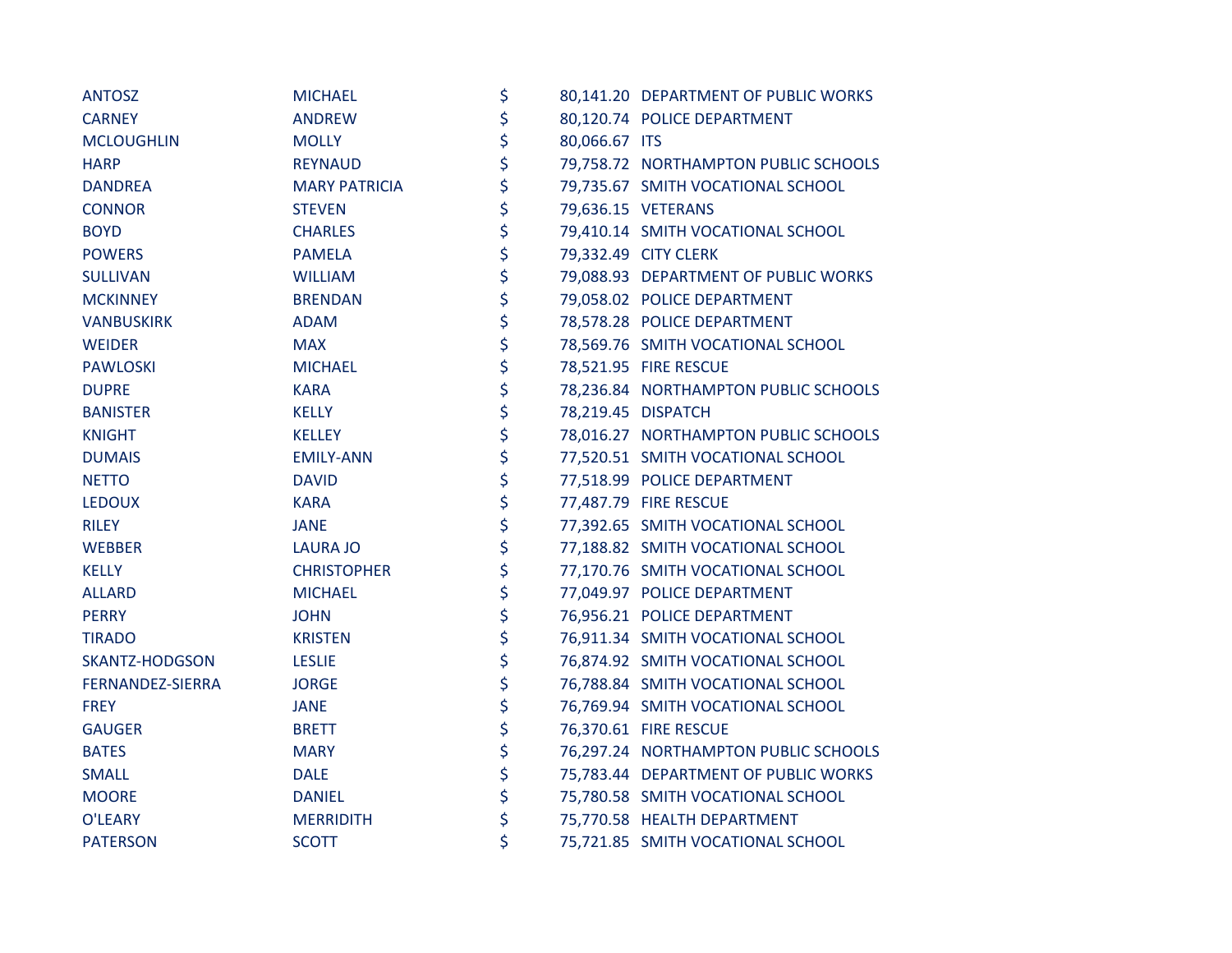| <b>SELFRIDGE</b>     | <b>JOHN</b>     | \$ | 75,653.15 NORTHAMPTON PUBLIC SCHOOLS |
|----------------------|-----------------|----|--------------------------------------|
| <b>STEIN</b>         | <b>LESLIE</b>   | \$ | 75,645.79 NORTHAMPTON PUBLIC SCHOOLS |
| <b>SNAPE</b>         | <b>KEITH</b>    | \$ | 75,586.88 DEPARTMENT OF PUBLIC WORKS |
| <b>CYR</b>           | <b>CARL</b>     | \$ | 75,476.47 SMITH VOCATIONAL SCHOOL    |
| <b>BRADY</b>         | <b>BETH</b>     | \$ | 75,395.72 NORTHAMPTON PUBLIC SCHOOLS |
| <b>MARTIN</b>        | <b>ADAM</b>     | \$ | 75,352.88 FIRE RESCUE                |
| <b>ANSPACH</b>       | <b>JAMES</b>    | \$ | 75,082.64 SMITH VOCATIONAL SCHOOL    |
| <b>BALDWIN</b>       | <b>MARK</b>     | \$ | 75,023.63 NORTHAMPTON PUBLIC SCHOOLS |
| <b>PACK</b>          | <b>ELIJAH</b>   | \$ | 75,009.35 POLICE DEPARTMENT          |
| <b>PARKS</b>         | <b>MICHAEL</b>  | \$ | 74,931.58 SMITH VOCATIONAL SCHOOL    |
| <b>DUPRE</b>         | <b>EDWARD</b>   | \$ | 74,895.04 DEPARTMENT OF PUBLIC WORKS |
| <b>TRIPP</b>         | <b>DAVID</b>    | \$ | 74,636.19 POLICE DEPARTMENT          |
| <b>BROWN</b>         | <b>KATHLEEN</b> | \$ | 74,400.05 SMITH VOCATIONAL SCHOOL    |
| <b>MOULTON</b>       | <b>JESSICA</b>  | \$ | 74,399.50 SMITH VOCATIONAL SCHOOL    |
| <b>CHANDLER</b>      | <b>PAUL</b>     | \$ | 74,269.71 SMITH VOCATIONAL SCHOOL    |
| <b>WALDEN</b>        | <b>NICHOLE</b>  | \$ | 74,240.60 NORTHAMPTON PUBLIC SCHOOLS |
| <b>KIRITSIS</b>      | <b>SARAH</b>    | \$ | 74,189.76 NORTHAMPTON PUBLIC SCHOOLS |
| <b>SARAFIN</b>       | <b>JOAN</b>     | \$ | 74,174.28 ASSESSORS OFFICE           |
| <b>HALL</b>          | <b>STEVEN</b>   | \$ | 74,079.28 FIRE RESCUE                |
| <b>TOIA</b>          | <b>ERIC</b>     | \$ | 74,045.69 FIRE RESCUE                |
| <b>EMANATIAN</b>     | <b>MICHELE</b>  | \$ | 74,041.08 NORTHAMPTON PUBLIC SCHOOLS |
| <b>FISH</b>          | <b>CHERYL</b>   | \$ | 73,925.56 SMITH VOCATIONAL SCHOOL    |
| <b>PETERS</b>        | <b>DANIEL</b>   | \$ | 73,862.48 SMITH VOCATIONAL SCHOOL    |
| <b>BROOKS</b>        | <b>MICHAEL</b>  | \$ | 73,858.98 SMITH VOCATIONAL SCHOOL    |
| <b>KISLO</b>         | <b>JOHN</b>     | \$ | 73,490.88 SMITH VOCATIONAL SCHOOL    |
| <b>NELSON</b>        | <b>KARYN</b>    | \$ | 73,461.92 DEPARTMENT OF PUBLIC WORKS |
| <b>SOBEK-ROSNICK</b> | <b>JESSE</b>    | \$ | 73,327.76 FIRE RESCUE                |
| <b>SHARAC</b>        | <b>PETER</b>    | \$ | 73,318.73 POLICE DEPARTMENT          |
| <b>BOSTROM</b>       | <b>KYLE</b>     | \$ | 73,285.91 SMITH VOCATIONAL SCHOOL    |
| <b>SUPERBA</b>       | <b>MATTHEW</b>  | \$ | 73,213.06 FIRE RESCUE                |
| <b>CHIARELLO</b>     | <b>CHRISTA</b>  | \$ | 73,192.71 NORTHAMPTON PUBLIC SCHOOLS |
| <b>PARENT</b>        | <b>RYAN</b>     | \$ | 73,055.47 NORTHAMPTON PUBLIC SCHOOLS |
| <b>CASALE</b>        | <b>KATHLEEN</b> | \$ | 72,841.71 NORTHAMPTON PUBLIC SCHOOLS |
| <b>BEAN</b>          | <b>JONATHAN</b> | \$ | 72,783.85 DEPARTMENT OF PUBLIC WORKS |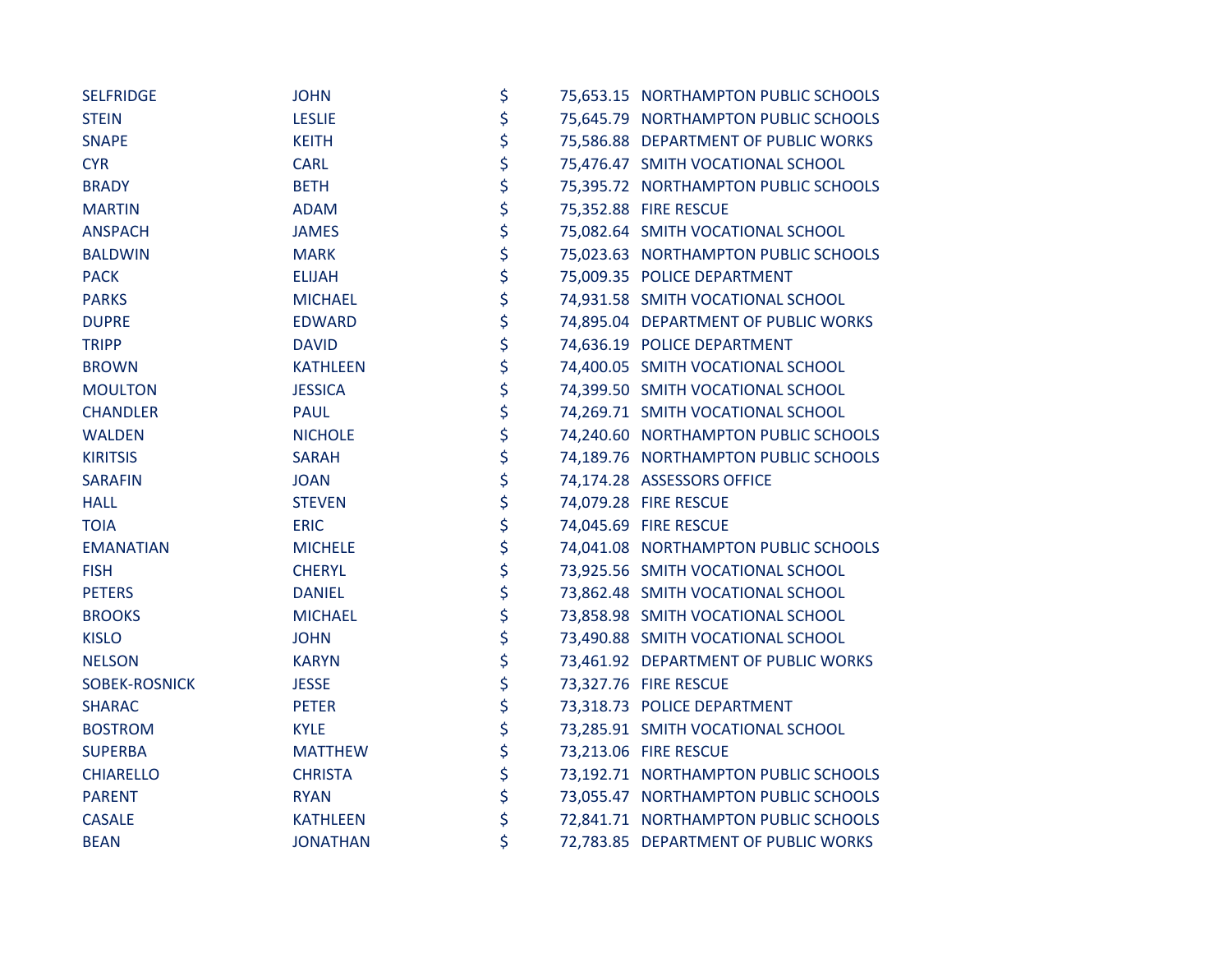| <b>EVERS</b>        | <b>MADGE</b>     | \$ | 72,741.02 SMITH VOCATIONAL SCHOOL    |
|---------------------|------------------|----|--------------------------------------|
| <b>FLORES</b>       | <b>ELIZABETH</b> | \$ | 72,662.96 SMITH VOCATIONAL SCHOOL    |
| <b>SKELLEY</b>      | <b>ELIZABETH</b> | \$ | 72,627.46 NORTHAMPTON PUBLIC SCHOOLS |
| <b>MONTINI</b>      | <b>MATTHEW</b>   | \$ | 72,596.39 POLICE DEPARTMENT          |
| <b>OUIMETTE</b>     | <b>CYNTHIA</b>   | \$ | 72,473.96 SMITH VOCATIONAL SCHOOL    |
| <b>WHITLEY</b>      | <b>STEPHANIE</b> | \$ | 72,446.79 SMITH VOCATIONAL SCHOOL    |
| <b>KOHL</b>         | <b>ANDREW</b>    | \$ | 72,438.68 POLICE DEPARTMENT          |
| <b>GEROULD</b>      | <b>KIMBERLY</b>  | \$ | 72,409.08 NORTHAMPTON PUBLIC SCHOOLS |
| <b>GORDON</b>       | <b>RANDY</b>     | \$ | 72,396.18 NORTHAMPTON PUBLIC SCHOOLS |
| <b>NEWMAN</b>       | <b>GREGORY</b>   | \$ | 72,270.96 DEPARTMENT OF PUBLIC WORKS |
| <b>CRESCITELLI</b>  | <b>JOHN</b>      | \$ | 72,215.44 NORTHAMPTON PUBLIC SCHOOLS |
| <b>SIMMONS</b>      | <b>LYN</b>       | \$ | 71,967.39 MAYOR'S OFFICE             |
| <b>SCHLICHTING</b>  | <b>KIMBERLY</b>  | \$ | 71,914.78 NORTHAMPTON PUBLIC SCHOOLS |
| SPENCER-ROBINSON    | <b>JULIE</b>     | \$ | 71,909.63 NORTHAMPTON PUBLIC SCHOOLS |
| <b>VAN'T LAND</b>   | <b>JONATHAN</b>  | \$ | 71,784.55 FIRE RESCUE                |
| <b>BOISVERT</b>     | <b>MICHELLE</b>  | \$ | 71,764.42 NORTHAMPTON PUBLIC SCHOOLS |
| <b>MALYNOSKI</b>    | <b>KATHLEEN</b>  | \$ | 71,702.75 NORTHAMPTON PUBLIC SCHOOLS |
| <b>FLEGENHEIMER</b> | <b>JEAN</b>      | \$ | 71,563.44 NORTHAMPTON PUBLIC SCHOOLS |
| <b>SPRINGMAN</b>    | <b>DARYL</b>     | \$ | 71,345.18 FIRE RESCUE                |
| <b>MOREN CILLEY</b> | <b>HOLLY</b>     | \$ | 71,308.41 SMITH VOCATIONAL SCHOOL    |
| <b>STOLLMEYER</b>   | <b>NATALIE</b>   | \$ | 71,239.94 FIRE RESCUE                |
| <b>THRESHER</b>     | <b>ROSEMARY</b>  | \$ | 71,190.27 SMITH VOCATIONAL SCHOOL    |
| <b>SPERRY</b>       | <b>LAURIE</b>    | \$ | 71,164.80 NORTHAMPTON PUBLIC SCHOOLS |
| <b>EASTMAN</b>      | <b>MICHELLE</b>  | \$ | 71,139.94 NORTHAMPTON PUBLIC SCHOOLS |
| ADAMOYURKA          | <b>NANCY</b>     | \$ | 71,099.79 NORTHAMPTON PUBLIC SCHOOLS |
| <b>INGRAM</b>       | <b>SCOTT</b>     | \$ | 71,045.76 DEPARTMENT OF PUBLIC WORKS |
| <b>PROVENCAL</b>    | <b>ELIZABETH</b> | \$ | 70,896.00 SMITH VOCATIONAL SCHOOL    |
| <b>BARSZCZ</b>      | <b>NINA</b>      | \$ | 70,798.60 DISPATCH                   |
| <b>PESCE</b>        | <b>VERONICA</b>  | \$ | 70,784.80 NORTHAMPTON PUBLIC SCHOOLS |
| <b>GAUTHIER</b>     | <b>PAMELA</b>    | \$ | 70,729.27 NORTHAMPTON PUBLIC SCHOOLS |
| DAWSON-GREENE       | <b>TRACY</b>     | \$ | 70,660.06 NORTHAMPTON PUBLIC SCHOOLS |
| <b>RAMSDEN</b>      | <b>DIANA</b>     | \$ | 70,633.41 NORTHAMPTON PUBLIC SCHOOLS |
| <b>BETSOLD</b>      | <b>JOHN</b>      | \$ | 70,631.83 FIRE RESCUE                |
| <b>MARTEL</b>       | <b>SHARON</b>    | \$ | 70,544.80 NORTHAMPTON PUBLIC SCHOOLS |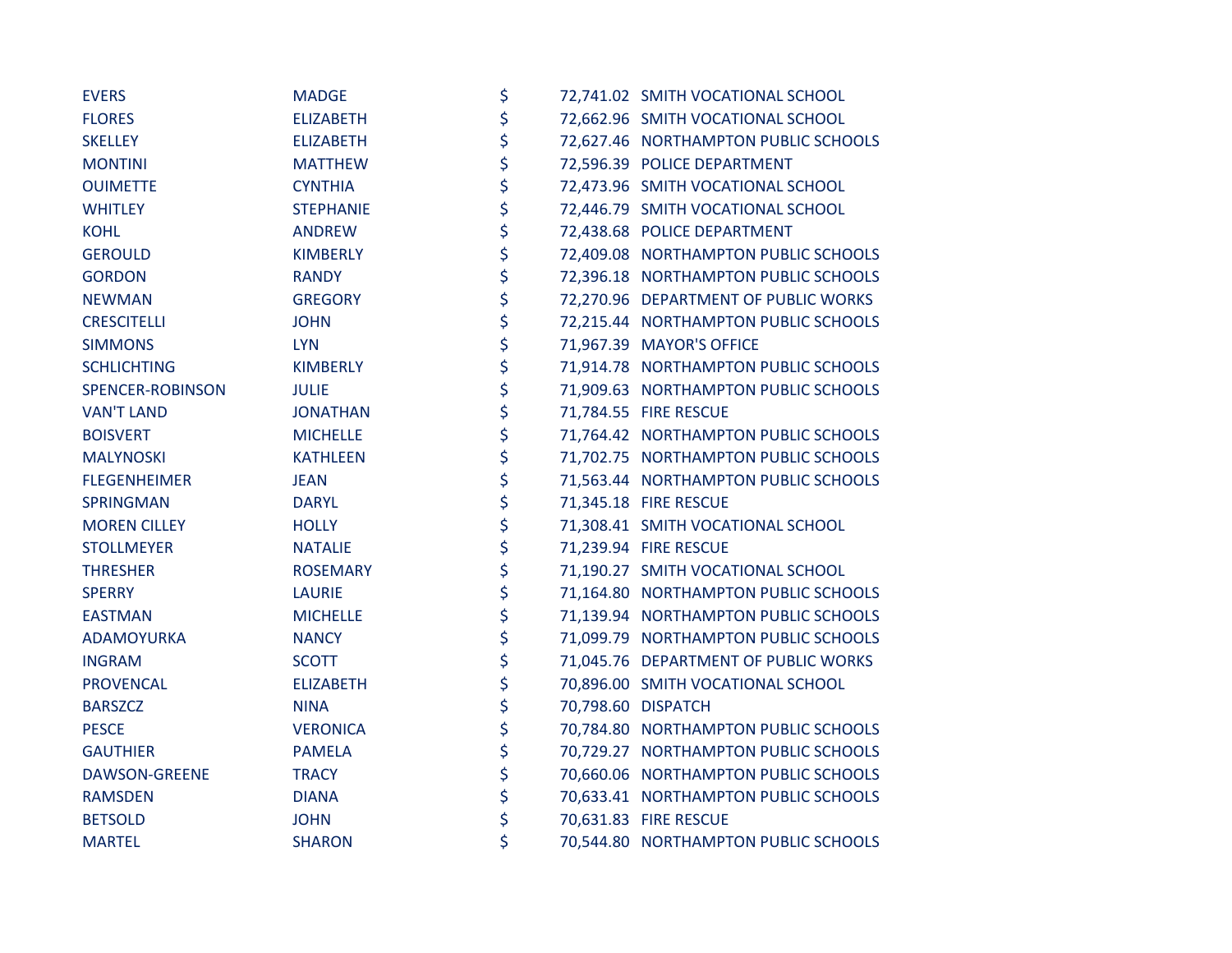| <b>CULVER</b>       | <b>DUSTIN</b>    | \$ | 70,519.20 FIRE RESCUE                 |
|---------------------|------------------|----|---------------------------------------|
| <b>POMPEI</b>       | <b>JESSE</b>     | \$ | 70,466.91 NORTHAMPTON PUBLIC SCHOOLS  |
| <b>MORIARTY</b>     | <b>JOHN</b>      | \$ | 70,390.83 FIRE RESCUE                 |
| <b>BRIDGMAN</b>     | <b>JAMES</b>     | \$ | 70,272.33 NORTHAMPTON PUBLIC SCHOOLS  |
| <b>GIANESIN</b>     | <b>JUSTIN</b>    | \$ | 70,234.32 NORTHAMPTON PUBLIC SCHOOLS  |
| <b>TILEY</b>        | <b>ELIZABETH</b> | \$ | 70,180.05 SMITH VOCATIONAL SCHOOL     |
| <b>EGITTO</b>       | <b>ANDREA</b>    | \$ | 70,158.19 NORTHAMPTON PUBLIC SCHOOLS  |
| <b>DENNO</b>        | <b>HEATHER</b>   | \$ | 70,040.88 NORTHAMPTON PUBLIC SCHOOLS  |
| <b>HARVEY</b>       | <b>FELIX</b>     | \$ | 70,013.45 DEPARTMENT OF PUBLIC WORKS  |
| <b>COWHEY</b>       | <b>MARY</b>      | \$ | 69,887.80 NORTHAMPTON PUBLIC SCHOOLS  |
| <b>BATES</b>        | <b>JEFFREY</b>   | \$ | 69,785.21 FIRE RESCUE                 |
| <b>CRONIN</b>       | <b>MICHAEL</b>   | \$ | 69,766.30 POLICE DEPARTMENT           |
| <b>BUSONE</b>       | <b>JENNIFER</b>  | \$ | 69,700.65 NORTHAMPTON PUBLIC SCHOOLS  |
| <b>TODHUNTER</b>    | <b>KATHERINE</b> | \$ | 69,692.27 NORTHAMPTON PUBLIC SCHOOLS  |
| <b>WILLIS</b>       | <b>DEBORAH</b>   | \$ | 69,657.61 NORTHAMPTON PUBLIC SCHOOLS  |
| SAMUELSON           | <b>ANDREW</b>    | \$ | 69,475.20 NORTHAMPTON PUBLIC SCHOOLS  |
| <b>DEAL</b>         | <b>SHARON</b>    | \$ | 69,387.74 NORTHAMPTON PUBLIC SCHOOLS  |
| <b>SMITH</b>        | <b>DIANA</b>     | \$ | 69,331.23 NORTHAMPTON PUBLIC SCHOOLS  |
| <b>PUTNAM</b>       | <b>TIMOTHY</b>   | \$ | 69,310.69 FIRE RESCUE                 |
| <b>MELNIK</b>       | <b>ROBERT</b>    | \$ | 69,294.62 NORTHAMPTON PUBLIC SCHOOLS  |
| <b>CRAGO</b>        | <b>SUSAN</b>     | \$ | 69,192.78 NORTHAMPTON PUBLIC SCHOOLS  |
| MEERBERGEN          | <b>CHADD</b>     | \$ | 69,169.04 SMITH VOCATIONAL SCHOOL     |
| <b>POWER-GREENE</b> | <b>MELISSA</b>   | \$ | 69,160.60 NORTHAMPTON PUBLIC SCHOOLS  |
| <b>MULKERIN</b>     | <b>JAMES</b>     | \$ | 69,129.64 FIRE RESCUE                 |
| <b>LAMOUR</b>       | <b>ARMAND</b>    | \$ | 69,103.10 SMITH VOCATIONAL SCHOOL     |
| <b>MOGGIO</b>       | <b>ANN-MARIE</b> | \$ | 69,094.78 RECREATION                  |
| <b>DOBSON</b>       | <b>DOUGLAS</b>   | \$ | 69,019.91 POLICE DEPARTMENT           |
| <b>STRAUSS</b>      | <b>SUZANNE</b>   | \$ | 69,007.98 NORTHAMPTON PUBLIC SCHOOLS  |
| <b>BIGGS</b>        | <b>SUSAN</b>     | \$ | 68,905.14 NORTHAMPTON PUBLIC SCHOOLS  |
| <b>STAVELY HALE</b> | <b>RACHEL</b>    | \$ | 68,874.66 NORTHAMPTON PUBLIC SCHOOLS  |
| <b>MASTERSON</b>    | <b>TERENCE</b>   | \$ | 68,864.51 MAYOR'S OFFICE              |
| SAMOLEWICZ          | <b>MELANIE</b>   | \$ | 68,852.23 NORTHAMPTON PUBLIC SCHOOLS  |
| <b>BISCHOFF</b>     | <b>ANNETTE</b>   | \$ | 68,774.04 NORTHAMPTON PUBLIC SCHOOLS  |
| <b>MISCH</b>        | <b>CAROLYN</b>   | \$ | 68,754.43 PLANNING AND SUSTAINABILITY |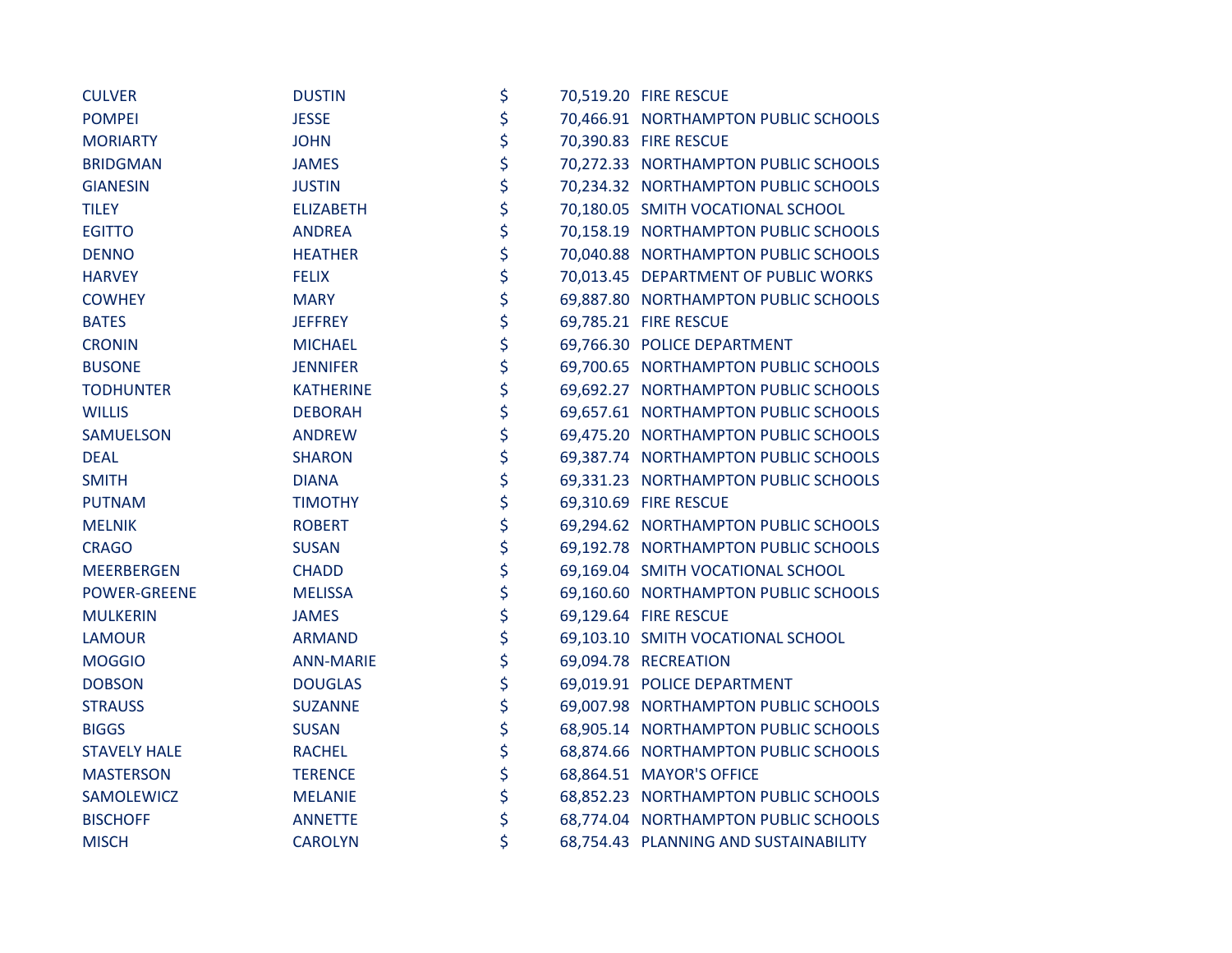| <b>MACK</b>          | <b>DINAH</b>     | \$ | 68,734.75 NORTHAMPTON PUBLIC SCHOOLS |
|----------------------|------------------|----|--------------------------------------|
| <b>DOLLARD</b>       | <b>CATHERINE</b> | \$ | 68,699.44 NORTHAMPTON PUBLIC SCHOOLS |
| <b>LANTZ</b>         | <b>CATHERINE</b> | \$ | 68,555.07 NORTHAMPTON PUBLIC SCHOOLS |
| <b>SHERMAN</b>       | <b>TARA</b>      | \$ | 68,519.76 SMITH VOCATIONAL SCHOOL    |
| <b>COATES</b>        | <b>JOSHUA</b>    | \$ | 68,485.76 FIRE RESCUE                |
| <b>ANDREW</b>        | <b>SCOTT</b>     | \$ | 68,454.26 NORTHAMPTON PUBLIC SCHOOLS |
| <b>NIEMAN</b>        | <b>ROXANNE</b>   | \$ | 68,393.40 NORTHAMPTON PUBLIC SCHOOLS |
| <b>LANGER</b>        | <b>CALEB</b>     | \$ | 68,199.77 FIRE RESCUE                |
| <b>CAPUTO</b>        | <b>LUANN</b>     | \$ | 68,132.75 POLICE DEPARTMENT          |
| GOODWIN-BOYD         | <b>KATHLEEN</b>  | \$ | 68,092.59 NORTHAMPTON PUBLIC SCHOOLS |
| <b>PARROTT</b>       | <b>CATRINA</b>   | \$ | 68,062.12 NORTHAMPTON PUBLIC SCHOOLS |
| <b>LONGLEY</b>       | <b>HEATHER</b>   | \$ | 67,916.65 POLICE DEPARTMENT          |
| <b>DEAM</b>          | <b>SHEILA</b>    | \$ | 67,916.11 NORTHAMPTON PUBLIC SCHOOLS |
| <b>STEWARD</b>       | <b>DARIA</b>     | \$ | 67,882.97 NORTHAMPTON PUBLIC SCHOOLS |
| <b>SIMMONS</b>       | <b>SARA</b>      | \$ | 67,840.88 NORTHAMPTON PUBLIC SCHOOLS |
| <b>KLINE</b>         | <b>PATRICIA</b>  | \$ | 67,822.97 NORTHAMPTON PUBLIC SCHOOLS |
| <b>HABEL</b>         | <b>TERESA</b>    | \$ | 67,805.85 NORTHAMPTON PUBLIC SCHOOLS |
| <b>KOHRMAN</b>       | <b>JAMES</b>     | \$ | 67,723.12 NORTHAMPTON PUBLIC SCHOOLS |
| <b>SOUCY</b>         | <b>MICHAEL</b>   | \$ | 67,685.62 NORTHAMPTON PUBLIC SCHOOLS |
| <b>SUBOCZ</b>        | <b>MICHELE</b>   | \$ | 67,670.24 NORTHAMPTON PUBLIC SCHOOLS |
| <b>BERNHARD</b>      | <b>MICHELE</b>   | \$ | 67,607.30 NORTHAMPTON PUBLIC SCHOOLS |
| <b>GARCIA</b>        | <b>MARIA</b>     | \$ | 67,605.48 NORTHAMPTON PUBLIC SCHOOLS |
| O'CONNOR             | <b>MARY BETH</b> | \$ | 67,603.35 NORTHAMPTON PUBLIC SCHOOLS |
| <b>CRIMMINS</b>      | <b>SHAWN</b>     | \$ | 67,550.24 FIRE RESCUE                |
| <b>KUSNIERZ</b>      | <b>ANTHONY</b>   | \$ | 67,531.68 NORTHAMPTON PUBLIC SCHOOLS |
| <b>PERRY</b>         | <b>LISA</b>      | \$ | 67,524.87 SMITH VOCATIONAL SCHOOL    |
| <b>MOORE</b>         | <b>THOMAS</b>    | \$ | 67,524.85 SMITH VOCATIONAL SCHOOL    |
| <b>KIELBASA</b>      | <b>SANDRA</b>    | \$ | 67,522.91 NORTHAMPTON PUBLIC SCHOOLS |
| <b>GILMAN</b>        | <b>JENNIFER</b>  | \$ | 67,480.76 SMITH VOCATIONAL SCHOOL    |
| LIEBERMAN-BACHMAN    | <b>CAROLYN</b>   | \$ | 67,470.78 NORTHAMPTON PUBLIC SCHOOLS |
| <b>HIDALGO</b>       | <b>KAREN</b>     | \$ | 67,423.24 NORTHAMPTON PUBLIC SCHOOLS |
| <b>CLEARY</b>        | <b>PAULA</b>     | \$ | 67,413.30 NORTHAMPTON PUBLIC SCHOOLS |
| <b>GRACIE-ROGERS</b> | <b>LYNN</b>      | \$ | 67,319.88 NORTHAMPTON PUBLIC SCHOOLS |
| <b>BREDIN</b>        | <b>KATHLEEN</b>  | \$ | 67,300.19 NORTHAMPTON PUBLIC SCHOOLS |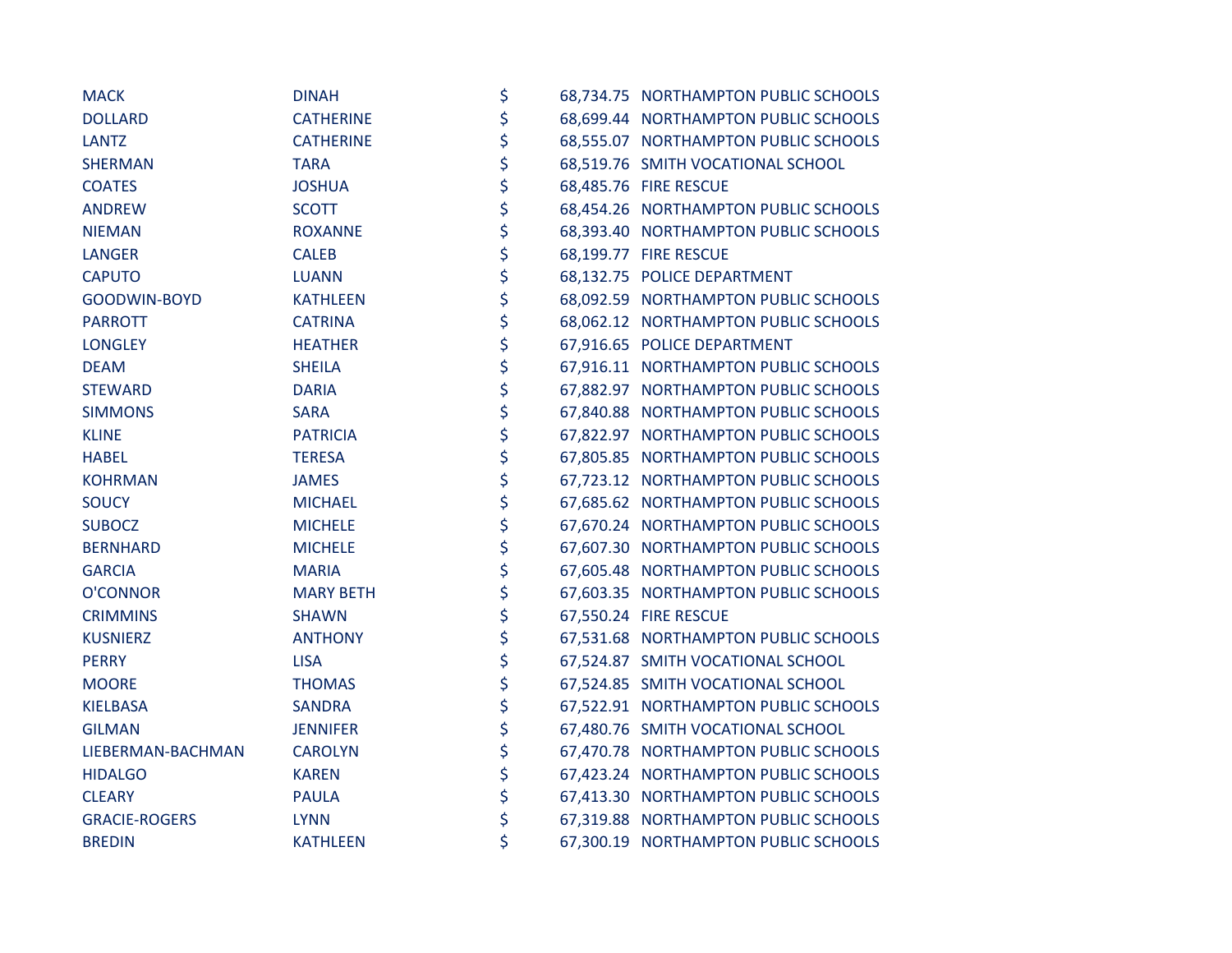| <b>LILLY</b>         | <b>BRENDA</b>    | \$ | 67,244.62 NORTHAMPTON PUBLIC SCHOOLS |
|----------------------|------------------|----|--------------------------------------|
| <b>DICKSON</b>       | <b>JOSHUA</b>    | \$ | 67,216.12 NORTHAMPTON PUBLIC SCHOOLS |
| <b>KENNEDY</b>       | <b>ELLEN</b>     | \$ | 67,191.48 NORTHAMPTON PUBLIC SCHOOLS |
| <b>JAFFE</b>         | <b>SHERYL</b>    | \$ | 67,038.40 NORTHAMPTON PUBLIC SCHOOLS |
| <b>MONOPOLI</b>      | <b>ELIZABETH</b> | \$ | 66,995.05 NORTHAMPTON PUBLIC SCHOOLS |
| <b>FOSTER</b>        | <b>ANDREW</b>    | \$ | 66,984.32 NORTHAMPTON PUBLIC SCHOOLS |
| <b>PICARD</b>        | <b>KRISTEN</b>   | \$ | 66,970.34 NORTHAMPTON PUBLIC SCHOOLS |
| <b>FRANK</b>         | <b>ERIKA</b>     | \$ | 66,960.12 NORTHAMPTON PUBLIC SCHOOLS |
| <b>MILLER</b>        | <b>SCOTT</b>     | \$ | 66,901.24 SMITH VOCATIONAL SCHOOL    |
| <b>MOYLAN</b>        | <b>DANIEL</b>    | \$ | 66,899.00 NORTHAMPTON PUBLIC SCHOOLS |
| <b>HACKERSON</b>     | <b>ALICIA</b>    | \$ | 66,898.26 NORTHAMPTON PUBLIC SCHOOLS |
| <b>HANSON</b>        | <b>MARK</b>      | \$ | 66,880.25 NORTHAMPTON PUBLIC SCHOOLS |
| <b>BRYANT</b>        | <b>KAREN</b>     | \$ | 66,695.40 NORTHAMPTON PUBLIC SCHOOLS |
| ZIMMERMAN            | <b>JAMES</b>     | \$ | 66,658.40 DEPARTMENT OF PUBLIC WORKS |
| <b>LEBEAU</b>        | <b>LISA</b>      | \$ | 66,627.50 NORTHAMPTON PUBLIC SCHOOLS |
| <b>PALMER</b>        | <b>BONNIE</b>    | \$ | 66,615.36 NORTHAMPTON PUBLIC SCHOOLS |
| <b>REED</b>          | <b>MARYELLEN</b> | \$ | 66,592.74 NORTHAMPTON PUBLIC SCHOOLS |
| <b>EDLER</b>         | <b>CHRISTIAN</b> | \$ | 66,578.93 POLICE DEPARTMENT          |
| <b>ANDREWS</b>       | <b>MICHELE</b>   | \$ | 66,513.00 NORTHAMPTON PUBLIC SCHOOLS |
| <b>LAFLECHE</b>      | <b>KAREN</b>     | \$ | 66,501.89 SMITH VOCATIONAL SCHOOL    |
| <b>WALLACE</b>       | <b>JOSHUA</b>    | \$ | 66,441.55 POLICE DEPARTMENT          |
| <b>ROSSINI</b>       | <b>DIANE</b>     | \$ | 66,435.68 DEPARTMENT OF PUBLIC WORKS |
| <b>KAZAK</b>         | <b>BRIAN</b>     | \$ | 66,419.59 FIRE RESCUE                |
| <b>LAJOIE</b>        | <b>KATHLEEN</b>  | \$ | 66,395.40 NORTHAMPTON PUBLIC SCHOOLS |
| <b>BODMAN</b>        | <b>ALLAN</b>     | \$ | 66,363.52 SMITH VOCATIONAL SCHOOL    |
| <b>KAJKA</b>         | <b>JARED</b>     | \$ | 66,341.55 FIRE RESCUE                |
| <b>BROWN</b>         | <b>HEATHER</b>   | \$ | 66,335.48 NORTHAMPTON PUBLIC SCHOOLS |
| <b>O'CONNELL</b>     | <b>KIM</b>       | \$ | 66,305.48 NORTHAMPTON PUBLIC SCHOOLS |
| <b>DAVIS</b>         | <b>BRYAN</b>     | \$ | 66,294.19 FIRE RESCUE                |
| <b>AJJAN</b>         | <b>DIANA</b>     | \$ | 66,215.71 NORTHAMPTON PUBLIC SCHOOLS |
| <b>CANUEL-BROWNE</b> | <b>DONNA</b>     | \$ | 66,214.66 NORTHAMPTON PUBLIC SCHOOLS |
| <b>ABBOTT</b>        | <b>BRANDON</b>   | \$ | 66,090.54 NORTHAMPTON PUBLIC SCHOOLS |
| <b>ADAMS</b>         | <b>BETH</b>      | \$ | 66,084.72 NORTHAMPTON PUBLIC SCHOOLS |
| <b>YAGODZINSKI</b>   | <b>TRAVIS</b>    | \$ | 66,019.29 NORTHAMPTON PUBLIC SCHOOLS |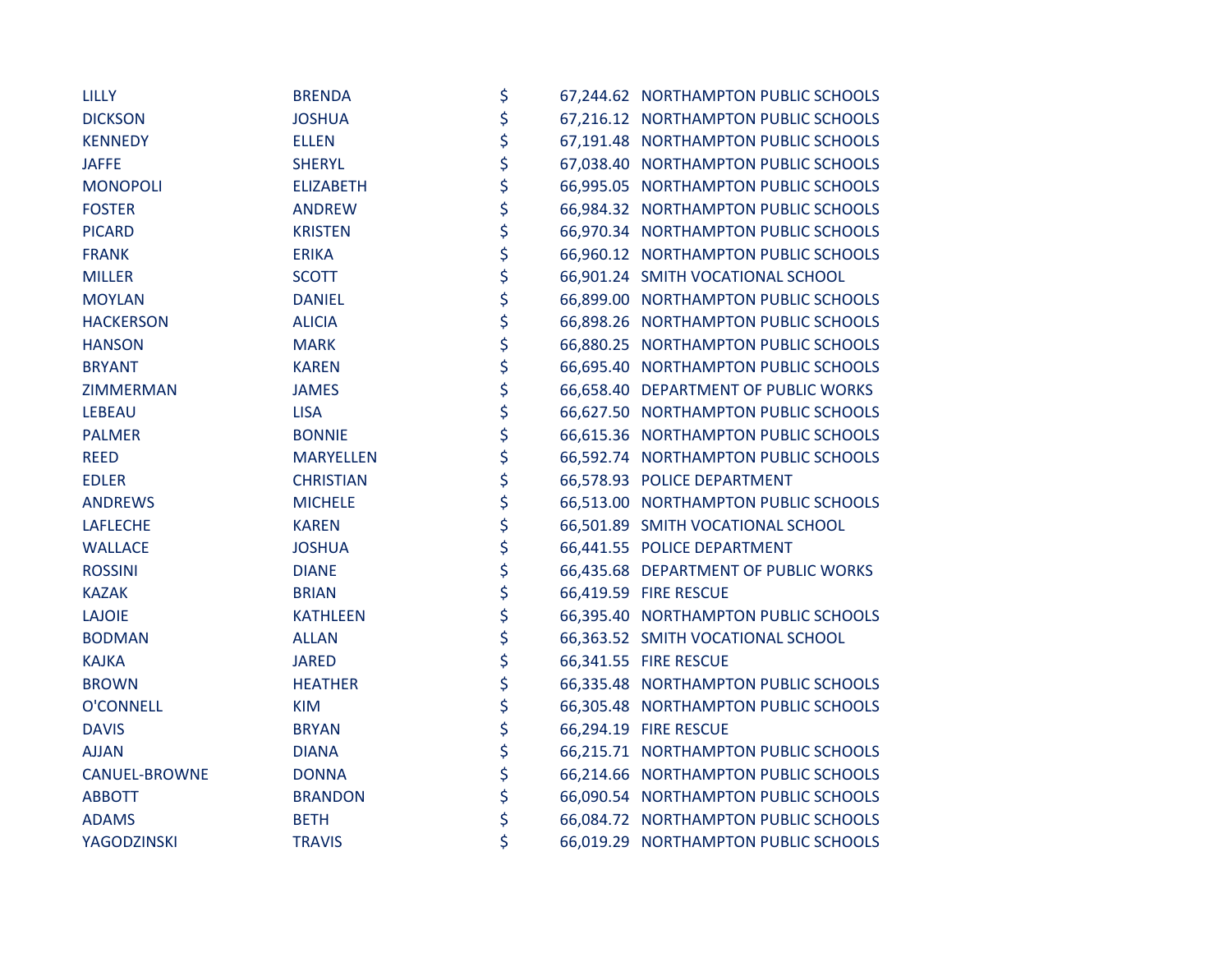| <b>TOTTY</b>           | <b>JANIS</b>     | \$ | 65,970.90 NORTHAMPTON PUBLIC SCHOOLS |
|------------------------|------------------|----|--------------------------------------|
| WALMSLEY               | <b>KATHARINE</b> | \$ | 65,862.22 NORTHAMPTON PUBLIC SCHOOLS |
| <b>ROUTHIER</b>        | <b>COLLEEN</b>   | \$ | 65,809.32 FIRE RESCUE                |
| <b>DERBY</b>           | <b>SALEM</b>     | \$ | 65,785.97 NORTHAMPTON PUBLIC SCHOOLS |
| <b>BARCA</b>           | <b>LINDA</b>     | \$ | 65,775.42 NORTHAMPTON PUBLIC SCHOOLS |
| <b>HEALY</b>           | <b>KEITH</b>     | \$ | 65,741.37 FIRE RESCUE                |
| <b>BRADLEY-GILBERT</b> | <b>MARYELLEN</b> | \$ | 65,702.07 NORTHAMPTON PUBLIC SCHOOLS |
| <b>JASINSKI</b>        | <b>JEFFREY</b>   | \$ | 65,661.94 FIRE RESCUE                |
| <b>ANDREWS</b>         | <b>STEVEN</b>    | \$ | 65,660.60 NORTHAMPTON PUBLIC SCHOOLS |
| <b>SHANLEY</b>         | <b>JOSHUA</b>    | \$ | 65,530.67 FIRE RESCUE                |
| <b>MAILLOUX</b>        | <b>JAMES</b>     | \$ | 65,492.17 CENTRAL SERVICES           |
| <b>TOOHEY</b>          | <b>CLARE</b>     | \$ | 65,361.41 NORTHAMPTON PUBLIC SCHOOLS |
| <b>MORRISON</b>        | <b>RUSSELL</b>   | \$ | 65,331.96 NORTHAMPTON PUBLIC SCHOOLS |
| <b>COSTELLO</b>        | <b>BRETT</b>     | \$ | 65,284.16 NORTHAMPTON PUBLIC SCHOOLS |
| <b>BOGALHAS</b>        | <b>CANDICE</b>   | \$ | 65,203.93 FIRE RESCUE                |
| <b>MOLLISON</b>        | LEE              | \$ | 65,145.11 NORTHAMPTON PUBLIC SCHOOLS |
| <b>PERSSON</b>         | <b>PETER</b>     | \$ | 65,104.37 SMITH VOCATIONAL SCHOOL    |
| <b>BROWN</b>           | <b>ELLEN</b>     | \$ | 65,068.56 NORTHAMPTON PUBLIC SCHOOLS |
| <b>ADAMS</b>           | H. GARRETT       | \$ | 65,049.72 NORTHAMPTON PUBLIC SCHOOLS |
| <b>MAHAR</b>           | <b>SCOTT</b>     | \$ | 65,040.96 NORTHAMPTON PUBLIC SCHOOLS |
| <b>KRISTEK</b>         | <b>HANNAH</b>    | \$ | 64,990.96 NORTHAMPTON PUBLIC SCHOOLS |
| <b>TUDRYN</b>          | <b>MATTHEW</b>   | \$ | 64,934.61 FIRE RESCUE                |
| <b>ELDREDGE</b>        | <b>STEPHEN</b>   | \$ | 64,878.46 NORTHAMPTON PUBLIC SCHOOLS |
| LAWRENCE-RIDDELL       | <b>LAUREN</b>    | \$ | 64,870.96 NORTHAMPTON PUBLIC SCHOOLS |
| <b>STRONG</b>          | <b>KRISTEN</b>   | \$ | 64,849.72 NORTHAMPTON PUBLIC SCHOOLS |
| <b>WOODRUFF</b>        | <b>COURTNEY</b>  | \$ | 64,849.71 NORTHAMPTON PUBLIC SCHOOLS |
| <b>COOK</b>            | <b>JOE</b>       | \$ | 64,845.09 AUDITOR'S OFFICE           |
| <b>DION</b>            | <b>JED</b>       | \$ | 64,750.96 NORTHAMPTON PUBLIC SCHOOLS |
| <b>REED</b>            | <b>JENNIFER</b>  | \$ | 64,750.96 NORTHAMPTON PUBLIC SCHOOLS |
| <b>MAGGIO</b>          | <b>CYNTHIA</b>   | \$ | 64,750.96 NORTHAMPTON PUBLIC SCHOOLS |
| <b>GALENSKI</b>        | <b>KATIE</b>     | \$ | 64,750.95 NORTHAMPTON PUBLIC SCHOOLS |
| <b>WALDEN</b>          | <b>MICHELLE</b>  | \$ | 64,713.61 NORTHAMPTON PUBLIC SCHOOLS |
| <b>MACUTKIEWICZ</b>    | <b>LESLIE</b>    | \$ | 64,675.94 NORTHAMPTON PUBLIC SCHOOLS |
| <b>TAYLOR</b>          | <b>HOLLY</b>     | \$ | 64,476.00 NORTHAMPTON PUBLIC SCHOOLS |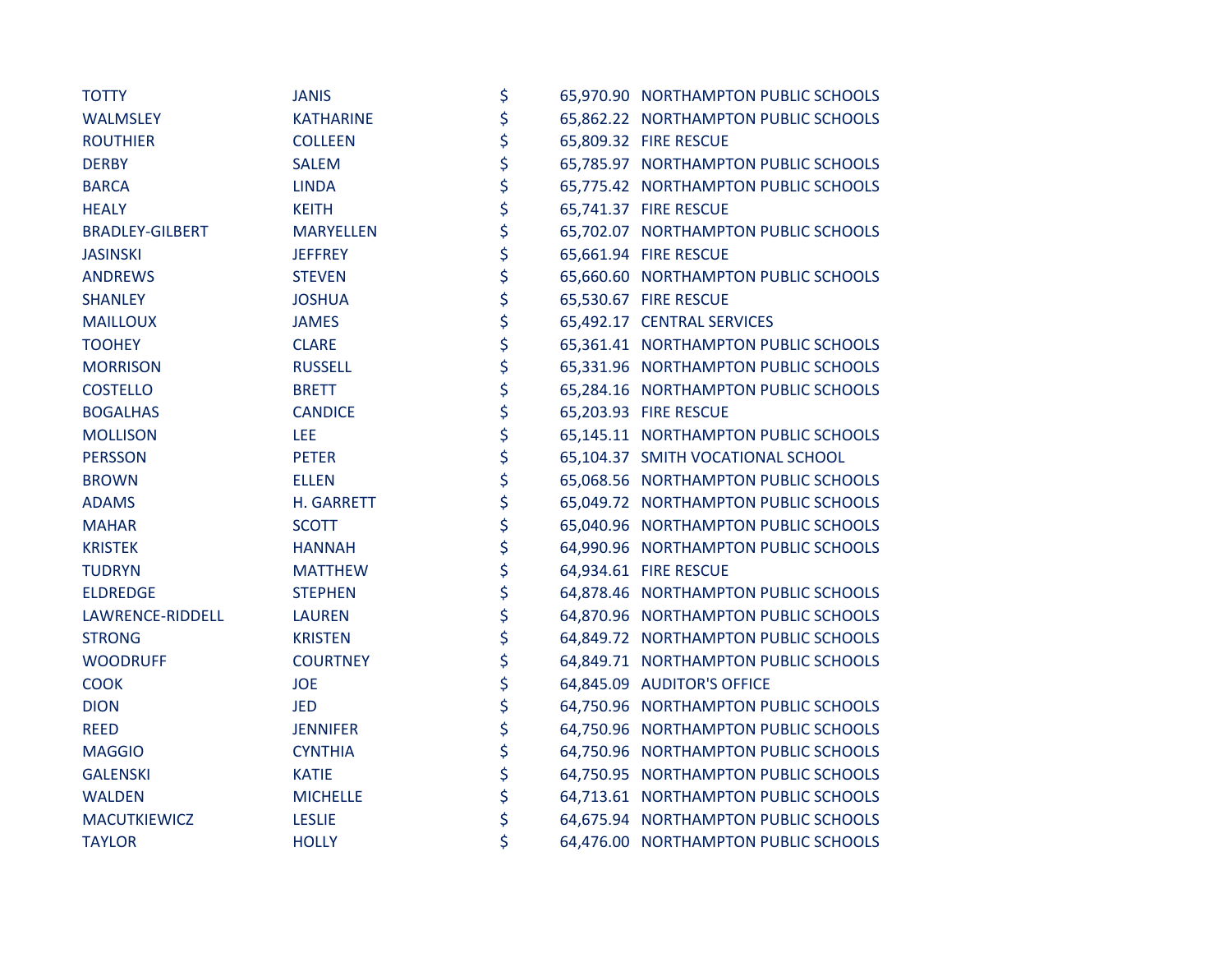| <b>ALBRECHT</b>      | <b>DOROTHY</b>  | \$ | 64,439.72 NORTHAMPTON PUBLIC SCHOOLS |
|----------------------|-----------------|----|--------------------------------------|
| <b>SULLIVAN</b>      | <b>SUSAN</b>    | \$ | 64,242.77 NORTHAMPTON PUBLIC SCHOOLS |
| <b>SULLIVAN</b>      | <b>JESSICA</b>  | \$ | 64,142.74 POLICE DEPARTMENT          |
| <b>BRISBOIS</b>      | <b>SHANNON</b>  | \$ | 64,116.27 SMITH VOCATIONAL SCHOOL    |
| <b>ANTOSZ</b>        | <b>JASON</b>    | \$ | 63,968.92 DEPARTMENT OF PUBLIC WORKS |
| <b>GALICA</b>        | <b>DANIEL</b>   | \$ | 63,945.03 FIRE RESCUE                |
| <b>DRISCOLL</b>      | <b>THOMAS</b>   | \$ | 63,671.69 NORTHAMPTON PUBLIC SCHOOLS |
| SMITH-BOVE           | <b>EDITH</b>    | \$ | 63,648.87 DEPARTMENT OF PUBLIC WORKS |
| <b>MICHAUD</b>       | <b>SEROE</b>    | \$ | 63,634.99 NORTHAMPTON PUBLIC SCHOOLS |
| <b>COTE</b>          | <b>PHILIP</b>   | \$ | 63,621.66 NORTHAMPTON PUBLIC SCHOOLS |
| TOMASKOWICZ          | <b>ROBERT</b>   | \$ | 63,550.97 FIRE RESCUE                |
| <b>TRANFAGLIA</b>    | <b>JOHN</b>     | \$ | 63,503.31 NORTHAMPTON PUBLIC SCHOOLS |
| <b>CARLSON</b>       | <b>SHARON</b>   | \$ | 63,500.78 NORTHAMPTON PUBLIC SCHOOLS |
| <b>SNAPE</b>         | <b>BENJAMIN</b> | \$ | 63,457.60 FIRE RESCUE                |
| <b>BACESKI</b>       | <b>BRIAN</b>    | \$ | 63,433.80 CENTRAL SERVICES           |
| <b>POPLASKI</b>      | <b>ADAM</b>     | \$ | 63,421.38 SMITH VOCATIONAL SCHOOL    |
| <b>DAWKINS</b>       | <b>WILLIAM</b>  | \$ | 63,348.21 FIRE RESCUE                |
| <b>SCHWAIGER</b>     | <b>JONATHAN</b> | \$ | 63,238.78 FIRE RESCUE                |
| <b>KRAUSE-LLOYD</b>  | <b>SARA</b>     | \$ | 63,208.79 NORTHAMPTON PUBLIC SCHOOLS |
| <b>CARVER</b>        | <b>DEBORAH</b>  | \$ | 63,198.37 SMITH VOCATIONAL SCHOOL    |
| <b>SAWULA</b>        | <b>MICHAEL</b>  | \$ | 63,125.92 FIRE RESCUE                |
| <b>KELLER</b>        | <b>MARGARET</b> | \$ | 62,965.06 MAYOR'S OFFICE             |
| <b>BIGDA</b>         | <b>IAN</b>      | \$ | 62,962.36 FIRE RESCUE                |
| <b>BRYANT</b>        | <b>WENDY</b>    | \$ | 62,951.22 FIRE RESCUE                |
| <b>KEANE</b>         | <b>KRISTEN</b>  | \$ | 62,822.81 SMITH VOCATIONAL SCHOOL    |
| <b>RATTELSDORFER</b> | <b>STEVEN</b>   | \$ | 62,820.03 POLICE DEPARTMENT          |
| <b>TOLLEFSON</b>     | <b>JAMES</b>    | \$ | 62,800.46 NORTHAMPTON PUBLIC SCHOOLS |
| <b>SCHIAFFO</b>      | <b>KAREN</b>    | \$ | 62,650.42 NORTHAMPTON PUBLIC SCHOOLS |
| <b>DAVIS</b>         | <b>PATRICK</b>  | \$ | 62,568.53 FIRE RESCUE                |
| <b>BERRY</b>         | <b>CYNTHIA</b>  | \$ | 62,516.80 NORTHAMPTON PUBLIC SCHOOLS |
| <b>MAHONEY</b>       | <b>TIMOTHY</b>  | \$ | 62,468.61 NORTHAMPTON PUBLIC SCHOOLS |
| <b>ALTON</b>         | <b>SANDRA</b>   | \$ | 62,432.82 NORTHAMPTON PUBLIC SCHOOLS |
| <b>HINKS</b>         | <b>STEVEN</b>   | \$ | 62,365.41 NORTHAMPTON PUBLIC SCHOOLS |
| <b>BARON</b>         | <b>ANNMARIE</b> | \$ | 62,312.49 AUDITOR'S OFFICE           |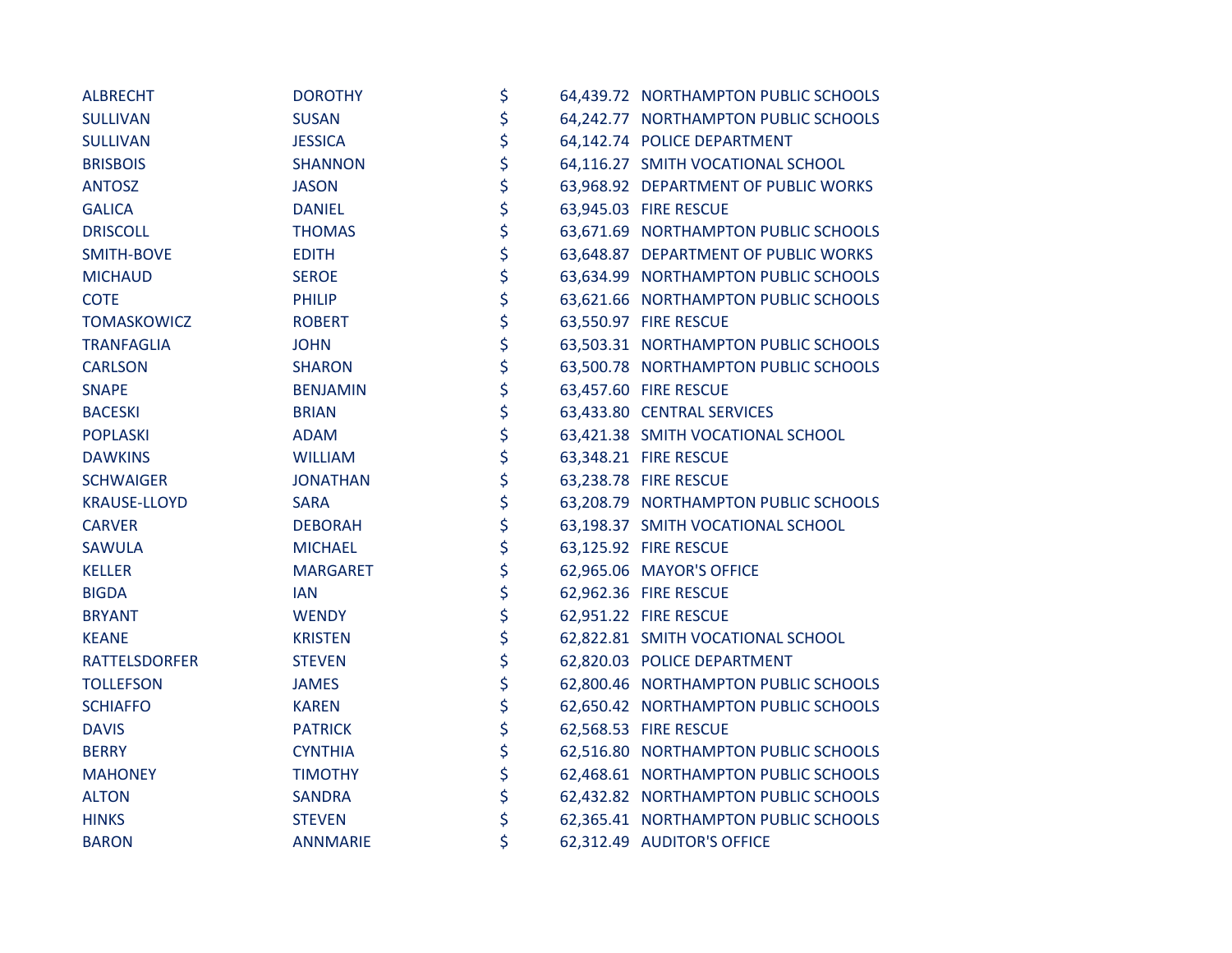| <b>PARKER</b>        | <b>PAMELA</b>      | \$ | 62,189.28 NORTHAMPTON PUBLIC SCHOOLS |
|----------------------|--------------------|----|--------------------------------------|
| <b>STONE</b>         | <b>SUSAN</b>       | \$ | 62,177.52 HUMAN RESOURCES            |
| <b>DIAZ</b>          | <b>JOSE</b>        | \$ | 62,151.27 DEPARTMENT OF PUBLIC WORKS |
| <b>FABIN</b>         | <b>KARRISA</b>     | \$ | 62,115.24 NORTHAMPTON PUBLIC SCHOOLS |
| <b>MCCUE</b>         | <b>KRISTIN</b>     | \$ | 62,093.98 NORTHAMPTON PUBLIC SCHOOLS |
| <b>WEAVER</b>        | <b>MICHAEL</b>     | \$ | 62,054.48 NORTHAMPTON PUBLIC SCHOOLS |
| <b>NAZZARO</b>       | <b>DENNIS</b>      | \$ | 62,034.70 FIRE RESCUE                |
| RUYFFELAERT          | <b>CAROL</b>       | \$ | 61,976.94 NORTHAMPTON PUBLIC SCHOOLS |
| <b>BURT</b>          | <b>KATE</b>        | \$ | 61,905.90 NORTHAMPTON PUBLIC SCHOOLS |
| <b>LEVY</b>          | <b>TIMOTHY</b>     | \$ | 61,807.36 NORTHAMPTON PUBLIC SCHOOLS |
| <b>HURD</b>          | <b>KAREN</b>       | \$ | 61,736.31 NORTHAMPTON PUBLIC SCHOOLS |
| <b>JONES</b>         | <b>ROBERT</b>      | \$ | 61,733.96 NORTHAMPTON PUBLIC SCHOOLS |
| <b>DARNOLD</b>       | <b>KEITH</b>       | \$ | 61,730.75 FIRE RESCUE                |
| <b>SICARD</b>        | <b>ETHAN</b>       | \$ | 61,724.63 FIRE RESCUE                |
| <b>DUBIEL</b>        | <b>PATRICIA</b>    | \$ | 61,687.03 NORTHAMPTON PUBLIC SCHOOLS |
| <b>GIORDANO</b>      | <b>LISANN</b>      | \$ | 61,511.31 NORTHAMPTON PUBLIC SCHOOLS |
| <b>WILLIAMS</b>      | <b>CLAIRE-ANNE</b> | \$ | 61,397.93 NORTHAMPTON PUBLIC SCHOOLS |
| <b>SMIAROWSKI</b>    | <b>MICHELLE</b>    | \$ | 61,396.33 NORTHAMPTON PUBLIC SCHOOLS |
| <b>ANDREW</b>        | <b>DOUGLAS</b>     | \$ | 61,358.83 NORTHAMPTON PUBLIC SCHOOLS |
| <b>KEEFE</b>         | <b>ALLISON</b>     | \$ | 61,336.33 NORTHAMPTON PUBLIC SCHOOLS |
| <b>NAGLE</b>         | <b>MARY JO</b>     | \$ | 61,263.41 NORTHAMPTON PUBLIC SCHOOLS |
| <b>NOBLE</b>         | <b>STACEY</b>      | \$ | 61,242.15 NORTHAMPTON PUBLIC SCHOOLS |
| <b>SULLIVAN</b>      | <b>J. CHERRY</b>   | \$ | 61,229.38 HEALTH DEPARTMENT          |
| <b>HODGDON</b>       | <b>JENNIFER</b>    | \$ | 61,144.46 NORTHAMPTON PUBLIC SCHOOLS |
| <b>CAPUTO</b>        | <b>GAYLON</b>      | \$ | 61,097.12 DEPARTMENT OF PUBLIC WORKS |
| <b>SULLIVAN-CHIN</b> | <b>HONORA</b>      | \$ | 61,084.57 POLICE DEPARTMENT          |
| <b>EISENSTEIN</b>    | <b>HANNAH</b>      | \$ | 61,082.21 FIRE RESCUE                |
| <b>GRANDIN</b>       | <b>PHILIP</b>      | \$ | 61,065.37 SMITH VOCATIONAL SCHOOL    |
| <b>URBANK</b>        | <b>ROBERT</b>      | \$ | 61,054.42 NORTHAMPTON PUBLIC SCHOOLS |
| GOODWIN-BOYD         | <b>GEORGE</b>      | \$ | 61,020.38 NORTHAMPTON PUBLIC SCHOOLS |
| NIEDZIELSKI          | <b>MATTHEW</b>     | \$ | 60,858.82 SMITH VOCATIONAL SCHOOL    |
| <b>HOPKINS</b>       | <b>MARTHA</b>      | \$ | 60,855.56 NORTHAMPTON PUBLIC SCHOOLS |
| <b>BASTEK</b>        | <b>SUSANNAH</b>    | \$ | 60,820.38 NORTHAMPTON PUBLIC SCHOOLS |
| <b>MALO</b>          | <b>ROGER</b>       | \$ | 60,814.57 INSPECTIONS                |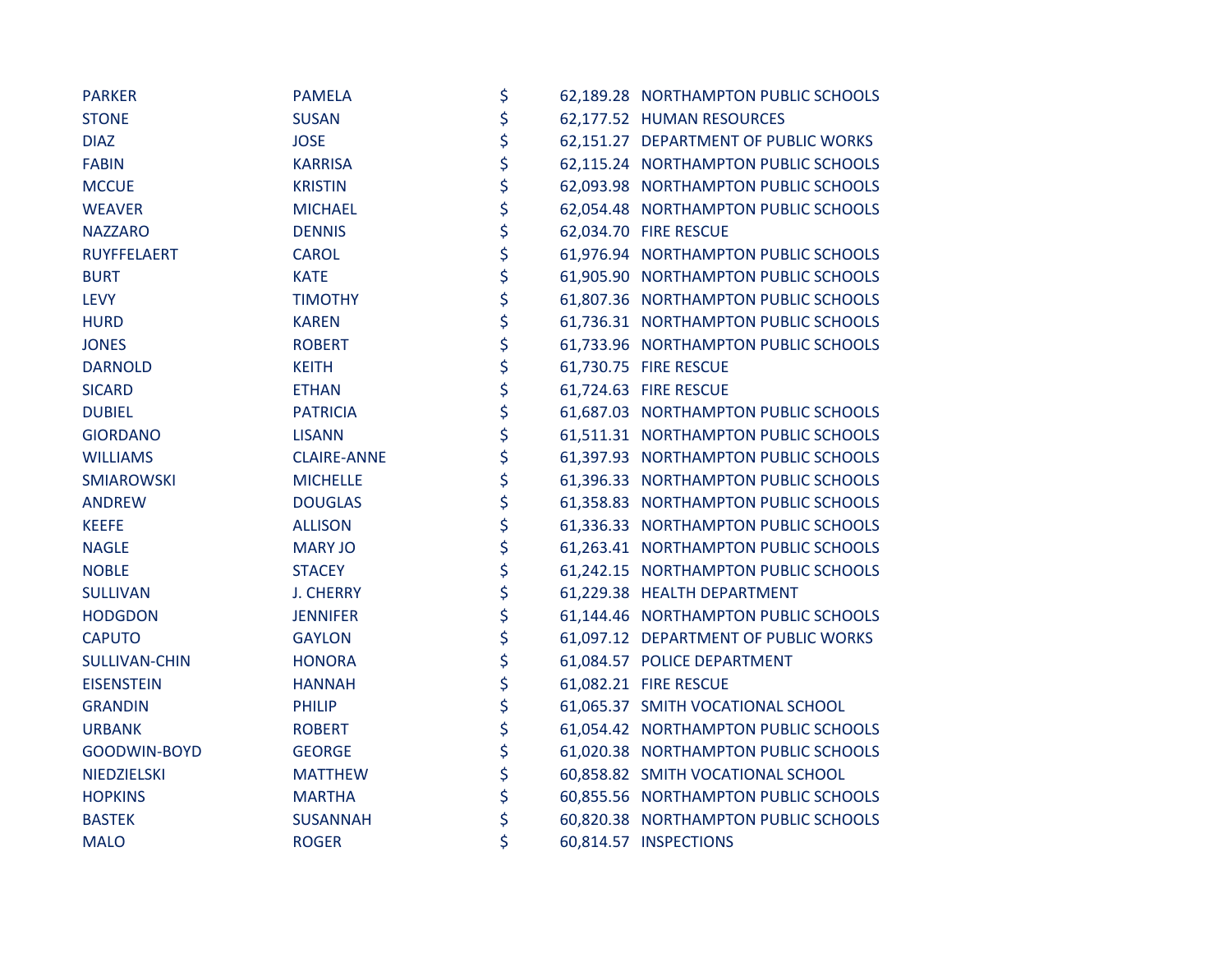| <b>DESMOND</b>    | <b>ANN</b>      | \$                  | 60,788.42 NORTHAMPTON PUBLIC SCHOOLS  |
|-------------------|-----------------|---------------------|---------------------------------------|
| <b>LANGLOIS</b>   | <b>RAYMOND</b>  | \$                  | 60,715.32 FIRE RESCUE                 |
| <b>MAZUCH</b>     | <b>REBECCA</b>  | \$                  | 60,710.47 POLICE DEPARTMENT           |
| FARLEY-DIMINO     | <b>REBECCA</b>  | \$                  | 60,687.80 NORTHAMPTON PUBLIC SCHOOLS  |
| <b>MOKERZECKI</b> | <b>MICHELLE</b> | \$                  | 60,458.78 NORTHAMPTON PUBLIC SCHOOLS  |
| <b>SAFRON</b>     | <b>LISA</b>     | \$                  | 60,098.35 NORTHAMPTON PUBLIC SCHOOLS  |
| <b>MATTHIAS</b>   | <b>CASEY</b>    | \$                  | 60,077.84 NORTHAMPTON PUBLIC SCHOOLS  |
| <b>COTNOIR</b>    | <b>KEITH</b>    | \$                  | 59,922.31 FIRE RESCUE                 |
| <b>DUMA</b>       | <b>SEAN</b>     | \$                  | 59,870.96 FIRE RESCUE                 |
| <b>LEARY</b>      | <b>LISA</b>     | \$                  | 59,537.55 NORTHAMPTON PUBLIC SCHOOLS  |
| <b>RIMANY</b>     | <b>TASHA</b>    | \$                  | 59,347.15 NORTHAMPTON PUBLIC SCHOOLS  |
| <b>LENNOX</b>     | <b>ANANDA</b>   | \$                  | 59,308.65 NORTHAMPTON PUBLIC SCHOOLS  |
| <b>BIGDA</b>      | <b>ZACHARY</b>  | \$                  | 59,280.00 FIRE RESCUE                 |
| <b>MORINI</b>     | <b>ANDREW</b>   | \$                  | 59,270.11 FIRE RESCUE                 |
| <b>FONTAINE</b>   | <b>KATE</b>     | \$                  | 59,207.26 NORTHAMPTON PUBLIC SCHOOLS  |
| <b>THOMPSON</b>   | <b>JAMES</b>    | \$                  | 59,204.48 PLANNING AND SUSTAINABILITY |
| <b>SOTO</b>       | <b>TIMOTEO</b>  | \$                  | 59,123.62 FIRE RESCUE                 |
| <b>BLANCHETTE</b> | <b>WENDY</b>    | \$                  | 59,038.43 NORTHAMPTON PUBLIC SCHOOLS  |
| <b>PETROPULOS</b> | <b>ANSIA</b>    | \$                  | 58,946.02 NORTHAMPTON PUBLIC SCHOOLS  |
| <b>PIKE</b>       | <b>MEAGAN</b>   | \$                  | 58,902.73 FIRE RESCUE                 |
| <b>SAVOIE</b>     | <b>AUSTIN</b>   | \$                  | 58,759.70 SMITH VOCATIONAL SCHOOL     |
| <b>SMITH</b>      | <b>JOLIE</b>    | \$                  | 58,759.00 NORTHAMPTON PUBLIC SCHOOLS  |
| <b>SHEA</b>       | <b>BRENDAN</b>  | \$                  | 58,736.87 DEPARTMENT OF PUBLIC WORKS  |
| <b>MCCARTHY</b>   | <b>PATRICK</b>  | \$                  | 58,716.41 CENTRAL SERVICES            |
| <b>MONDSCHEIN</b> | <b>LINDA</b>    | \$                  | 58,620.18 NORTHAMPTON PUBLIC SCHOOLS  |
| <b>GILBERT</b>    | <b>SUSAN</b>    | \$                  | 58,565.22 DISPATCH                    |
| <b>ST. PIERRE</b> | <b>LAURA</b>    | \$                  | 58,449.71 NORTHAMPTON PUBLIC SCHOOLS  |
| <b>GAGNE</b>      | <b>ERIC</b>     | \$<br>58,326.27 ITS |                                       |
| <b>LAVALLEY</b>   | <b>SARAH</b>    | \$                  | 58,250.29 PLANNING AND SUSTAINABILITY |
| <b>PACHECO</b>    | <b>SARAH</b>    | \$                  | 58,223.40 NORTHAMPTON PUBLIC SCHOOLS  |
| <b>ROBERGE</b>    | <b>CYNTHIA</b>  | \$                  | 58,065.17 DEPARTMENT OF PUBLIC WORKS  |
| <b>YUSKO</b>      | <b>BRIANA</b>   | \$                  | 58,059.89 DISPATCH                    |
| <b>WILSON</b>     | <b>BETHANY</b>  | \$                  | 58,056.17 SMITH VOCATIONAL SCHOOL     |
| <b>PELOTT</b>     | <b>LAWRENCE</b> | \$                  | 57,922.65 DEPARTMENT OF PUBLIC WORKS  |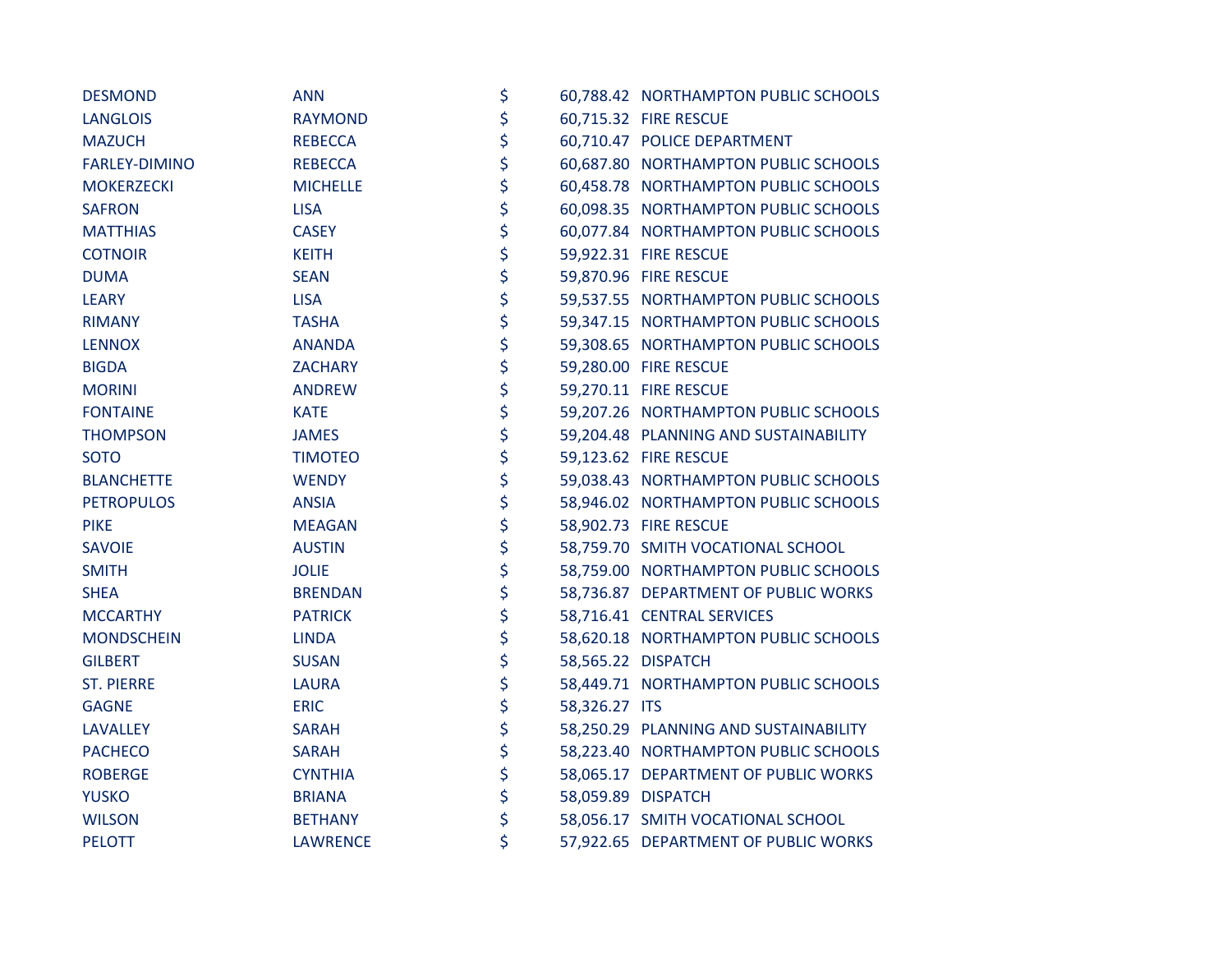| <b>DEWITT</b>      | <b>GILES</b>     | \$ | 57,904.67 SMITH VOCATIONAL SCHOOL    |
|--------------------|------------------|----|--------------------------------------|
| <b>FLINKER</b>     | <b>STEPHANIE</b> | \$ | 57,824.76 NORTHAMPTON PUBLIC SCHOOLS |
| <b>LACROIX</b>     | <b>JESSICA</b>   | \$ | 57,747.40 NORTHAMPTON PUBLIC SCHOOLS |
| <b>RYAN</b>        | <b>MARYELLEN</b> | \$ | 57,539.96 NORTHAMPTON PUBLIC SCHOOLS |
| <b>KRETZER</b>     | <b>KIMBERLY</b>  | \$ | 57,523.95 SMITH VOCATIONAL SCHOOL    |
| <b>ROMAN</b>       | <b>GINO</b>      | \$ | 57,512.87 NORTHAMPTON PUBLIC SCHOOLS |
| <b>SCHEEL</b>      | <b>MARK</b>      | \$ | 57,474.36 DEPARTMENT OF PUBLIC WORKS |
| <b>ZAMER</b>       | <b>DIANE</b>     | \$ | 57,470.47 NORTHAMPTON PUBLIC SCHOOLS |
| <b>LAFOSSE</b>     | <b>JASON</b>     | \$ | 57,461.50 DEPARTMENT OF PUBLIC WORKS |
| <b>INTRATOR</b>    | <b>JO-ANNE</b>   | \$ | 57,381.44 NORTHAMPTON PUBLIC SCHOOLS |
| <b>LOUGHREY</b>    | <b>KEDDIE</b>    | \$ | 57,287.85 NORTHAMPTON PUBLIC SCHOOLS |
| <b>ZOTTOLI</b>     | <b>KRISTIN</b>   | \$ | 57,163.50 NORTHAMPTON PUBLIC SCHOOLS |
| <b>FYDENKEVEZ</b>  | <b>ROBERTA</b>   | \$ | 57,158.53 NORTHAMPTON PUBLIC SCHOOLS |
| <b>DWORKIN</b>     | <b>RACHEL</b>    | \$ | 57,137.68 NORTHAMPTON PUBLIC SCHOOLS |
| <b>COON</b>        | <b>DEBORAH</b>   | \$ | 57,131.99 NORTHAMPTON PUBLIC SCHOOLS |
| <b>FLOURY</b>      | <b>TAMMY</b>     | \$ | 57,131.04 SMITH VOCATIONAL SCHOOL    |
| <b>GREENWOOD</b>   | <b>BEN</b>       | \$ | 57,126.77 NORTHAMPTON PUBLIC SCHOOLS |
| <b>MARTIN</b>      | <b>DANIEL</b>    | \$ | 57,099.47 FIRE RESCUE                |
| <b>DELANO</b>      | <b>CLAY</b>      | \$ | 57,091.10 POLICE DEPARTMENT          |
| <b>ALLESSI</b>     | <b>REBECA</b>    | \$ | 56,941.78 NORTHAMPTON PUBLIC SCHOOLS |
| <b>HEANEY</b>      | <b>MATTHEW</b>   | \$ | 56,926.78 NORTHAMPTON PUBLIC SCHOOLS |
| <b>KURTZ</b>       | <b>KATHRYN</b>   | \$ | 56,924.34 NORTHAMPTON PUBLIC SCHOOLS |
| <b>LEBEAU</b>      | <b>ROLAND</b>    | \$ | 56,866.46 NORTHAMPTON PUBLIC SCHOOLS |
| <b>JONES</b>       | <b>WARREN</b>    | \$ | 56,641.40 CENTRAL SERVICES           |
| <b>CHELIMSKY</b>   | <b>GILANA</b>    | \$ | 56,498.21 NORTHAMPTON PUBLIC SCHOOLS |
| <b>LOCKWOOD</b>    | <b>MARIANNE</b>  | \$ | 56,461.40 NORTHAMPTON PUBLIC SCHOOLS |
| CROWNINGSHIELD     | <b>TIMOTHY</b>   | \$ | 56,387.37 DEPARTMENT OF PUBLIC WORKS |
| <b>BOYD</b>        | <b>DYLAN</b>     | \$ | 56,378.21 NORTHAMPTON PUBLIC SCHOOLS |
| <b>CHAN</b>        | <b>MAGGIE</b>    | \$ | 56,307.60 DEPARTMENT OF PUBLIC WORKS |
| <b>SINGER KING</b> | <b>SARAH</b>     | \$ | 56,299.03 NORTHAMPTON PUBLIC SCHOOLS |
| <b>LYONS</b>       | <b>JUDITH</b>    | \$ | 56,248.72 NORTHAMPTON PUBLIC SCHOOLS |
| <b>SOUCY</b>       | <b>JANICE</b>    | \$ | 56,049.34 NORTHAMPTON PUBLIC SCHOOLS |
| <b>CHANG</b>       | <b>THOMAS</b>    | \$ | 55,999.66 NORTHAMPTON PUBLIC SCHOOLS |
| <b>LIVELY</b>      | <b>DAVID</b>     | \$ | 55,956.23 SMITH VOCATIONAL SCHOOL    |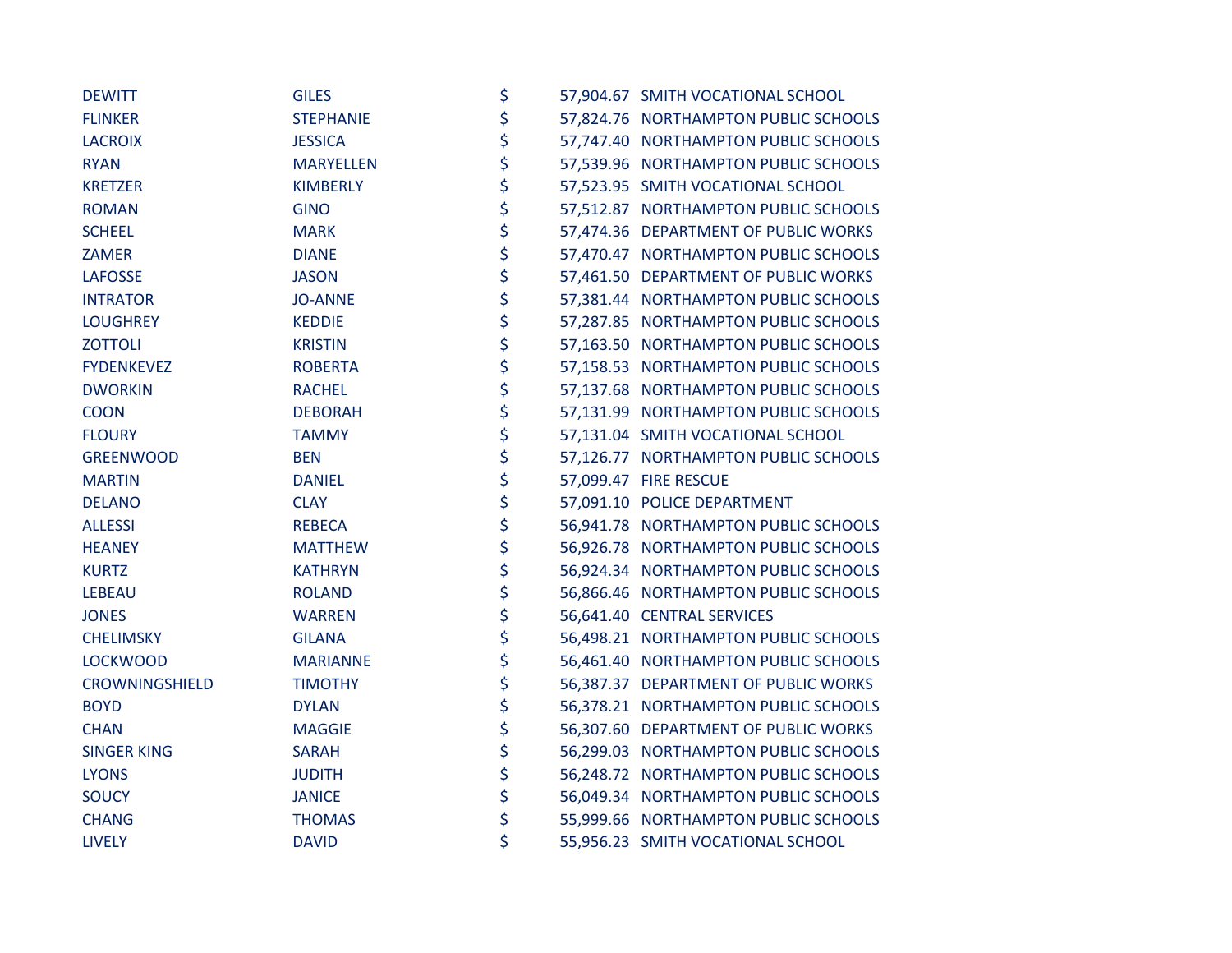| <b>LEMONDE</b>   | <b>RENEE</b>     | \$                  | 55,944.84 DEPARTMENT OF PUBLIC WORKS |
|------------------|------------------|---------------------|--------------------------------------|
| <b>VOLLINGER</b> | <b>ROBERT</b>    | \$                  | 55,798.47 SMITH VOCATIONAL SCHOOL    |
| <b>HENNINGER</b> | <b>KIRA</b>      | \$                  | 55,771.57 NORTHAMPTON PUBLIC SCHOOLS |
| <b>ELDRIDGE</b>  | <b>LARRY</b>     | \$                  | 55,656.06 INSPECTIONS                |
| <b>MASENIOR</b>  | <b>JACOB</b>     | \$                  | 55,540.34 NORTHAMPTON PUBLIC SCHOOLS |
| <b>HALL</b>      | <b>ZACHARY</b>   | \$                  | 55,457.10 POLICE DEPARTMENT          |
| <b>FORBES</b>    | <b>FRANK</b>     | \$<br>55,405.95 ITS |                                      |
| <b>FLAHIVE</b>   | <b>MARY JANE</b> | \$                  | 55,293.30 NORTHAMPTON PUBLIC SCHOOLS |
| <b>BIALECKI</b>  | <b>VALENTINE</b> | \$                  | 55,270.65 SMITH VOCATIONAL SCHOOL    |
| <b>BROWN</b>     | <b>CHESTER</b>   | \$                  | 55,181.88 DEPARTMENT OF PUBLIC WORKS |
| <b>MALLORY</b>   | <b>MICHELLE</b>  | \$                  | 55,057.54 NORTHAMPTON PUBLIC SCHOOLS |
| <b>KENT</b>      | <b>KAREN</b>     | \$                  | 54,987.82 NORTHAMPTON PUBLIC SCHOOLS |
| <b>LOCKE</b>     | <b>ESTER</b>     | \$                  | 54,976.90 NORTHAMPTON PUBLIC SCHOOLS |
| <b>CLARK</b>     | <b>ASHLEY</b>    | \$                  | 54,968.62 SMITH VOCATIONAL SCHOOL    |
| <b>SAKOWICZ</b>  | <b>ANTONI</b>    | \$                  | 54,910.30 DEPARTMENT OF PUBLIC WORKS |
| <b>MCDONALD</b>  | <b>DOUGLAS</b>   | \$                  | 54,881.11 DEPARTMENT OF PUBLIC WORKS |
| <b>ANDERSON</b>  | <b>RULON</b>     | \$                  | 54,872.84 NORTHAMPTON PUBLIC SCHOOLS |
| <b>CAMERON</b>   | <b>JOAN</b>      | \$                  | 54,637.70 NORTHAMPTON PUBLIC SCHOOLS |
| <b>THIBODO</b>   | <b>JULIA</b>     | \$                  | 54,570.06 DISPATCH                   |
| <b>HARPER</b>    | <b>SCOTT</b>     | \$                  | 54,502.84 DEPARTMENT OF PUBLIC WORKS |
| <b>STONE</b>     | <b>RICHARD</b>   | \$                  | 54,445.18 DEPARTMENT OF PUBLIC WORKS |
| <b>CORA</b>      | <b>SADIE</b>     | \$                  | 54,367.70 NORTHAMPTON PUBLIC SCHOOLS |
| <b>DEVINE</b>    | <b>LAUREN</b>    | \$                  | 54,190.97 SMITH VOCATIONAL SCHOOL    |
| <b>FURCINITI</b> | <b>ANN</b>       | \$                  | 54,122.44 DEPARTMENT OF PUBLIC WORKS |
| <b>MANGONES</b>  | <b>LAURA</b>     | \$                  | 54,120.20 NORTHAMPTON PUBLIC SCHOOLS |
| <b>STACY</b>     | <b>JOHANNA</b>   | \$                  | 54,086.80 DEPARTMENT OF PUBLIC WORKS |
| <b>HARRITY</b>   | <b>TRACY</b>     | \$                  | 54,064.40 NORTHAMPTON PUBLIC SCHOOLS |
| <b>COADY</b>     | <b>NORMAN</b>    | \$                  | 53,898.13 NORTHAMPTON PUBLIC SCHOOLS |
| <b>BURNETT</b>   | <b>RYAN</b>      | \$                  | 53,722.98 SMITH VOCATIONAL SCHOOL    |
| <b>AGRESTI</b>   | <b>EMELIA</b>    | \$                  | 53,666.71 DISPATCH                   |
| <b>KEOUGH</b>    | <b>KATHLEEN</b>  | \$                  | 53,551.62 NORTHAMPTON PUBLIC SCHOOLS |
| <b>KIROUAC</b>   | <b>STEVEN</b>    | \$                  | 53,542.68 DEPARTMENT OF PUBLIC WORKS |
| <b>GUIMOND</b>   | <b>CHARLES</b>   | \$                  | 53,407.67 NORTHAMPTON PUBLIC SCHOOLS |
| <b>BATES</b>     | <b>JAMES</b>     | \$<br>53,349.58 ITS |                                      |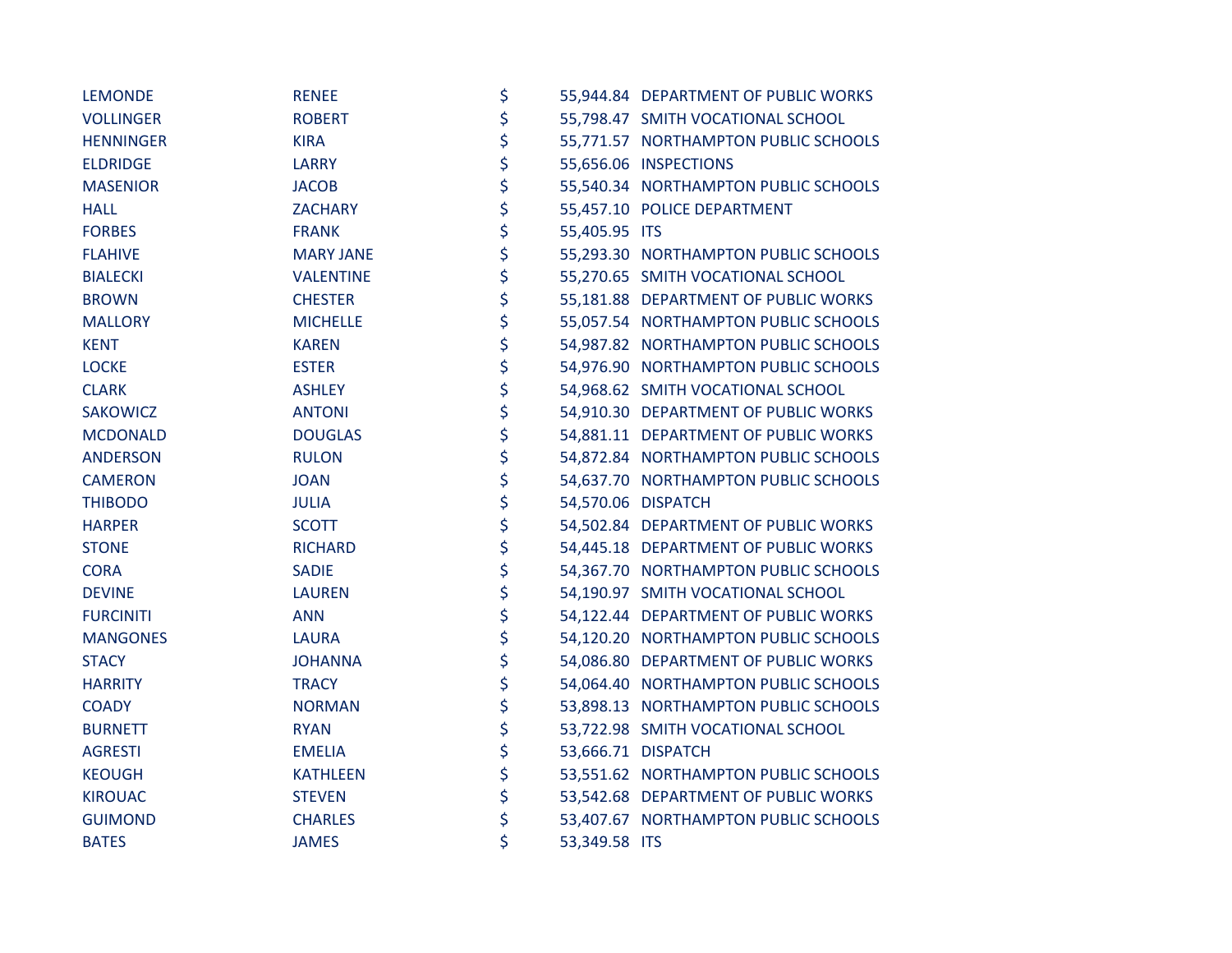| <b>BOU</b>           | <b>ANGEL</b>      | \$ | 53,295.82 DEPARTMENT OF PUBLIC WORKS |
|----------------------|-------------------|----|--------------------------------------|
| <b>MEYER</b>         | <b>JENNIFER</b>   | \$ | 53,192.75 HEALTH DEPARTMENT          |
| <b>KELLEY</b>        | <b>CYNTHIA</b>    | \$ | 53,152.13 NORTHAMPTON PUBLIC SCHOOLS |
| <b>MICHNA</b>        | <b>SHELBY</b>     | \$ | 53,150.81 RECREATION                 |
| <b>DESMOND</b>       | <b>LINDA</b>      | \$ | 52,937.65 SENIOR SERVICES            |
| <b>DION</b>          | <b>DANIEL</b>     | \$ | 52,904.27 DEPARTMENT OF PUBLIC WORKS |
| <b>BUNCH</b>         | <b>ALLYSON</b>    | \$ | 52,688.52 NORTHAMPTON PUBLIC SCHOOLS |
| <b>CHANDLER</b>      | <b>PATRICIA</b>   | \$ | 52,673.20 NORTHAMPTON PUBLIC SCHOOLS |
| <b>HENDERSON</b>     | <b>IAN</b>        | \$ | 52,544.10 DEPARTMENT OF PUBLIC WORKS |
| GINSBERG-PELTZ       | <b>LAURA</b>      | \$ | 52,483.72 NORTHAMPTON PUBLIC SCHOOLS |
| <b>HUTCHINSON</b>    | <b>BRUCE</b>      | \$ | 52,211.90 DEPARTMENT OF PUBLIC WORKS |
| LAIZER               | <b>DEBORA</b>     | \$ | 52,204.72 DEPARTMENT OF PUBLIC WORKS |
| <b>PELIS</b>         | <b>MEGAN</b>      | \$ | 52,197.75 NORTHAMPTON PUBLIC SCHOOLS |
| <b>MARIANI-PRALL</b> | <b>ROXANNE</b>    | \$ | 52,149.63 NORTHAMPTON PUBLIC SCHOOLS |
| <b>BOROWSKI</b>      | <b>CHESTER</b>    | \$ | 52,066.36 NORTHAMPTON PUBLIC SCHOOLS |
| <b>FRAIN</b>         | <b>GARY</b>       | \$ | 52,011.85 DEPARTMENT OF PUBLIC WORKS |
| <b>RODRIGUES</b>     | <b>BRIAN</b>      | \$ | 52,003.33 NORTHAMPTON PUBLIC SCHOOLS |
| <b>SCHOFIELD</b>     | <b>KAITLIN</b>    | \$ | 51,914.20 NORTHAMPTON PUBLIC SCHOOLS |
| <b>PHANEUF</b>       | <b>THOMAS</b>     | \$ | 51,730.87 SMITH VOCATIONAL SCHOOL    |
| <b>AMES</b>          | <b>NICHOLAS</b>   | \$ | 51,663.84 NORTHAMPTON PUBLIC SCHOOLS |
| <b>MEAD</b>          | <b>CARL</b>       | \$ | 51,633.84 NORTHAMPTON PUBLIC SCHOOLS |
| <b>KURDUN</b>        | <b>VIACHASLAU</b> | \$ | 51,447.25 CENTRAL SERVICES           |
| <b>EVANS</b>         | <b>ANDREW</b>     | \$ | 51,413.17 DEPARTMENT OF PUBLIC WORKS |
| <b>DAY</b>           | <b>LISA</b>       | \$ | 51,349.50 DISPATCH                   |
| <b>SICOTTE</b>       | <b>JASMINE</b>    | \$ | 51,346.95 NORTHAMPTON PUBLIC SCHOOLS |
| <b>TAILLON</b>       | <b>JOHN</b>       | \$ | 51,117.61 DEPARTMENT OF PUBLIC WORKS |
| <b>MAYSONET</b>      | <b>JUAN</b>       | \$ | 50,965.49 DEPARTMENT OF PUBLIC WORKS |
| <b>LAVALLEE</b>      | <b>JESSICA</b>    | \$ | 50,934.35 NORTHAMPTON PUBLIC SCHOOLS |
| <b>BOULEY</b>        | <b>HEATHER</b>    | \$ | 50,923.98 SMITH VOCATIONAL SCHOOL    |
| <b>SPEER</b>         | <b>LORI</b>       | \$ | 50,893.10 POLICE DEPARTMENT          |
| <b>KELLEY</b>        | <b>LINDA</b>      | \$ | 50,869.98 SMITH VOCATIONAL SCHOOL    |
| <b>KLAES</b>         | <b>CATHERINE</b>  | \$ | 50,782.87 SMITH VOCATIONAL SCHOOL    |
| <b>FOOTE</b>         | <b>BRIAN</b>      | \$ | 50,780.53 ARTS AND CULTURE           |
| <b>PODEL</b>         | <b>JENNIFER</b>   | \$ | 50,741.14 NORTHAMPTON PUBLIC SCHOOLS |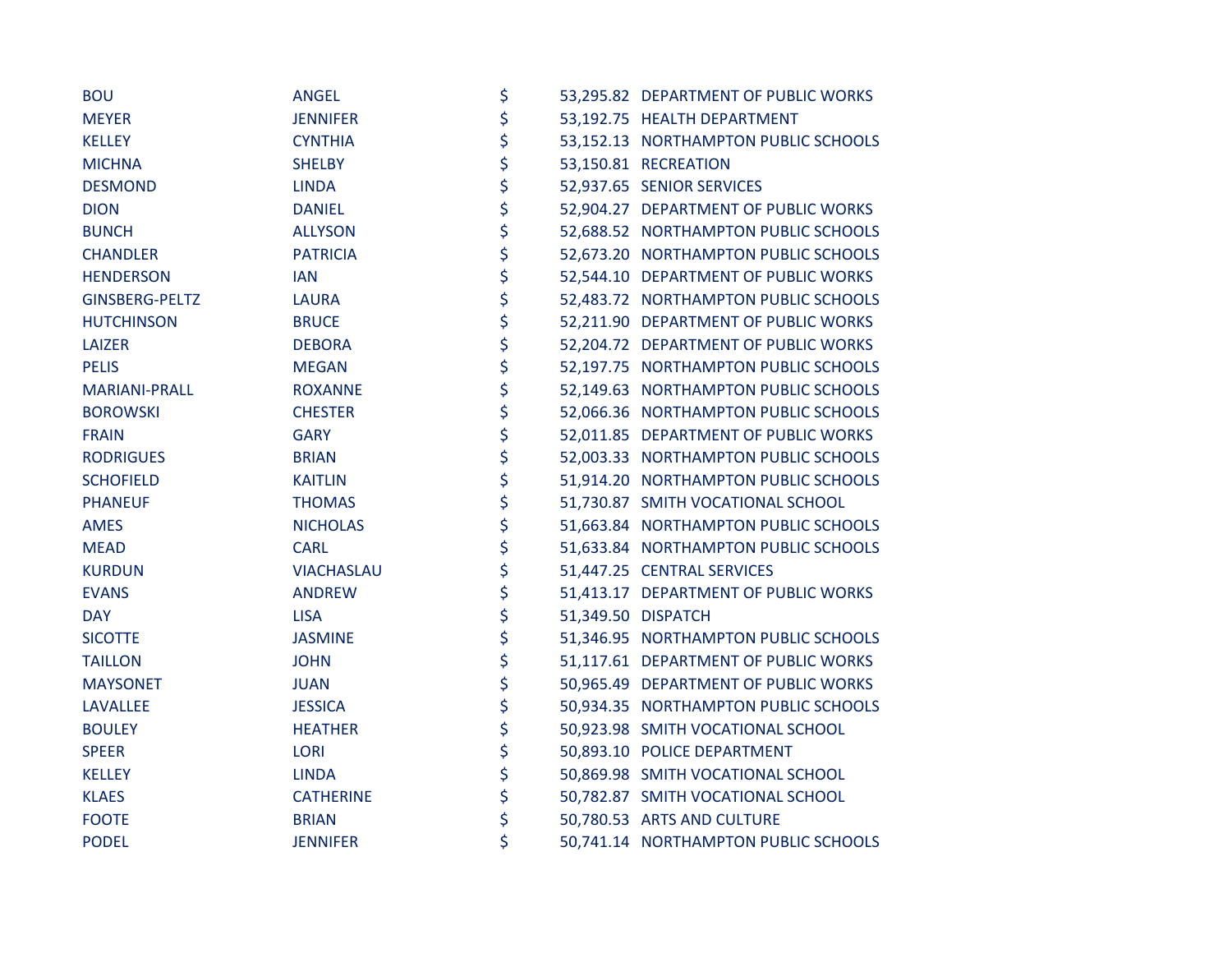| <b>KOWAL</b>        | <b>DANIELLE</b>    | \$                  | 50,705.84 NORTHAMPTON PUBLIC SCHOOLS |
|---------------------|--------------------|---------------------|--------------------------------------|
| <b>CHURCH</b>       | <b>JONATHAN</b>    | \$                  | 50,630.28 DEPARTMENT OF PUBLIC WORKS |
| <b>STEWART</b>      | <b>REBECCA</b>     | \$                  | 50,579.83 NORTHAMPTON PUBLIC SCHOOLS |
| <b>WHALEN</b>       | <b>JEROMIE</b>     | \$                  | 50,563.52 NORTHAMPTON PUBLIC SCHOOLS |
| <b>FLAHERTY</b>     | <b>KATHLEEN</b>    | \$                  | 50,532.18 NORTHAMPTON PUBLIC SCHOOLS |
| <b>LAWNICKI</b>     | <b>JANE</b>        | \$                  | 50,477.88 POLICE DEPARTMENT          |
| <b>RODRIGUEZ</b>    | <b>DAISY</b>       | \$                  | 50,249.00 SMITH VOCATIONAL SCHOOL    |
| <b>MASON</b>        | <b>CHRISTOPHER</b> | \$                  | 50,097.64 CENTRAL SERVICES           |
| <b>ROBINSON</b>     | <b>TARA</b>        | \$                  | 50,055.52 NORTHAMPTON PUBLIC SCHOOLS |
| <b>YUSKO</b>        | <b>TERRY</b>       | \$                  | 50,022.82 DEPARTMENT OF PUBLIC WORKS |
| <b>DUPRE</b>        | <b>EDWARD</b>      | \$                  | 49,758.27 DEPARTMENT OF PUBLIC WORKS |
| <b>CLARK</b>        | <b>KENNA</b>       | \$                  | 49,663.09 NORTHAMPTON PUBLIC SCHOOLS |
| <b>ERIKSEN</b>      | <b>HEIDE</b>       | \$                  | 49,503.70 NORTHAMPTON PUBLIC SCHOOLS |
| <b>ZYSKOWSKI</b>    | <b>JOHN</b>        | \$                  | 49,488.70 NORTHAMPTON PUBLIC SCHOOLS |
| <b>BROWN</b>        | <b>KEVIN</b>       | \$                  | 49,457.17 SMITH VOCATIONAL SCHOOL    |
| <b>GALLANT</b>      | <b>JACOB</b>       | \$                  | 49,440.01 NORTHAMPTON PUBLIC SCHOOLS |
| <b>WINNIE</b>       | <b>JOY</b>         | \$                  | 49,430.67 NORTHAMPTON PUBLIC SCHOOLS |
| <b>NAGLE</b>        | <b>LAURA</b>       | \$                  | 49,270.14 NORTHAMPTON PUBLIC SCHOOLS |
| <b>WILSON</b>       | <b>ELEANOR</b>     | \$                  | 49,041.96 SMITH VOCATIONAL SCHOOL    |
| <b>LONG</b>         | <b>CLIFFORD</b>    | \$                  | 48,920.68 SMITH VOCATIONAL SCHOOL    |
| <b>ARENA</b>        | <b>MICHELLE</b>    | \$                  | 48,909.17 NORTHAMPTON PUBLIC SCHOOLS |
| <b>MCDONALD</b>     | <b>BRITTANY</b>    | \$                  | 48,814.42 SMITH VOCATIONAL SCHOOL    |
| <b>PINSONNEAULT</b> | <b>GREGORY</b>     | \$                  | 48,690.29 DEPARTMENT OF PUBLIC WORKS |
| <b>RAUCHER</b>      | <b>TRINA</b>       | \$                  | 48,585.68 NORTHAMPTON PUBLIC SCHOOLS |
| <b>PELOTT</b>       | <b>MATTHEW</b>     | \$                  | 48,498.53 DEPARTMENT OF PUBLIC WORKS |
| <b>VAZQUEZ</b>      | <b>ELSIE</b>       | \$                  | 48,446.57 RETIREMENT BOARD           |
| <b>SLATTERY</b>     | <b>KIERAN</b>      | \$                  | 48,364.64 NORTHAMPTON PUBLIC SCHOOLS |
| <b>CHICKERING</b>   | <b>STACEY</b>      | \$                  | 48,364.39 NORTHAMPTON PUBLIC SCHOOLS |
| <b>JOPSON</b>       | <b>KATELYN</b>     | \$                  | 48,332.33 NORTHAMPTON PUBLIC SCHOOLS |
| <b>NATALE</b>       | <b>REBECCA</b>     | \$                  | 48,293.53 NORTHAMPTON PUBLIC SCHOOLS |
| <b>MINTON</b>       | <b>REBECCA</b>     | \$                  | 48,263.64 NORTHAMPTON PUBLIC SCHOOLS |
| <b>FLYNN</b>        | <b>THERESA</b>     | \$                  | 48,183.69 NORTHAMPTON PUBLIC SCHOOLS |
| <b>LAGANA</b>       | <b>JASON</b>       | \$<br>48,123.95 ITS |                                      |
| <b>SOTO</b>         | <b>HECTOR</b>      | \$                  | 47,934.84 FIRE RESCUE                |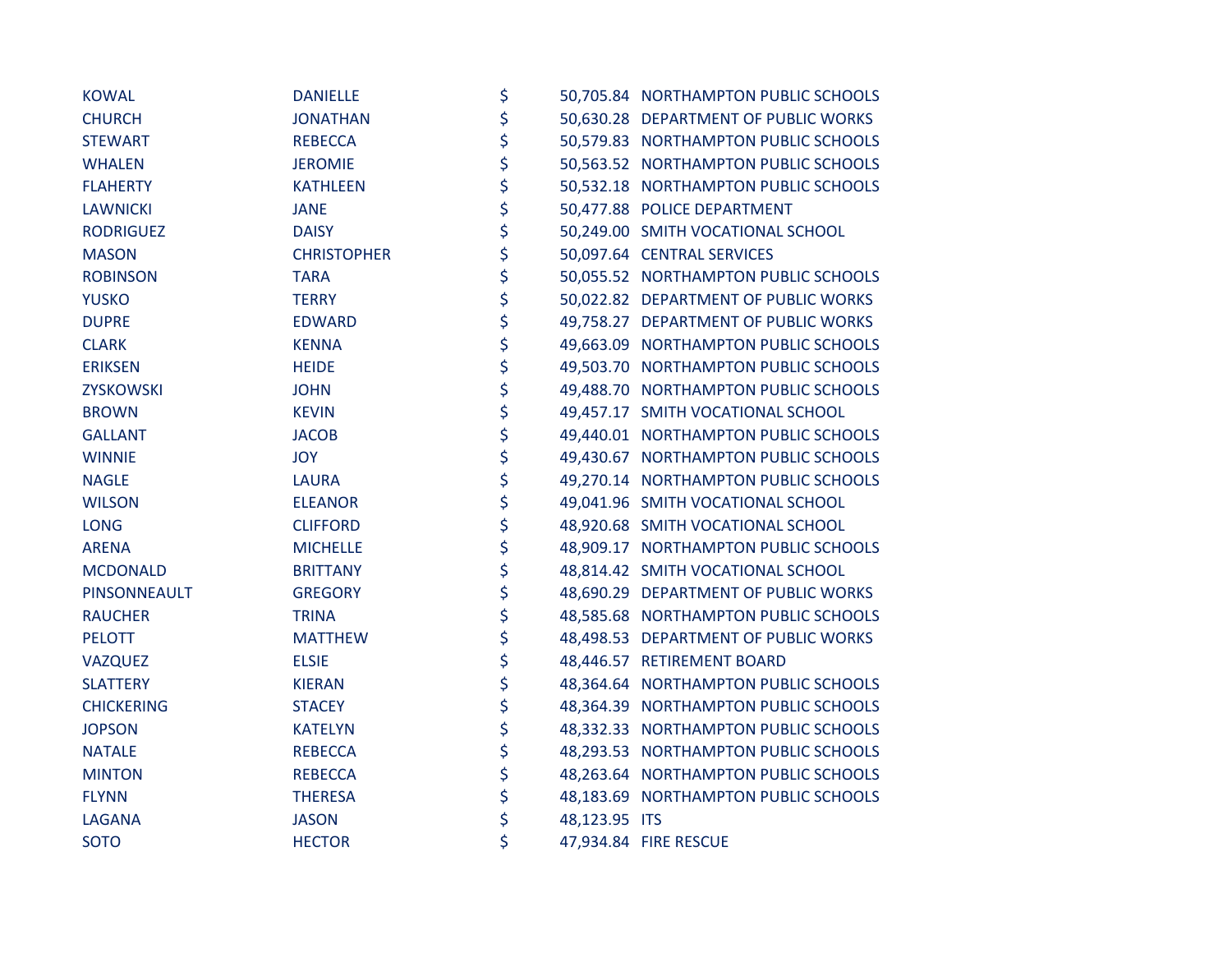| <b>WASIUK</b>           | <b>DANIEL</b>      | \$                  | 47,920.84 HEALTH DEPARTMENT          |
|-------------------------|--------------------|---------------------|--------------------------------------|
| <b>PACHECO</b>          | <b>NORMAN</b>      | \$                  | 47,817.47 NORTHAMPTON PUBLIC SCHOOLS |
| <b>NATALE</b>           | <b>KATHERINE</b>   | \$                  | 47,806.05 NORTHAMPTON PUBLIC SCHOOLS |
| <b>SEBESTA</b>          | <b>BRIGITTA</b>    | \$                  | 47,757.25 NORTHAMPTON PUBLIC SCHOOLS |
| <b>LESKO</b>            | <b>ANNIE</b>       | \$                  | 47,742.86 MAYOR'S OFFICE             |
| <b>MORIARTY</b>         | <b>ROBERT</b>      | \$                  | 47,469.60 POLICE DEPARTMENT          |
| <b>BATTEY</b>           | <b>COURTNEY</b>    | \$                  | 47,429.89 DISPATCH                   |
| <b>WOJCICKI</b>         | <b>GARRETT</b>     | \$                  | 47,342.92 POLICE DEPARTMENT          |
| <b>KNAPP</b>            | <b>JONATHAN</b>    | \$                  | 47,330.62 NORTHAMPTON PUBLIC SCHOOLS |
| <b>BONILLA</b>          | <b>LUIS</b>        | \$                  | 47,321.86 SMITH VOCATIONAL SCHOOL    |
| <b>ROY</b>              | <b>JOSEPH</b>      | \$                  | 47,320.84 SMITH VOCATIONAL SCHOOL    |
| <b>SINGH</b>            | SANDEEP            | \$                  | 47,129.95 DEPARTMENT OF PUBLIC WORKS |
| <b>BISHOP</b>           | <b>ROGER</b>       | \$                  | 47,128.03 NORTHAMPTON PUBLIC SCHOOLS |
| <b>HICKS</b>            | <b>KEITH</b>       | \$                  | 47,103.76 SMITH VOCATIONAL SCHOOL    |
| <b>TWINING</b>          | <b>REBECCA</b>     | \$                  | 47,056.93 VETERANS                   |
| <b>WALBRIDGE</b>        | <b>DONNA</b>       | \$                  | 47,027.75 HUMAN RESOURCES            |
| <b>FORTIN</b>           | <b>BRENDA</b>      | \$                  | 47,022.53 SMITH VOCATIONAL SCHOOL    |
| <b>ANDERSON</b>         | <b>HEIDI</b>       | \$                  | 46,918.72 NORTHAMPTON PUBLIC SCHOOLS |
| <b>LEBEAU</b>           | <b>AMY</b>         | \$                  | 46,849.25 NORTHAMPTON PUBLIC SCHOOLS |
| <b>CASEY</b>            | <b>BARTHOLOMEW</b> | \$                  | 46,745.91 DISPATCH                   |
| <b>DIEMAND</b>          | <b>MICHAEL</b>     | \$                  | 46,697.72 CENTRAL SERVICES           |
| <b>BROWN</b>            | <b>VINCENZA</b>    | \$                  | 46,660.00 NORTHAMPTON PUBLIC SCHOOLS |
| <b>SAWICKI</b>          | <b>SEAN</b>        | \$                  | 46,659.46 NORTHAMPTON PUBLIC SCHOOLS |
| <b>CHURCHILL-WINSOR</b> | <b>SARA</b>        | \$                  | 46,629.67 NORTHAMPTON PUBLIC SCHOOLS |
| <b>SAKOWICZ</b>         | <b>CATHERINE</b>   | \$                  | 46,616.96 DEPARTMENT OF PUBLIC WORKS |
| <b>SISE</b>             | <b>NANCY</b>       | \$<br>46,532.49 ITS |                                      |
| <b>MEEHAN</b>           | <b>DUANE</b>       | \$                  | 46,438.28 DEPARTMENT OF PUBLIC WORKS |
| <b>PEFAUR</b>           | <b>KATHLEEN</b>    | \$                  | 46,199.85 NORTHAMPTON PUBLIC SCHOOLS |
| <b>FREY</b>             | <b>JOHN</b>        | \$                  | 46,042.74 INSPECTIONS                |
| <b>KLEPACKI</b>         | <b>MARY</b>        | \$                  | 45,974.11 SMITH VOCATIONAL SCHOOL    |
| <b>CLARK</b>            | <b>JAMES</b>       | \$                  | 45,780.86 DEPARTMENT OF PUBLIC WORKS |
| <b>MERRITT</b>          | <b>MICHAEL</b>     | \$                  | 45,710.29 NORTHAMPTON PUBLIC SCHOOLS |
| <b>FORRESTALL</b>       | <b>NANCI</b>       | \$                  | 45,692.48 TREASURER/COLLECTOR        |
| <b>SULLIVAN</b>         | <b>JONATHAN</b>    | \$                  | 45,626.41 DEPARTMENT OF PUBLIC WORKS |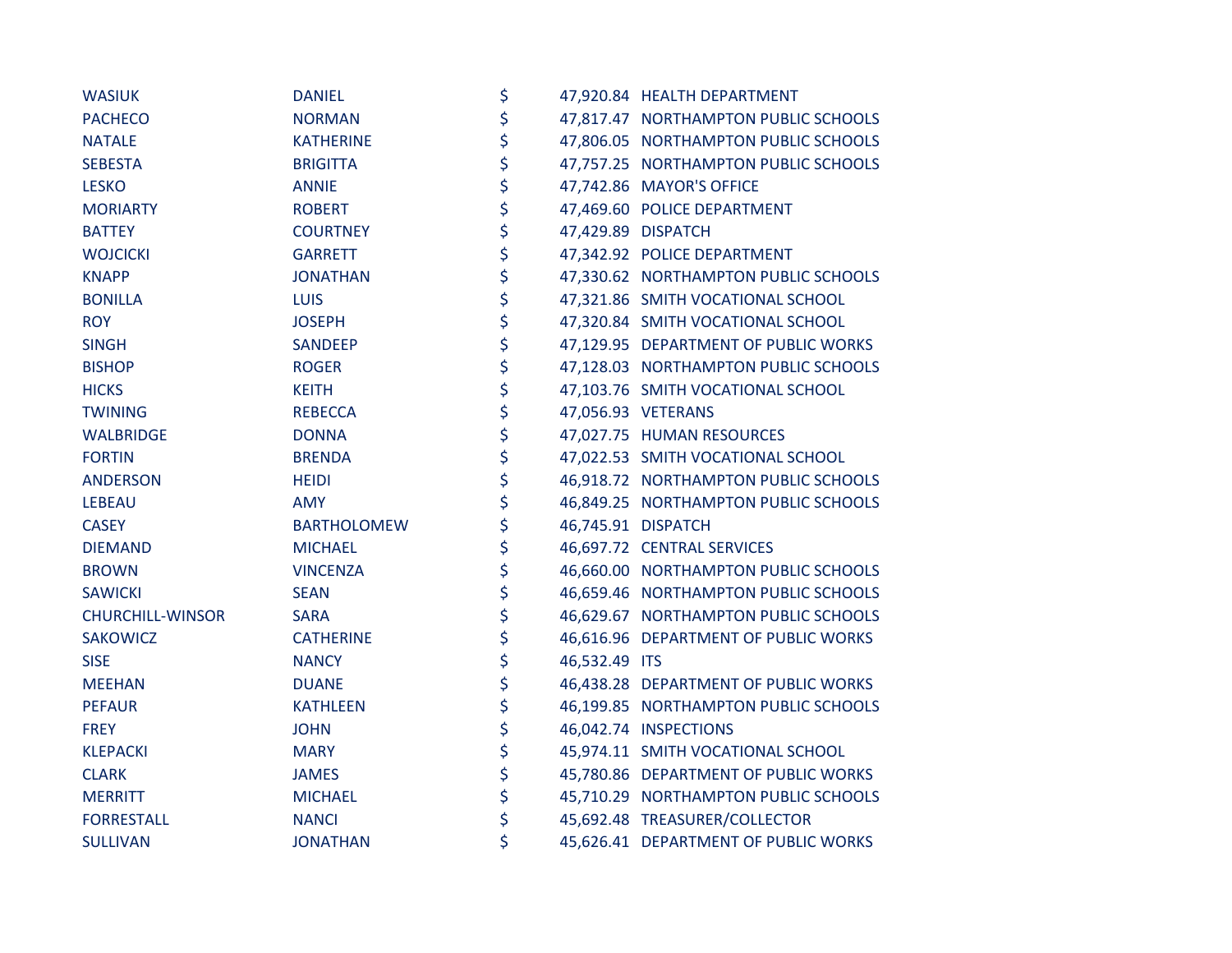| <b>LEBOEUF</b>       | <b>ELLEN</b>     | \$       | 45,514.90 NORTHAMPTON PUBLIC SCHOOLS |
|----------------------|------------------|----------|--------------------------------------|
| <b>HOWE</b>          | <b>SHAYLA</b>    | \$       | 45,448.05 POLICE DEPARTMENT          |
| <b>LEON</b>          | <b>CELENA</b>    | \$       | 45,353.64 MAYOR'S OFFICE             |
| <b>GAUDREAU</b>      | <b>JULIE</b>     | \$       | 45,330.48 POLICE DEPARTMENT          |
| <b>RASID</b>         | <b>JESSE</b>     | \$       | 45,309.33 DEPARTMENT OF PUBLIC WORKS |
| <b>MCCABE</b>        | <b>DENA</b>      | \$       | 45,238.37 NORTHAMPTON PUBLIC SCHOOLS |
| <b>SANDERSON</b>     | <b>STEVEN</b>    | \$       | 45,201.54 ARTS AND CULTURE           |
| <b>ALLEN</b>         | <b>JUSTIN</b>    | \$       | 45,192.00 DEPARTMENT OF PUBLIC WORKS |
| <b>SAWICKI</b>       | <b>HEIDI</b>     | \$       | 45,053.50 SMITH VOCATIONAL SCHOOL    |
| <b>BERENSON</b>      | <b>JODY</b>      | \$       | 44,954.33 HUMAN RESOURCES            |
| <b>BISBEE</b>        | <b>FAITH</b>     | \$       | 44,937.09 NORTHAMPTON PUBLIC SCHOOLS |
| <b>GOYETTE</b>       | <b>CANDACE</b>   |          | 44,860.83 NORTHAMPTON PUBLIC SCHOOLS |
| <b>CHASTEK</b>       | <b>ELIJAH</b>    | \$<br>\$ | 44,736.94 NORTHAMPTON PUBLIC SCHOOLS |
| <b>LAWRENCE</b>      | <b>DONNA</b>     | \$       | 44,632.13 NORTHAMPTON PUBLIC SCHOOLS |
| <b>LAFOUNTAIN</b>    | <b>DANIEL</b>    | \$       | 44,622.76 DEPARTMENT OF PUBLIC WORKS |
| <b>NACSIN</b>        | <b>REBECCA</b>   | \$       | 44,612.61 NORTHAMPTON PUBLIC SCHOOLS |
| <b>SHEEHAN</b>       | <b>PAULA</b>     | \$       | 44,600.89 NORTHAMPTON PUBLIC SCHOOLS |
| <b>BOEDING</b>       | <b>RYAN</b>      | \$       | 44,045.74 NORTHAMPTON PUBLIC SCHOOLS |
| <b>GAYLE</b>         | <b>OPAL</b>      | \$       | 43,961.55 NORTHAMPTON PUBLIC SCHOOLS |
| <b>THOMPSON</b>      | <b>ANGELA</b>    | \$       | 43,881.22 NORTHAMPTON PUBLIC SCHOOLS |
| <b>WALKER</b>        | <b>LAURIE</b>    | \$       | 43,880.50 NORTHAMPTON PUBLIC SCHOOLS |
| <b>COATES-COONEY</b> | <b>VANESSA</b>   | \$       | 43,840.52 NORTHAMPTON PUBLIC SCHOOLS |
| <b>BRACKINS</b>      | <b>EMILY</b>     | \$       | 43,782.21 NORTHAMPTON PUBLIC SCHOOLS |
| <b>YEZIERSKI</b>     | <b>KRISTEN</b>   | \$       | 43,753.91 TREASURER/COLLECTOR        |
| <b>MENDELSOHN</b>    | <b>AARON</b>     | \$       | 43,747.00 SMITH VOCATIONAL SCHOOL    |
| <b>TRUSHAW</b>       | <b>ANDREW</b>    | \$       | 43,523.79 POLICE DEPARTMENT          |
| <b>COTTON</b>        | <b>TIMOTHY</b>   | \$       | 43,433.71 SMITH VOCATIONAL SCHOOL    |
| <b>VEGA</b>          | <b>MARIA</b>     | \$       | 43,291.09 NORTHAMPTON PUBLIC SCHOOLS |
| LANDERS-SCHRANZ      | <b>LINDA</b>     | \$       | 43,269.86 DEPARTMENT OF PUBLIC WORKS |
| <b>RICHI</b>         | <b>MARY</b>      | \$       | 43,090.96 DEPARTMENT OF PUBLIC WORKS |
| <b>PETERSON</b>      | <b>ELIZABETH</b> | \$       | 43,029.78 NORTHAMPTON PUBLIC SCHOOLS |
| <b>PORTER</b>        | <b>DAVID</b>     | \$       | 42,921.71 SMITH VOCATIONAL SCHOOL    |
| <b>DEMERATH</b>      | <b>MARY</b>      | \$       | 42,916.09 NORTHAMPTON PUBLIC SCHOOLS |
| <b>BAKER</b>         | <b>KRISTINE</b>  | \$       | 42,876.90 DEPARTMENT OF PUBLIC WORKS |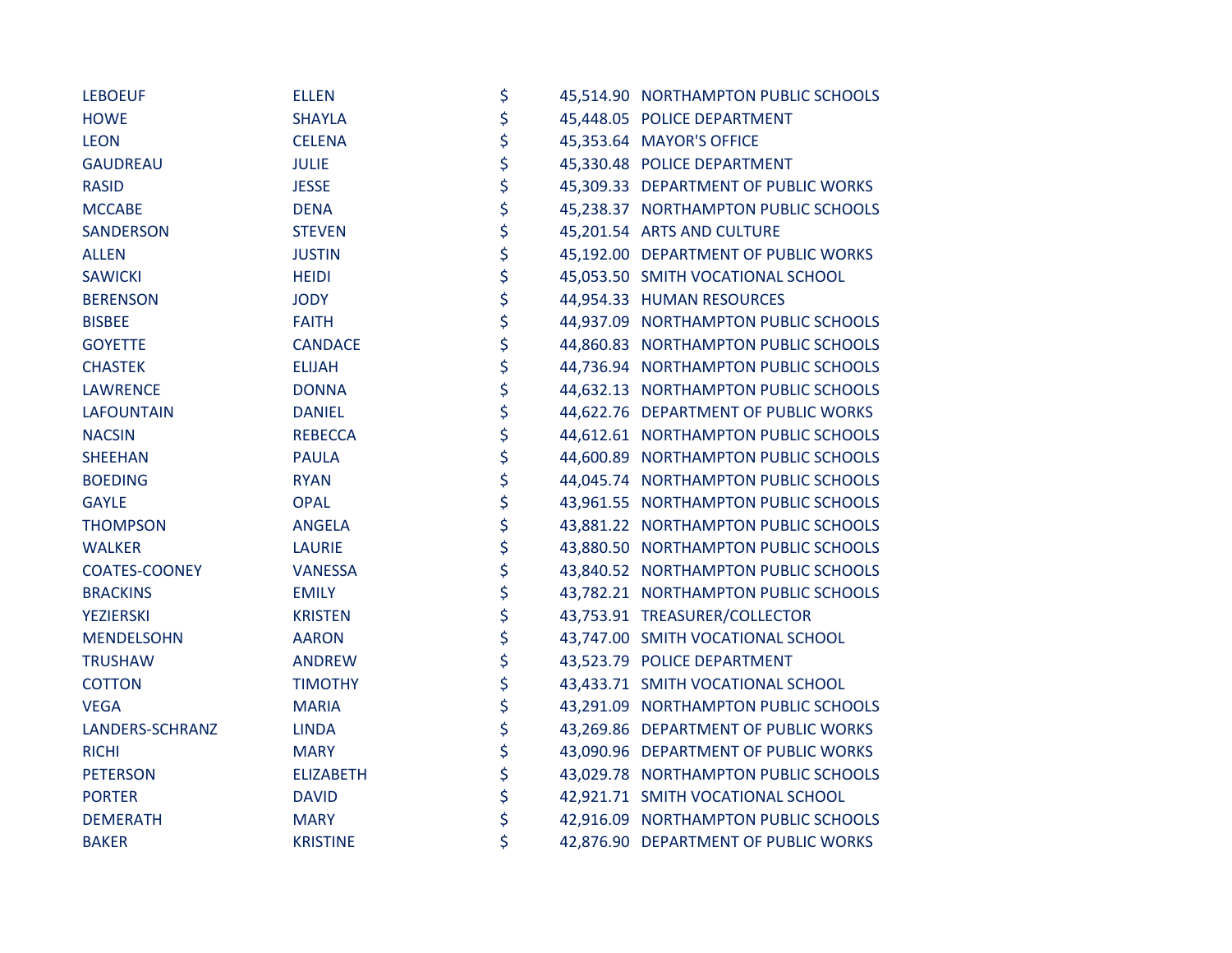| <b>GLEASON</b>       | <b>DAVID</b>    | \$ | 42,808.98 NORTHAMPTON PUBLIC SCHOOLS |
|----------------------|-----------------|----|--------------------------------------|
| <b>CARLTON</b>       | <b>SARAH</b>    | \$ | 42,769.51 NORTHAMPTON PUBLIC SCHOOLS |
| <b>CORBETT</b>       | <b>TERRY</b>    | \$ | 42,192.77 CENTRAL SERVICES           |
| <b>MENDOKER</b>      | <b>EMMA</b>     | \$ | 42,178.05 NORTHAMPTON PUBLIC SCHOOLS |
| <b>BERTUZZI</b>      | <b>ALLISON</b>  | \$ | 42,151.78 NORTHAMPTON PUBLIC SCHOOLS |
| <b>LEWIS</b>         | <b>SCOTT</b>    | \$ | 42,015.21 DEPARTMENT OF PUBLIC WORKS |
| <b>TOWLER</b>        | <b>JENNIFER</b> | \$ | 41,987.31 NORTHAMPTON PUBLIC SCHOOLS |
| <b>KAPLOWITT</b>     | <b>BETH</b>     | \$ | 41,919.03 DEPARTMENT OF PUBLIC WORKS |
| <b>KIES</b>          | <b>ROBERT</b>   | \$ | 41,743.22 CENTRAL SERVICES           |
| <b>JUDD</b>          | <b>LAURA</b>    | \$ | 41,645.48 NORTHAMPTON PUBLIC SCHOOLS |
| <b>CAMPBELL</b>      | <b>MATTHEW</b>  | \$ | 41,604.32 DEPARTMENT OF PUBLIC WORKS |
| <b>SHAPLEIGH</b>     | <b>KAREN</b>    | \$ | 41,543.48 NORTHAMPTON PUBLIC SCHOOLS |
| <b>DAUTREUIL</b>     | <b>MARC</b>     | \$ | 41,500.97 ASSESSORS OFFICE           |
| <b>BAUMGARTEN</b>    | <b>BETHANN</b>  | \$ | 41,130.55 SMITH VOCATIONAL SCHOOL    |
| <b>MALINOWSKI</b>    | <b>JAMES</b>    | \$ | 41,115.13 NORTHAMPTON PUBLIC SCHOOLS |
| <b>DORRIE</b>        | <b>ALYSSA</b>   | \$ | 41,067.42 NORTHAMPTON PUBLIC SCHOOLS |
| <b>MURRAY</b>        | <b>MARCIA</b>   | \$ | 40,523.82 NORTHAMPTON PUBLIC SCHOOLS |
| <b>DE JASU</b>       | <b>NORA</b>     | \$ | 40,500.21 NORTHAMPTON PUBLIC SCHOOLS |
| <b>COX</b>           | <b>CINDY</b>    | \$ | 40,492.40 NORTHAMPTON PUBLIC SCHOOLS |
| <b>DIHLMANN</b>      | <b>MICHELE</b>  | \$ | 40,488.97 SENIOR SERVICES            |
| <b>KELLY</b>         | <b>BRITTANY</b> | \$ | 40,109.95 NORTHAMPTON PUBLIC SCHOOLS |
| <b>O'SHEPA</b>       | <b>LAURIE</b>   | \$ | 40,096.60 NORTHAMPTON PUBLIC SCHOOLS |
| <b>CANTLER</b>       | <b>DAVID</b>    | \$ | 40,086.87 NORTHAMPTON PUBLIC SCHOOLS |
| <b>RADKE</b>         | <b>MARY</b>     | \$ | 39,996.96 NORTHAMPTON PUBLIC SCHOOLS |
| <b>DANIELS</b>       | <b>SHANNON</b>  | \$ | 39,984.69 NORTHAMPTON PUBLIC SCHOOLS |
| <b>CARON</b>         | <b>WILFRED</b>  | \$ | 39,944.54 NORTHAMPTON PUBLIC SCHOOLS |
| <b>REJNIAK</b>       | <b>DEBRA</b>    | \$ | 39,894.55 NORTHAMPTON PUBLIC SCHOOLS |
| <b>MAZZA</b>         | <b>WENDY</b>    | \$ | 39,721.52 CITY CLERK                 |
| <b>GARSTKA-OSLEY</b> | <b>SAMUEL</b>   | \$ | 39,617.77 CENTRAL SERVICES           |
| <b>CAHILLANE</b>     | <b>HEATHER</b>  | \$ | 39,410.86 SENIOR SERVICES            |
| <b>MCCOY</b>         | <b>CLARA</b>    | \$ | 39,401.35 NORTHAMPTON PUBLIC SCHOOLS |
| <b>DELANEY</b>       | <b>JENNIFER</b> | \$ | 39,328.22 AUDITOR'S OFFICE           |
| <b>COHEN</b>         | <b>JEREMY</b>   | \$ | 39,221.06 SMITH VOCATIONAL SCHOOL    |
| <b>CAHILL</b>        | <b>MEGHAN</b>   | \$ | 39,147.31 INSPECTIONS                |
|                      |                 |    |                                      |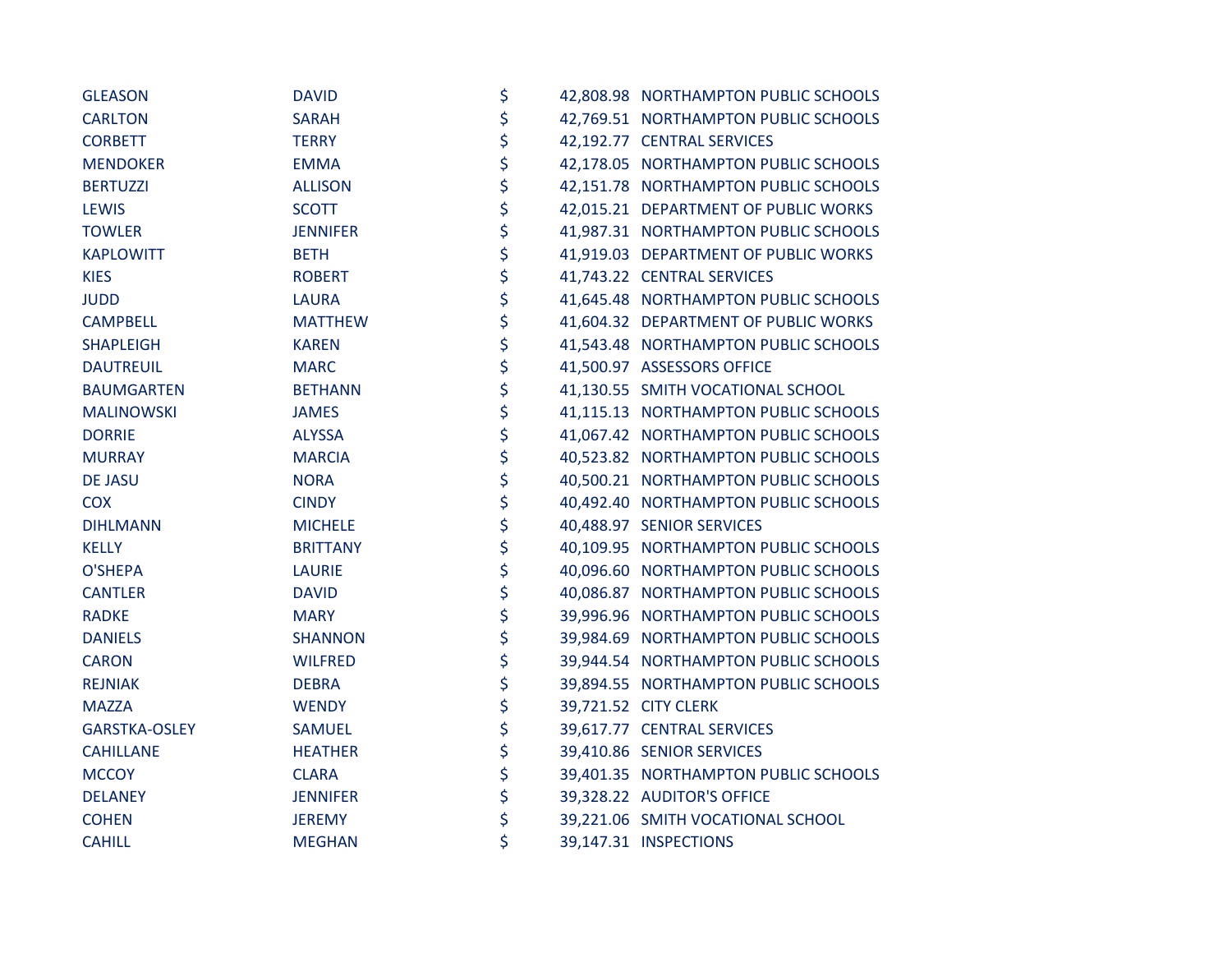| <b>SUPRENANT</b>  | <b>TAMMY</b>       | \$ | 39,142.56 POLICE DEPARTMENT           |
|-------------------|--------------------|----|---------------------------------------|
| <b>DUNN</b>       | <b>MICHAEL</b>     | \$ | 39,095.64 DEPARTMENT OF PUBLIC WORKS  |
| <b>BAZAN</b>      | <b>JOSEPH</b>      | \$ | 39,077.53 NORTHAMPTON PUBLIC SCHOOLS  |
| <b>WOJTOWICZ</b>  | <b>ROBERT</b>      | \$ | 38,994.14 DEPARTMENT OF PUBLIC WORKS  |
| <b>CZERWINSKI</b> | <b>MONICA</b>      | \$ | 38,964.82 POLICE DEPARTMENT           |
| <b>RUSSELL</b>    | <b>DANIEL</b>      | \$ | 38,858.30 DEPARTMENT OF PUBLIC WORKS  |
| ZADWORNY          | <b>JOHN</b>        | \$ | 38,744.56 NORTHAMPTON PUBLIC SCHOOLS  |
| BELLAVANCE-GRACE  | <b>BETH</b>        | \$ | 38,711.71 NORTHAMPTON PUBLIC SCHOOLS  |
| <b>KERSTETTER</b> | <b>GREGORY</b>     | \$ | 38,595.64 NORTHAMPTON PUBLIC SCHOOLS  |
| <b>HOUGEN</b>     | <b>SARAH</b>       | \$ | 38,384.83 NORTHAMPTON PUBLIC SCHOOLS  |
| <b>WIKLUND</b>    | <b>MATTHEW</b>     | \$ | 38,368.27 FIRE RESCUE                 |
| <b>RUIZ</b>       | <b>JAIRO</b>       | \$ | 38,340.96 DEPARTMENT OF PUBLIC WORKS  |
| <b>STENUIS</b>    | <b>ALICIA</b>      | \$ | 38,269.16 NORTHAMPTON PUBLIC SCHOOLS  |
| <b>DELISLE</b>    | <b>ALETA</b>       | \$ | 38,241.57 PLANNING AND SUSTAINABILITY |
| <b>BETSOLD</b>    | <b>MELISSA</b>     | \$ | 38,133.67 FIRE RESCUE                 |
| <b>RODRIGUEZ</b>  | <b>MILAGROS</b>    | \$ | 38,119.33 NORTHAMPTON PUBLIC SCHOOLS  |
| <b>RAYMER</b>     | <b>ANNAMARIE</b>   | \$ | 38,106.50 NORTHAMPTON PUBLIC SCHOOLS  |
| <b>ZIELENSKI</b>  | <b>AMY</b>         | \$ | 38,096.36 CITY CLERK                  |
| <b>BROWN</b>      | <b>CHRISTOPHER</b> | \$ | 38,022.57 DEPARTMENT OF PUBLIC WORKS  |
| <b>HEON</b>       | <b>MADELINE</b>    | \$ | 37,941.56 TREASURER/COLLECTOR         |
| <b>CARSON</b>     | <b>KIMBERLY</b>    | \$ | 37,896.30 INSPECTIONS                 |
| <b>KOLODZIEJ</b>  | <b>GAYLE</b>       | \$ | 37,884.31 CITY CLERK                  |
| <b>ROSS</b>       | <b>KATHERINE</b>   | \$ | 37,884.06 NORTHAMPTON PUBLIC SCHOOLS  |
| <b>HOLDEN</b>     | <b>ASHLEY</b>      | \$ | 37,794.54 SMITH VOCATIONAL SCHOOL     |
| <b>BAGDON</b>     | <b>BRIAN</b>       | \$ | 37,782.03 NORTHAMPTON PUBLIC SCHOOLS  |
| <b>MATTHEWS</b>   | <b>BENJAMIN</b>    | \$ | 37,722.53 SMITH VOCATIONAL SCHOOL     |
| <b>LACASSE</b>    | <b>MARK</b>        | \$ | 37,717.70 NORTHAMPTON PUBLIC SCHOOLS  |
| <b>PARSONS</b>    | <b>CINDY</b>       | \$ | 37,711.69 TREASURER/COLLECTOR         |
| <b>BARNES</b>     | <b>THOMAS</b>      | \$ | 37,610.37 NORTHAMPTON PUBLIC SCHOOLS  |
| <b>FITZGERALD</b> | <b>PAUL</b>        | \$ | 37,603.56 NORTHAMPTON PUBLIC SCHOOLS  |
| <b>DOWNER</b>     | <b>DEAN</b>        | \$ | 37,591.63 DEPARTMENT OF PUBLIC WORKS  |
| <b>BARTON</b>     | <b>DOUGLAS</b>     | \$ | 37,410.14 DEPARTMENT OF PUBLIC WORKS  |
| <b>RYPYSC</b>     | <b>STEPHANIE</b>   | \$ | 37,398.69 SMITH VOCATIONAL SCHOOL     |
| <b>JANIK</b>      | <b>CONSTANCE</b>   | \$ | 37,341.03 NORTHAMPTON PUBLIC SCHOOLS  |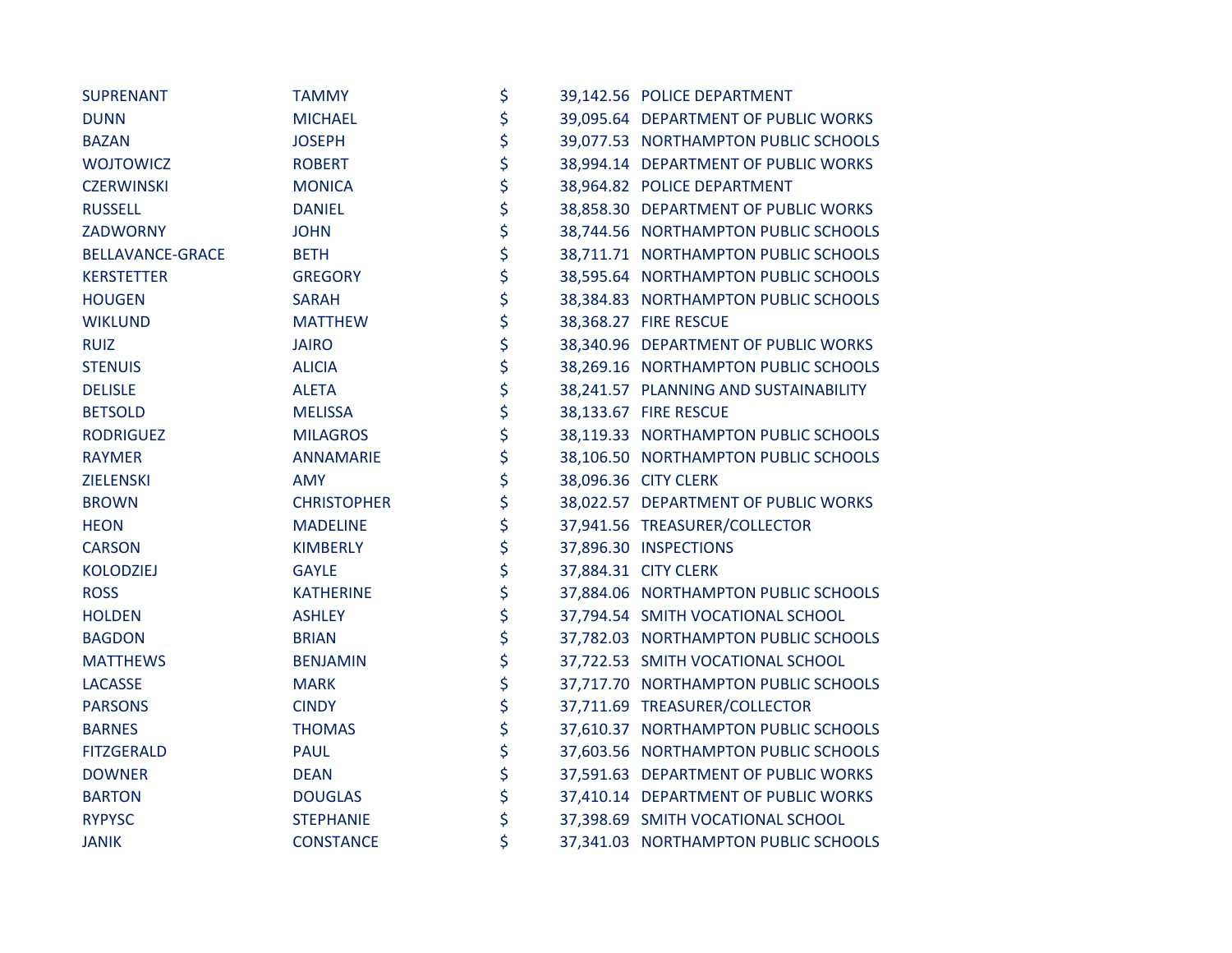| <b>BARTLETT</b>  | <b>MELINDA</b>    | \$ | 37,320.69 NORTHAMPTON PUBLIC SCHOOLS |
|------------------|-------------------|----|--------------------------------------|
| <b>MOLNAR</b>    | <b>DAVID</b>      | \$ | 37,316.31 TREASURER/COLLECTOR        |
| <b>KADZIK</b>    | <b>CHRISTINA</b>  | \$ | 37,278.89 NORTHAMPTON PUBLIC SCHOOLS |
| <b>LIENERT</b>   | <b>JACQUELINE</b> | \$ | 37,241.89 RECREATION                 |
| <b>WILLARD</b>   | <b>BETH</b>       | \$ | 37,186.83 DEPARTMENT OF PUBLIC WORKS |
| <b>LAPINSKI</b>  | <b>JESSE</b>      | \$ | 37,162.33 SMITH VOCATIONAL SCHOOL    |
| <b>BIENIA</b>    | <b>MICHELLE</b>   | \$ | 37,052.52 ASSESSORS OFFICE           |
| <b>ROGALESKI</b> | <b>BARRETT</b>    | \$ | 36,870.53 DEPARTMENT OF PUBLIC WORKS |
| <b>TERRY</b>     | <b>RENAE</b>      | \$ | 36,738.90 NORTHAMPTON PUBLIC SCHOOLS |
| <b>CORBETT</b>   | <b>WILLIAM</b>    | \$ | 36,658.74 NORTHAMPTON PUBLIC SCHOOLS |
| <b>ROURKE</b>    | <b>JONATHAN</b>   | \$ | 36,543.33 DEPARTMENT OF PUBLIC WORKS |
| <b>PEQUIGNOT</b> | <b>MARY</b>       | \$ | 36,474.43 DEPARTMENT OF PUBLIC WORKS |
| <b>NASH</b>      | <b>MARGARET</b>   | \$ | 36,401.48 NORTHAMPTON PUBLIC SCHOOLS |
| <b>BOLLY</b>     | <b>DAVID</b>      | \$ | 36,188.71 DEPARTMENT OF PUBLIC WORKS |
| <b>COOK</b>      | <b>TAMMY</b>      | \$ | 36,160.90 NORTHAMPTON PUBLIC SCHOOLS |
| ROBERTS-COTE     | <b>MELISSA</b>    | \$ | 36,153.17 HEALTH DEPARTMENT          |
| <b>LANGER</b>    | <b>JOCELYN</b>    | \$ | 36,135.32 NORTHAMPTON PUBLIC SCHOOLS |
| <b>REEVES</b>    | <b>JAYNE</b>      | \$ | 36,118.13 NORTHAMPTON PUBLIC SCHOOLS |
| <b>MILLET</b>    | <b>ABEL</b>       | \$ | 36,059.90 NORTHAMPTON PUBLIC SCHOOLS |
| <b>GEARY</b>     | <b>BENJAMIN</b>   | \$ | 36,040.56 NORTHAMPTON PUBLIC SCHOOLS |
| <b>LAPIENSKI</b> | <b>JACQUELINE</b> | \$ | 35,952.39 POLICE DEPARTMENT          |
| <b>SWEENEY</b>   | <b>MICHAEL</b>    | \$ | 35,907.52 NORTHAMPTON PUBLIC SCHOOLS |
| <b>SHERLOCK</b>  | <b>MALULANI</b>   | \$ | 35,905.85 NORTHAMPTON PUBLIC SCHOOLS |
| <b>STROUSE</b>   | <b>ZACHARY</b>    | \$ | 35,870.97 NORTHAMPTON PUBLIC SCHOOLS |
| <b>BEAUPRE</b>   | <b>GEORGE</b>     | \$ | 35,601.98 CENTRAL SERVICES           |
| <b>SANTIAGO</b>  | <b>SAMUEL</b>     | \$ | 35,506.01 CENTRAL SERVICES           |
| <b>SULLIVAN</b>  | <b>MARGARET</b>   | \$ | 35,393.24 NORTHAMPTON PUBLIC SCHOOLS |
| ZADWORNY         | <b>JOSEPH</b>     | \$ | 35,341.10 NORTHAMPTON PUBLIC SCHOOLS |
| <b>MCCARTHY</b>  | <b>KEVIN</b>      | \$ | 35,109.46 NORTHAMPTON PUBLIC SCHOOLS |
| <b>SANTOS</b>    | YAMMIRA           | \$ | 35,032.84 NORTHAMPTON PUBLIC SCHOOLS |
| <b>BLACK</b>     | <b>BARBARA</b>    | \$ | 34,967.76 NORTHAMPTON PUBLIC SCHOOLS |
| <b>RODRIGUEZ</b> | <b>ROBERTO</b>    | \$ | 34,962.26 NORTHAMPTON PUBLIC SCHOOLS |
| <b>DUNHAM</b>    | <b>CHARLES</b>    | \$ | 34,957.59 HUMAN RESOURCES            |
| <b>SUBOCZ</b>    | <b>ALEXANDER</b>  | \$ | 34,954.98 SMITH VOCATIONAL SCHOOL    |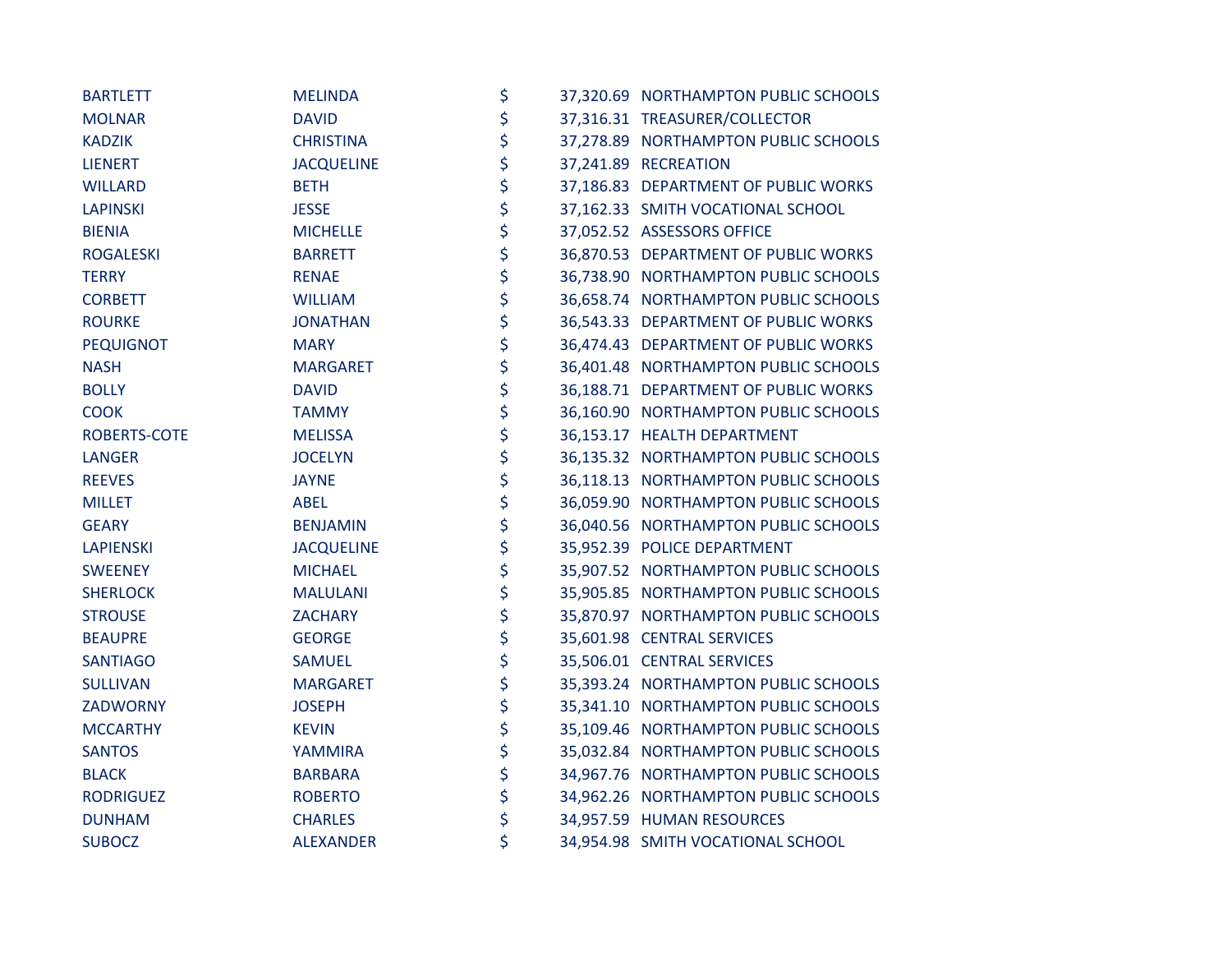| <b>KNOWLES</b>    | <b>JOHN</b>        | \$       | 34,775.53 RECREATION                 |
|-------------------|--------------------|----------|--------------------------------------|
| <b>GUERTIN</b>    | <b>ROGER</b>       | \$       | 34,694.34 NORTHAMPTON PUBLIC SCHOOLS |
| <b>LEARNARD</b>   | <b>REBECCA</b>     | \$       | 34,620.03 RECREATION                 |
| <b>GILLETTE</b>   | <b>KEVIN</b>       | \$       | 33,733.93 DEPARTMENT OF PUBLIC WORKS |
| <b>ARMSTRONG</b>  | <b>PATRICIA</b>    | \$       | 33,412.20 NORTHAMPTON PUBLIC SCHOOLS |
| <b>RODRIGUEZ</b>  | <b>LIZZETTE</b>    | \$       | 33,223.29 NORTHAMPTON PUBLIC SCHOOLS |
| <b>SPARKS</b>     | <b>DAVID</b>       |          | 33,097.87 DEPARTMENT OF PUBLIC WORKS |
| <b>WINNIE</b>     | <b>WILLIAM</b>     | \$<br>\$ | 32,987.29 NORTHAMPTON PUBLIC SCHOOLS |
| <b>DEMERCURIO</b> | <b>LINDA</b>       | \$       | 32,809.91 SENIOR SERVICES            |
| <b>CARBERY</b>    | <b>JENNIFER</b>    | \$       | 32,778.97 SENIOR SERVICES            |
| <b>WOLFRAM</b>    | <b>SCOTT</b>       |          | 32,671.47 SMITH VOCATIONAL SCHOOL    |
| <b>HOLDER</b>     | <b>AKARA</b>       | \$<br>\$ | 32,604.38 SMITH VOCATIONAL SCHOOL    |
| <b>CARR-MAL</b>   | <b>MICHELLE</b>    | \$       | 32,338.38 NORTHAMPTON PUBLIC SCHOOLS |
| <b>COVALENCO</b>  | <b>CONSTANTIN</b>  | \$       | 32,284.26 NORTHAMPTON PUBLIC SCHOOLS |
| <b>GILMORE</b>    | <b>CHAPIN</b>      | \$       | 32,198.18 TREASURER/COLLECTOR        |
| <b>OWEN</b>       | <b>WILLIAM</b>     | \$       | 32,180.11 NORTHAMPTON PUBLIC SCHOOLS |
| <b>GROSS</b>      | <b>SANDRA</b>      | \$       | 32,171.61 RECREATION                 |
| <b>COOK</b>       | <b>CLAUDIA</b>     | \$       | 31,994.98 CENTRAL SERVICES           |
| <b>FERRER</b>     | <b>JASON</b>       | \$       | 31,929.94 NORTHAMPTON PUBLIC SCHOOLS |
| ST. GEORGE        | <b>CHRISTOPHER</b> | \$       | 31,626.20 NORTHAMPTON PUBLIC SCHOOLS |
| <b>PATTERSON</b>  | <b>MAXIMUS</b>     | \$       | 31,207.40 FIRE RESCUE                |
| <b>PEASE</b>      | <b>CARA</b>        | \$<br>\$ | 31,047.50 TREASURER/COLLECTOR        |
| <b>SCHABACKER</b> | <b>DAWN</b>        |          | 30,964.87 TREASURER/COLLECTOR        |
| <b>KEILLOR</b>    | VANESSA            | \$       | 30,911.94 NORTHAMPTON PUBLIC SCHOOLS |
| <b>SULLIVAN</b>   | <b>ALYSSA</b>      | \$       | 30,700.92 SMITH VOCATIONAL SCHOOL    |
| <b>KRUTZLER</b>   | <b>LAURA</b>       | \$       | 30,514.30 CITY COUNCIL               |
| <b>LARKIN</b>     | <b>JENNIFER</b>    | \$       | 30,267.75 CITY CLERK                 |
| <b>BARRY</b>      | <b>LAUREN-LEE</b>  | \$       | 30,245.66 NORTHAMPTON PUBLIC SCHOOLS |
| RIGANO-MURRAY     | <b>PAULA</b>       | \$       | 30,241.53 NORTHAMPTON PUBLIC SCHOOLS |
| L'HEUREUX         | <b>STEPHANIE</b>   | \$       | 30,200.00 SCHOOL SUBSTITUTES         |
| <b>DUFFY</b>      | <b>BRIAN</b>       | \$       | 30,187.23 DEPARTMENT OF PUBLIC WORKS |
| <b>SKIPTON</b>    | <b>MATTHEW</b>     | \$       | 30,182.58 SMITH VOCATIONAL SCHOOL    |
| <b>ROIT</b>       | <b>SUSAN</b>       | \$       | 30,170.02 NORTHAMPTON PUBLIC SCHOOLS |
| <b>DEWITT</b>     | <b>SHARON</b>      | \$       | 30,144.25 NORTHAMPTON PUBLIC SCHOOLS |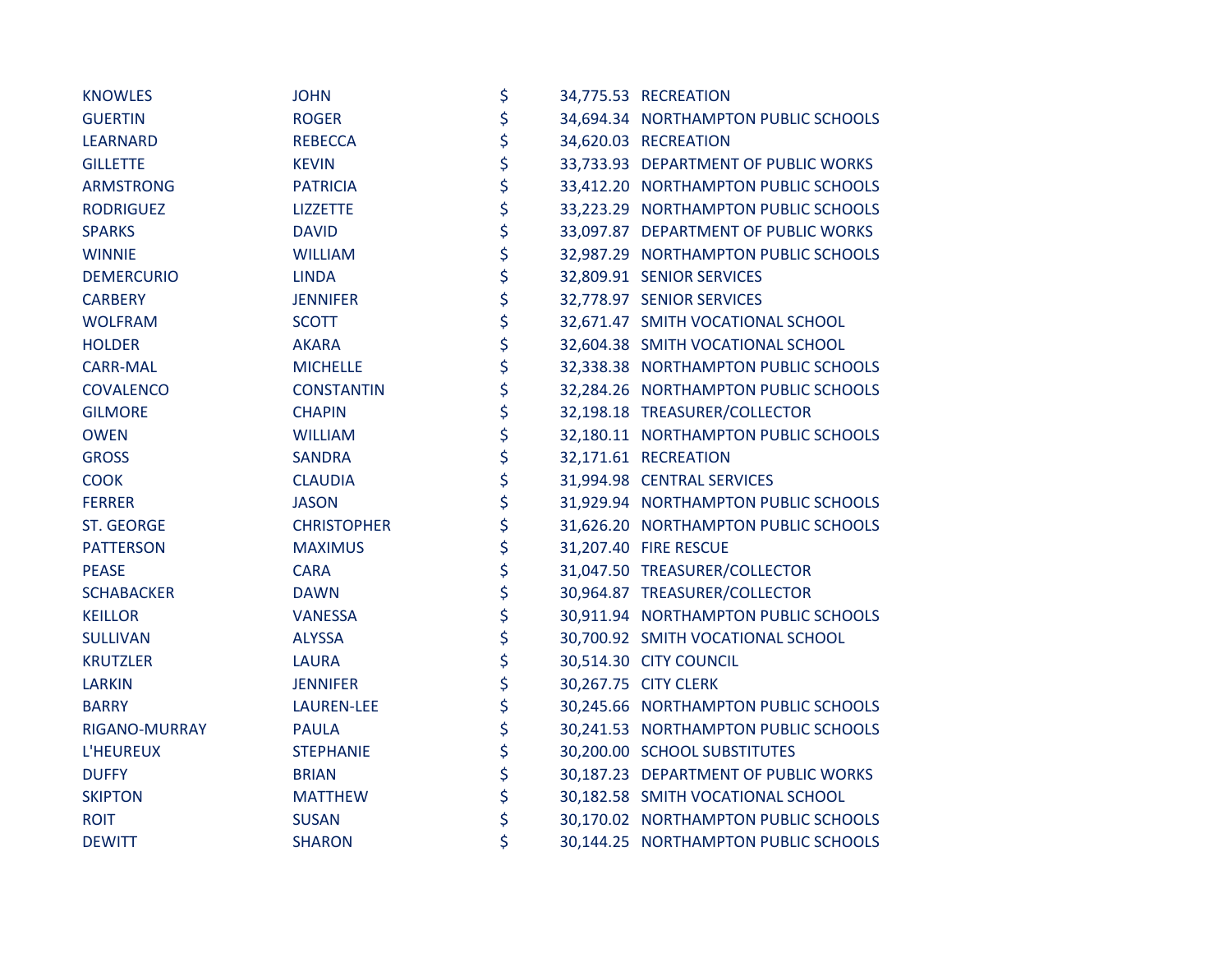| <b>MOORE</b>        | <b>BENJAMIN</b>  | \$                  | 30,088.59 CENTRAL SERVICES           |
|---------------------|------------------|---------------------|--------------------------------------|
| <b>COTE</b>         | <b>THOMAS</b>    | \$                  | 30,058.78 NORTHAMPTON PUBLIC SCHOOLS |
| <b>CARROLL</b>      | <b>STEPHEN</b>   | \$                  | 29,954.35 SMITH VOCATIONAL SCHOOL    |
| <b>REYMOND</b>      | <b>WILLIAM</b>   | \$                  | 29,942.65 NORTHAMPTON PUBLIC SCHOOLS |
| <b>PASEK</b>        | <b>CHESTER</b>   | \$                  | 29,896.71 NORTHAMPTON PUBLIC SCHOOLS |
| <b>SAWULA</b>       | <b>NICOLE</b>    | \$                  | 29,850.73 NORTHAMPTON PUBLIC SCHOOLS |
| <b>TETREAULT</b>    | <b>JANE</b>      | \$                  | 29,760.21 AUDITOR'S OFFICE           |
| <b>WAITE</b>        | <b>SUSAN</b>     | \$                  | 29,739.00 DEPARTMENT OF PUBLIC WORKS |
| <b>ROBERTS</b>      | <b>DAVID</b>     | \$                  | 29,684.68 INSPECTIONS                |
| <b>BRAY</b>         | <b>CAROL</b>     | \$                  | 29,451.68 NORTHAMPTON PUBLIC SCHOOLS |
| <b>SNYDER</b>       | <b>EVELYN</b>    | \$                  | 29,412.65 NORTHAMPTON PUBLIC SCHOOLS |
| <b>SULLIVAN</b>     | <b>ANDREA</b>    | \$                  | 29,372.16 NORTHAMPTON PUBLIC SCHOOLS |
| <b>DENNO</b>        | <b>SARA</b>      | \$                  | 29,250.04 NORTHAMPTON PUBLIC SCHOOLS |
| <b>HUNT</b>         | <b>VICTORIA</b>  | \$                  | 29,249.91 SENIOR SERVICES            |
| <b>BARTOK</b>       | <b>ALYSIA</b>    | \$                  | 29,179.13 NORTHAMPTON PUBLIC SCHOOLS |
| <b>SHEEHAN</b>      | <b>MICHAEL</b>   | \$                  | 29,128.56 NORTHAMPTON PUBLIC SCHOOLS |
| <b>PERVERE</b>      | <b>MATTHEW</b>   | \$                  | 28,984.93 DEPARTMENT OF PUBLIC WORKS |
| <b>TORREY</b>       | <b>ZACHARY</b>   | \$                  | 28,870.85 DEPARTMENT OF PUBLIC WORKS |
| <b>WOLF</b>         | <b>KELLY</b>     | \$                  | 28,325.95 SMITH VOCATIONAL SCHOOL    |
| <b>MARTIN</b>       | <b>EMMALINE</b>  | \$                  | 28,196.34 TREASURER/COLLECTOR        |
| <b>USETED</b>       | <b>LUKE</b>      | \$                  | 28,188.59 NORTHAMPTON PUBLIC SCHOOLS |
| <b>WILLARD</b>      | <b>THOMAS</b>    | \$                  | 28,080.05 CENTRAL SERVICES           |
| <b>LEV</b>          | <b>SAMUEL</b>    | \$<br>27,829.09 ITS |                                      |
| <b>GERYK</b>        | <b>THOMAS</b>    | \$                  | 27,808.87 VETERANS                   |
| <b>SNYDER</b>       | <b>CATHERINE</b> | \$                  | 27,622.35 TREASURER/COLLECTOR        |
| <b>BLANCO</b>       | <b>STACEY</b>    | \$                  | 27,620.53 NORTHAMPTON PUBLIC SCHOOLS |
| <b>BAEZ TORRES</b>  | <b>JESSICA</b>   | \$                  | 27,149.21 NORTHAMPTON PUBLIC SCHOOLS |
| <b>MCGRATH</b>      | <b>PATRICIA</b>  | \$                  | 26,922.50 SCHOOL SUBSTITUTES         |
| <b>KEOUGH</b>       | <b>KIMBERLY</b>  | \$                  | 26,799.49 SMITH VOCATIONAL SCHOOL    |
| <b>O'BRIEN</b>      | <b>JOHN</b>      | \$                  | 26,706.99 NORTHAMPTON PUBLIC SCHOOLS |
| <b>MICHON</b>       | <b>CHERYL</b>    | \$                  | 26,291.01 NORTHAMPTON PUBLIC SCHOOLS |
| <b>COMEAUX</b>      | <b>WILLIAM</b>   | \$                  | 26,127.40 NORTHAMPTON PUBLIC SCHOOLS |
| <b>WHITTIER-LIU</b> | <b>LINDSAY</b>   | \$                  | 26,116.19 NORTHAMPTON PUBLIC SCHOOLS |
| <b>FENNESSEY</b>    | <b>PATRICK</b>   | \$                  | 25,945.90 NORTHAMPTON PUBLIC SCHOOLS |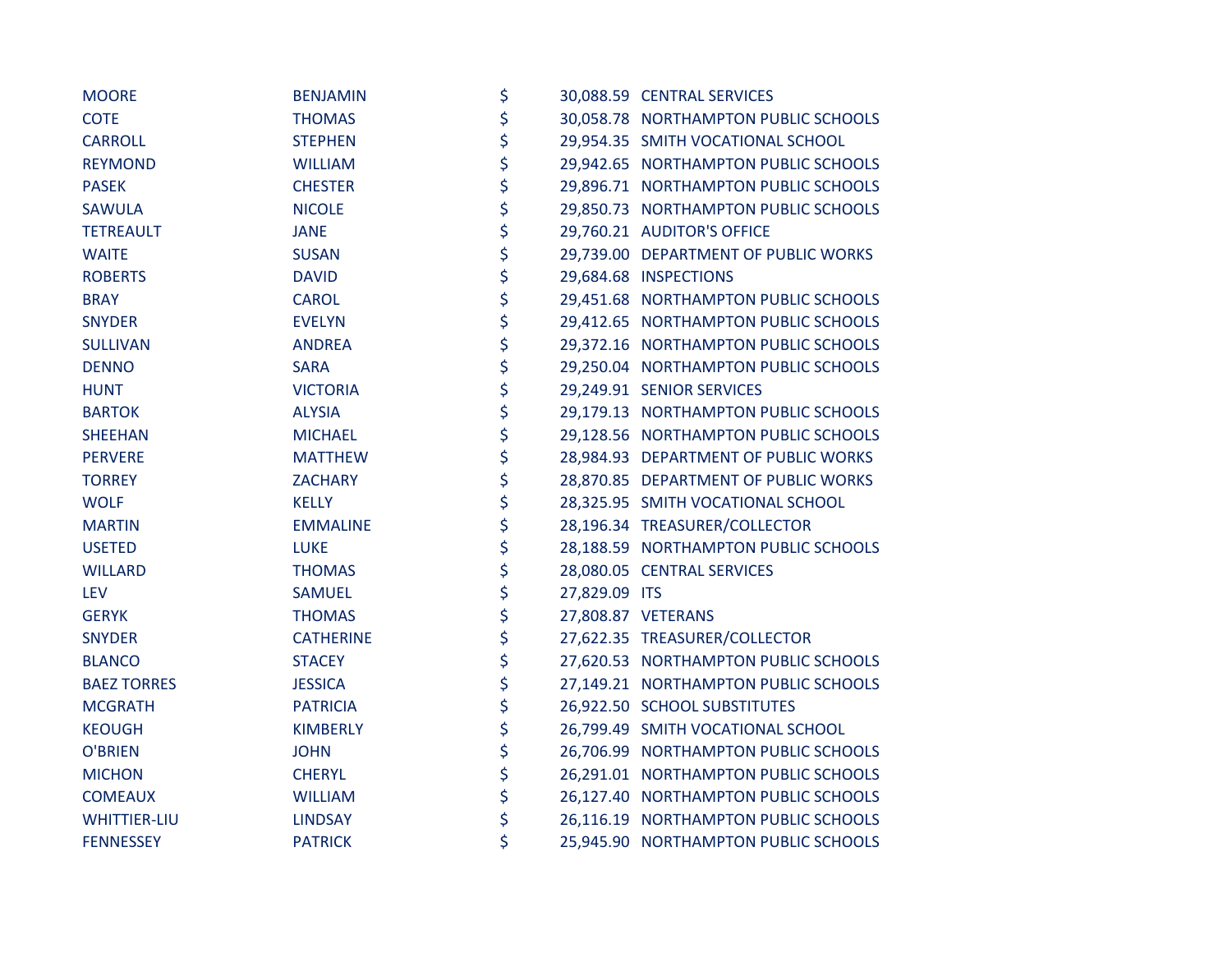| <b>TAYLOR</b>     | <b>DONNA</b>    | \$ | 25,581.73 NORTHAMPTON PUBLIC SCHOOLS |
|-------------------|-----------------|----|--------------------------------------|
| <b>LAMAY</b>      | <b>BARBARA</b>  | \$ | 25,546.48 NORTHAMPTON PUBLIC SCHOOLS |
| <b>PION</b>       | <b>MARK</b>     | \$ | 25,425.91 SMITH VOCATIONAL SCHOOL    |
| <b>MARCANO</b>    | <b>TERRENCE</b> | \$ | 25,361.96 NORTHAMPTON PUBLIC SCHOOLS |
| <b>PASTOR</b>     | <b>IRAIDA</b>   | \$ | 25,209.13 NORTHAMPTON PUBLIC SCHOOLS |
| <b>DARLING</b>    | <b>JEFFREY</b>  | \$ | 25,163.60 NORTHAMPTON PUBLIC SCHOOLS |
| <b>MOSKAL</b>     | <b>CYNTHIA</b>  | \$ | 25,135.74 NORTHAMPTON PUBLIC SCHOOLS |
| <b>BOMBARD</b>    | <b>SANDRA</b>   | \$ | 25,001.59 NORTHAMPTON PUBLIC SCHOOLS |
| <b>SCHMIDT</b>    | <b>KATHRYN</b>  | \$ | 24,987.37 NORTHAMPTON PUBLIC SCHOOLS |
| DI GERONIMO       | <b>TODD</b>     | \$ | 24,853.83 NORTHAMPTON PUBLIC SCHOOLS |
| <b>CARTER</b>     | <b>DONNA</b>    | \$ | 24,554.94 SMITH VOCATIONAL SCHOOL    |
| <b>RUSSELL</b>    | <b>WHITNEY</b>  | \$ | 24,543.26 NORTHAMPTON PUBLIC SCHOOLS |
| <b>GOMEZ</b>      | <b>BETTY</b>    | \$ | 24,502.50 SMITH VOCATIONAL SCHOOL    |
| <b>BROCKRIEDE</b> | <b>TERESA</b>   | \$ | 24,483.27 CENTRAL SERVICES           |
| <b>PAUL</b>       | <b>PEGGY</b>    | \$ | 24,392.53 NORTHAMPTON PUBLIC SCHOOLS |
| <b>WITKOS</b>     | <b>KAREN</b>    | \$ | 24,124.19 NORTHAMPTON PUBLIC SCHOOLS |
| <b>THIBAULT</b>   | <b>JESSICA</b>  | \$ | 24,080.22 SCHOOL SUBSTITUTES         |
| <b>SLEEPER</b>    | <b>MARGARET</b> | \$ | 24,040.83 NORTHAMPTON PUBLIC SCHOOLS |
| <b>MILLS</b>      | <b>MEGAN</b>    | \$ | 24,025.46 SMITH VOCATIONAL SCHOOL    |
| <b>CINTRON</b>    | <b>HECTOR</b>   | \$ | 23,991.62 NORTHAMPTON PUBLIC SCHOOLS |
| <b>TOMPKINS</b>   | <b>VALERIE</b>  | \$ | 23,991.28 NORTHAMPTON PUBLIC SCHOOLS |
| <b>JOHNSON</b>    | <b>DEIRDRE</b>  | \$ | 23,975.35 NORTHAMPTON PUBLIC SCHOOLS |
| <b>RIVERA</b>     | <b>MARILYN</b>  | \$ | 23,929.74 NORTHAMPTON PUBLIC SCHOOLS |
| VANOUDENHOVE      | <b>LISA</b>     | \$ | 23,908.33 NORTHAMPTON PUBLIC SCHOOLS |
| <b>MILLER</b>     | <b>JAMES</b>    | \$ | 23,850.00 RECREATION                 |
| <b>FLORES</b>     | <b>VIVIAN</b>   | \$ | 23,835.21 NORTHAMPTON PUBLIC SCHOOLS |
| <b>JONES</b>      | <b>PARMALEE</b> | \$ | 23,721.15 NORTHAMPTON PUBLIC SCHOOLS |
| <b>CARPENTER</b>  | <b>ANN</b>      | \$ | 23,656.34 NORTHAMPTON PUBLIC SCHOOLS |
| <b>HOLMAN</b>     | <b>JOANN</b>    | \$ | 23,577.23 NORTHAMPTON PUBLIC SCHOOLS |
| <b>BRYANT</b>     | <b>LAURA</b>    | \$ | 23,568.16 NORTHAMPTON PUBLIC SCHOOLS |
| <b>MORVIDELLI</b> | <b>JOAN</b>     | \$ | 23,516.14 NORTHAMPTON PUBLIC SCHOOLS |
| <b>MARTEL</b>     | <b>CHARLENE</b> | \$ | 23,455.74 NORTHAMPTON PUBLIC SCHOOLS |
| <b>WALLACE</b>    | <b>MAREATHA</b> | \$ | 23,449.57 NORTHAMPTON PUBLIC SCHOOLS |
| <b>LASTOWSKI</b>  | <b>JOANNE</b>   | \$ | 23,419.19 NORTHAMPTON PUBLIC SCHOOLS |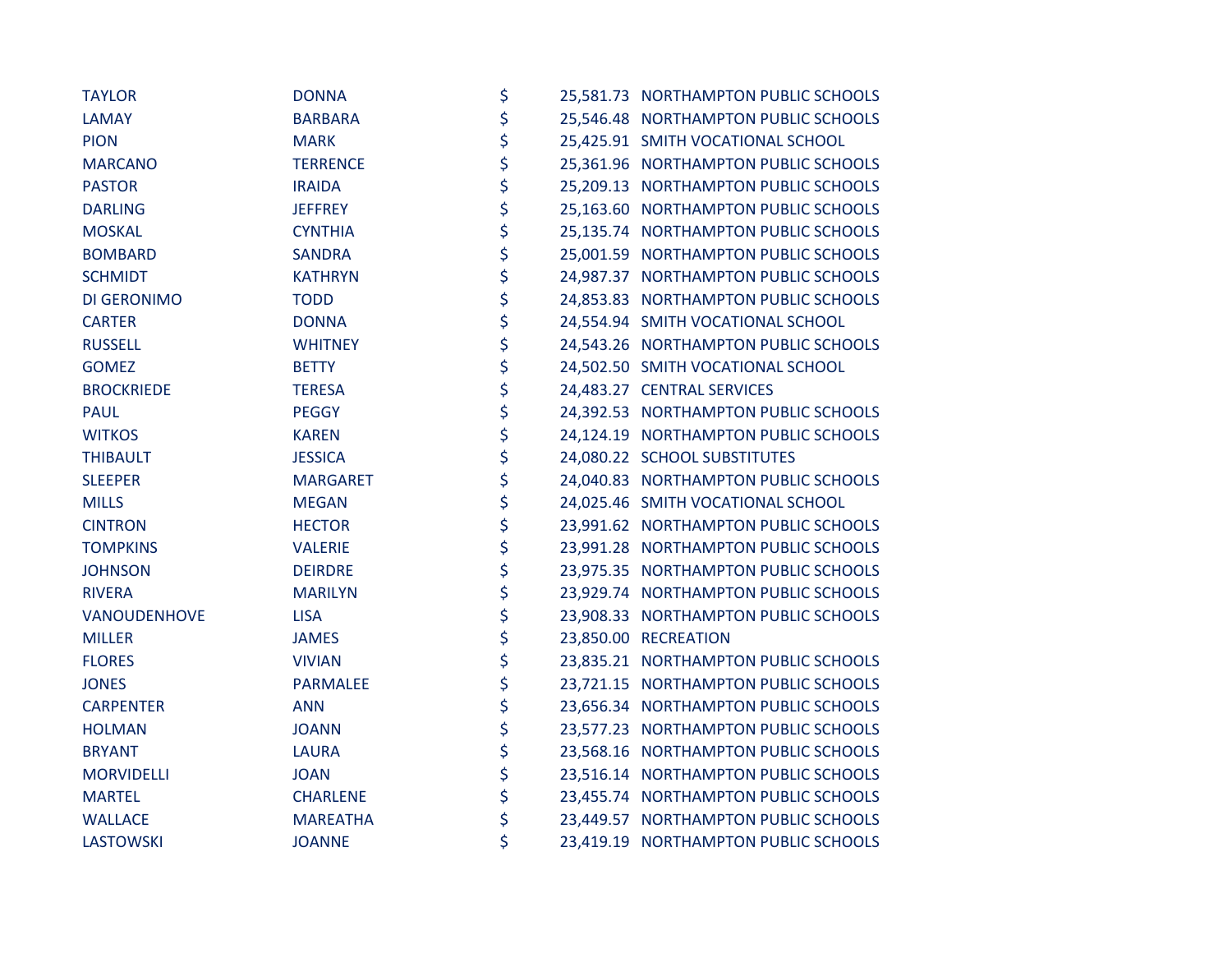| <b>HALE</b>         | <b>MICHAEL</b>   | \$ | 23,381.97 NORTHAMPTON PUBLIC SCHOOLS |
|---------------------|------------------|----|--------------------------------------|
| <b>BEDOYA</b>       | <b>REINA</b>     | \$ | 23,380.27 NORTHAMPTON PUBLIC SCHOOLS |
| RAMOS-HERNANDEZ     | <b>ESMERALDA</b> | \$ | 23,372.38 NORTHAMPTON PUBLIC SCHOOLS |
| <b>JUDD</b>         | <b>PATRICIA</b>  | \$ | 23,315.07 NORTHAMPTON PUBLIC SCHOOLS |
| <b>SMITH</b>        | <b>SCOTT</b>     | \$ | 23,299.35 NORTHAMPTON PUBLIC SCHOOLS |
| <b>PAIXAO</b>       | <b>LISA</b>      | \$ | 23,288.07 NORTHAMPTON PUBLIC SCHOOLS |
| <b>WILSON</b>       | <b>CAROL</b>     | \$ | 23,284.21 NORTHAMPTON PUBLIC SCHOOLS |
| <b>GREANEY</b>      | <b>HOWARD</b>    | \$ | 23,235.88 NORTHAMPTON PUBLIC SCHOOLS |
| <b>SULLIVAN</b>     | <b>DAWN</b>      | \$ | 23,231.42 NORTHAMPTON PUBLIC SCHOOLS |
| <b>SCHIPELLITE</b>  | <b>KAREN</b>     | \$ | 23,183.72 NORTHAMPTON PUBLIC SCHOOLS |
| <b>GOSSELIN</b>     | <b>JEFFREY</b>   | \$ | 23,144.99 NORTHAMPTON PUBLIC SCHOOLS |
| <b>RUSSELL</b>      | <b>PATRICIA</b>  | \$ | 23,138.79 NORTHAMPTON PUBLIC SCHOOLS |
| <b>JENSEN</b>       | <b>CHERRYL</b>   | \$ | 23,109.43 NORTHAMPTON PUBLIC SCHOOLS |
| <b>BURGESS</b>      | <b>BRANDON</b>   | \$ | 23,054.02 DEPARTMENT OF PUBLIC WORKS |
| <b>ZUBINI-WEISS</b> | <b>PATRICIA</b>  | \$ | 22,862.95 NORTHAMPTON PUBLIC SCHOOLS |
| <b>REDDEN</b>       | <b>WANDA</b>     | \$ | 22,829.04 NORTHAMPTON PUBLIC SCHOOLS |
| <b>ADAMS</b>        | <b>LOREEN</b>    | \$ | 22,718.25 NORTHAMPTON PUBLIC SCHOOLS |
| <b>RAPACKI</b>      | <b>KATHRYN</b>   | \$ | 22,638.38 NORTHAMPTON PUBLIC SCHOOLS |
| <b>ROUTIER</b>      | <b>JENNIFER</b>  | \$ | 22,607.11 NORTHAMPTON PUBLIC SCHOOLS |
| <b>JIMENEZ</b>      | <b>EMILY</b>     | \$ | 22,607.09 NORTHAMPTON PUBLIC SCHOOLS |
| <b>BOSWORTH</b>     | <b>ANTHONY</b>   | \$ | 22,588.69 DISPATCH                   |
| <b>SANCHEZ</b>      | <b>ARLENI</b>    | \$ | 22,526.46 SMITH VOCATIONAL SCHOOL    |
| <b>HALE</b>         | <b>TED</b>       | \$ | 22,388.71 NORTHAMPTON PUBLIC SCHOOLS |
| <b>JONES</b>        | <b>TOLLEY</b>    | \$ | 22,365.88 NORTHAMPTON PUBLIC SCHOOLS |
| <b>KANDROTAS</b>    | <b>MARY</b>      | \$ | 22,355.79 DISPATCH                   |
| <b>MARSHALL</b>     | <b>BARBARA</b>   | \$ | 22,194.60 NORTHAMPTON PUBLIC SCHOOLS |
| <b>LAMANNA</b>      | <b>ERICA</b>     | \$ | 22,185.00 NORTHAMPTON PUBLIC SCHOOLS |
| DE LA VEGA          | <b>MARIA</b>     | \$ | 22,171.82 NORTHAMPTON PUBLIC SCHOOLS |
| <b>LACHANCE</b>     | <b>TAMMY</b>     | \$ | 22,054.97 NORTHAMPTON PUBLIC SCHOOLS |
| <b>BRAIDMAN</b>     | <b>KATHERINE</b> | \$ | 22,009.69 NORTHAMPTON PUBLIC SCHOOLS |
| <b>YEAGER</b>       | <b>MARISSA</b>   | \$ | 21,994.56 NORTHAMPTON PUBLIC SCHOOLS |
| <b>PATENAUDE</b>    | <b>MICHAEL</b>   | \$ | 21,986.47 POLICE DEPARTMENT          |
| <b>CONSTANTINE</b>  | <b>KELLY</b>     | \$ | 21,783.52 HEALTH DEPARTMENT          |
| <b>LIEBER</b>       | <b>TAMMY</b>     | \$ | 21,648.34 NORTHAMPTON PUBLIC SCHOOLS |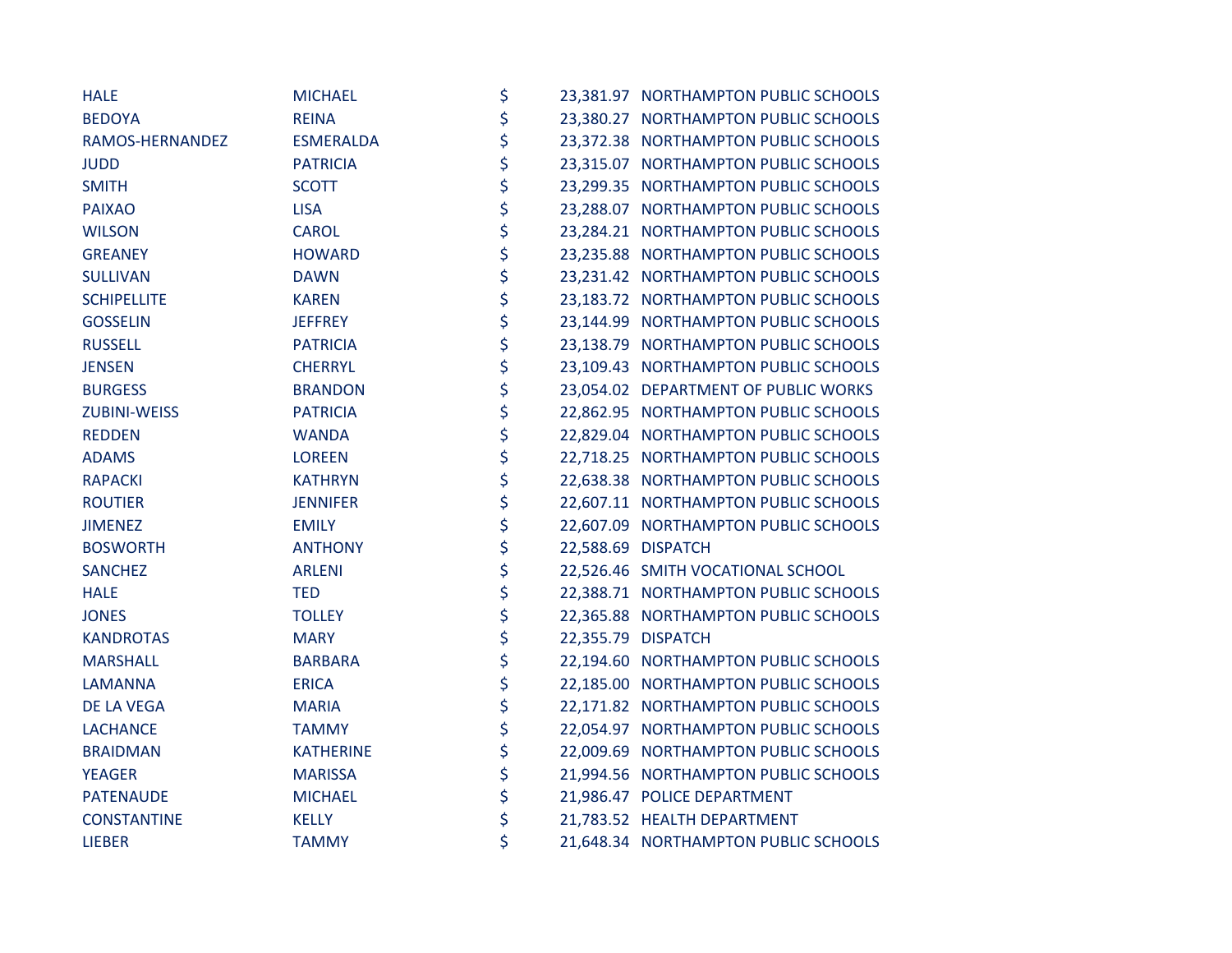| <b>BAJRACHARYA</b>  | <b>WENDY</b>       | \$ | 21,502.91 SMITH VOCATIONAL SCHOOL     |
|---------------------|--------------------|----|---------------------------------------|
| <b>JAROSZ</b>       | <b>DESIREE</b>     | \$ | 21,469.64 NORTHAMPTON PUBLIC SCHOOLS  |
| <b>LOPEZ</b>        | <b>CARMEN</b>      | \$ | 21,332.22 NORTHAMPTON PUBLIC SCHOOLS  |
| <b>DICKINSON</b>    | <b>TY</b>          | \$ | 21,285.44 NORTHAMPTON PUBLIC SCHOOLS  |
| <b>RICHARDS</b>     | <b>KATHY</b>       | \$ | 21,237.99 NORTHAMPTON PUBLIC SCHOOLS  |
| <b>MARTIN</b>       | <b>KELLY</b>       | \$ | 21,231.60 NORTHAMPTON PUBLIC SCHOOLS  |
| <b>BURKE</b>        | <b>BONNIE</b>      | \$ | 21,227.54 NORTHAMPTON PUBLIC SCHOOLS  |
| <b>CLINE</b>        | <b>COURTLAND</b>   | \$ | 21,226.49 MAYOR'S OFFICE              |
| <b>REIS-COUSIN</b>  | <b>KATELYN</b>     | \$ | 21,155.25 NORTHAMPTON PUBLIC SCHOOLS  |
| <b>BURES</b>        | <b>ANNE</b>        | \$ | 21,024.23 NORTHAMPTON PUBLIC SCHOOLS  |
| <b>MYERS</b>        | <b>KAITLYN</b>     | \$ | 20,907.89 NORTHAMPTON PUBLIC SCHOOLS  |
| DEGRANDPRE          | <b>PATRICIA</b>    | \$ | 20,900.90 NORTHAMPTON PUBLIC SCHOOLS  |
| <b>CAMARCO</b>      | <b>CHRISTOPHER</b> | \$ | 20,830.46 NORTHAMPTON PUBLIC SCHOOLS  |
| <b>MURPHY</b>       | <b>LUCAS</b>       | \$ | 20,829.75 NORTHAMPTON PUBLIC SCHOOLS  |
| <b>STANKIEWICZ</b>  | <b>JOSEPH</b>      | \$ | 20,812.45 NORTHAMPTON PUBLIC SCHOOLS  |
| <b>WELLS</b>        | <b>VANESSA</b>     | \$ | 20,692.41 SMITH VOCATIONAL SCHOOL     |
| <b>FELDMAN</b>      | <b>ANNA</b>        | \$ | 20,679.28 NORTHAMPTON PUBLIC SCHOOLS  |
| <b>FARKAS</b>       | <b>LAURIE</b>      | \$ | 20,588.61 NORTHAMPTON PUBLIC SCHOOLS  |
| <b>ROMAN</b>        | <b>HELEN</b>       | \$ | 20,553.44 NORTHAMPTON PUBLIC SCHOOLS  |
| <b>TRUSAS</b>       | <b>LUCINDA</b>     | \$ | 20,525.89 NORTHAMPTON PUBLIC SCHOOLS  |
| <b>YURKO</b>        | <b>ANDREA</b>      | \$ | 20,506.06 NORTHAMPTON PUBLIC SCHOOLS  |
| <b>CURTIS</b>       | <b>BRENDA</b>      | \$ | 20,457.20 CENTRAL SERVICES            |
| <b>BATES</b>        | <b>TYLER</b>       | \$ | 20,457.11 DEPARTMENT OF PUBLIC WORKS  |
| <b>MEDINA</b>       | <b>MICHELLE</b>    | \$ | 20,174.43 NORTHAMPTON PUBLIC SCHOOLS  |
| <b>CONDE TORRES</b> | <b>EDWIN</b>       | \$ | 19,976.97 NORTHAMPTON PUBLIC SCHOOLS  |
| <b>BOULERICE</b>    | <b>LAURIE</b>      | \$ | 19,906.00 SCHOOL SUBSTITUTES          |
| <b>SNIADACH</b>     | <b>TRISTAN</b>     | \$ | 19,811.69 TREASURER/COLLECTOR         |
| <b>ROGERS</b>       | <b>JOSEPH</b>      | \$ | 19,753.00 PLANNING AND SUSTAINABILITY |
| SAMOLEWICZ          | <b>ANNA</b>        | \$ | 19,659.37 NORTHAMPTON PUBLIC SCHOOLS  |
| <b>LOLLIO</b>       | <b>JESSICA</b>     | \$ | 19,567.22 NORTHAMPTON PUBLIC SCHOOLS  |
| <b>GERRY</b>        | <b>MANDARYN</b>    | \$ | 19,489.49 NORTHAMPTON PUBLIC SCHOOLS  |
| <b>RAKASKA</b>      | <b>BARBARA</b>     | \$ | 19,465.59 NORTHAMPTON PUBLIC SCHOOLS  |
| <b>BERLIN</b>       | <b>HEATHER</b>     | \$ | 19,436.41 NORTHAMPTON PUBLIC SCHOOLS  |
| <b>MORIARTY</b>     | <b>DOROTHY</b>     | \$ | 19,331.32 NORTHAMPTON PUBLIC SCHOOLS  |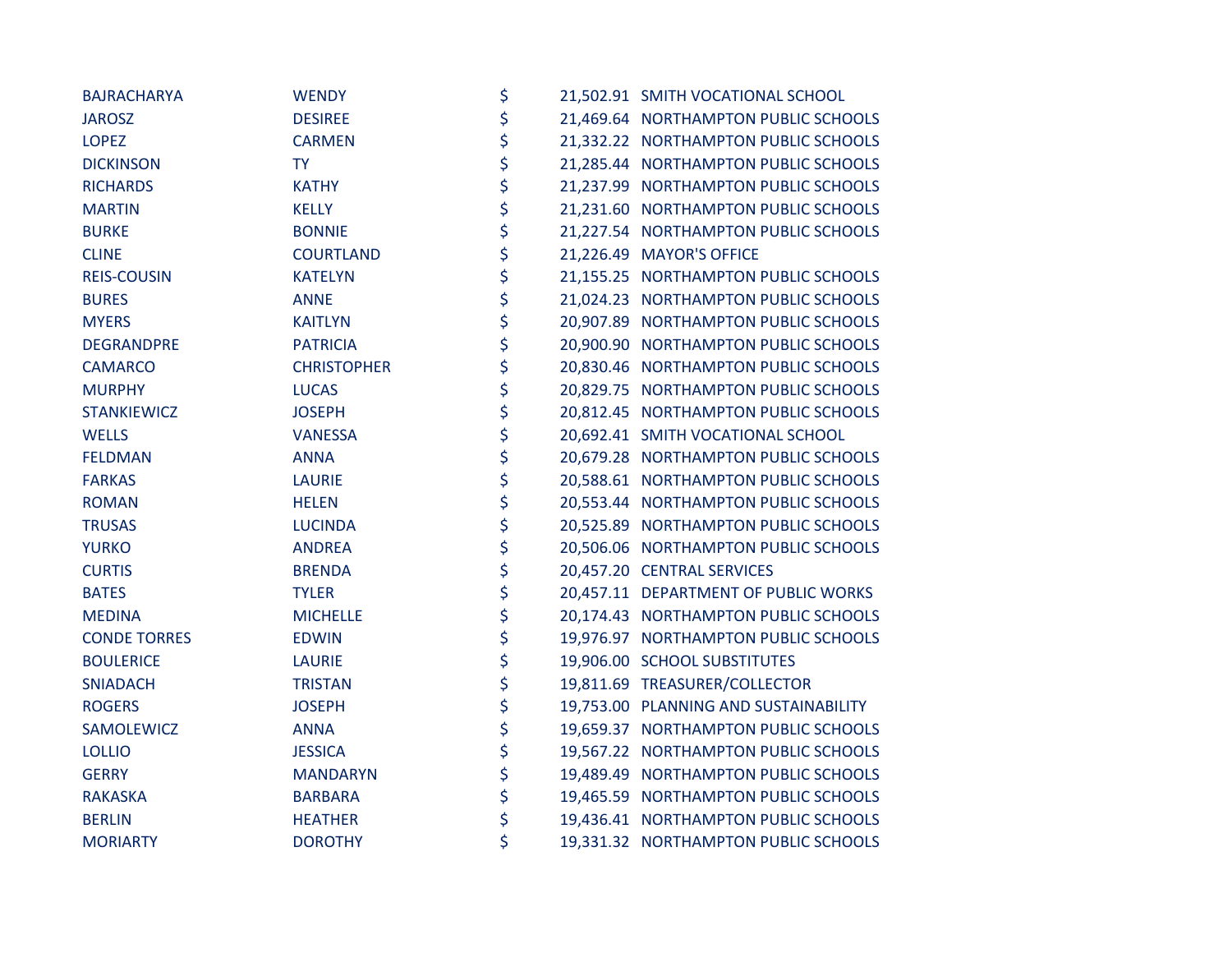| <b>CLAPP</b>        | <b>MARGARET</b>    | \$                      | 19,199.06 NORTHAMPTON PUBLIC SCHOOLS |
|---------------------|--------------------|-------------------------|--------------------------------------|
| <b>COSTELLO</b>     | <b>RICHARD</b>     | \$                      | 19,043.74 DEPARTMENT OF PUBLIC WORKS |
| <b>FARRY</b>        | <b>MICHELE</b>     | \$                      | 18,673.89 HEALTH DEPARTMENT          |
| <b>SAWICKI</b>      | <b>ELLEN</b>       | \$                      | 18,619.09 NORTHAMPTON PUBLIC SCHOOLS |
| <b>PERVERE</b>      | <b>ANN</b>         | \$                      | 18,551.47 DEPARTMENT OF PUBLIC WORKS |
| <b>GABRIELI</b>     | <b>MARCUS</b>      | \$                      | 18,542.02 HEALTH DEPARTMENT          |
| <b>NOVAK</b>        | <b>ZACHARY</b>     | \$                      | 18,450.35 NORTHAMPTON PUBLIC SCHOOLS |
| <b>FOURNIER</b>     | <b>DONALD</b>      | \$                      | 18,429.50 POLICE DEPARTMENT          |
| <b>SILVA</b>        | <b>JEFTE</b>       | \$                      | 18,335.86 DEPARTMENT OF PUBLIC WORKS |
| <b>CONNOR</b>       | <b>JAMIE</b>       | \$                      | 18,126.43 NORTHAMPTON PUBLIC SCHOOLS |
| <b>PETERSON</b>     | <b>DEANNA</b>      | \$                      | 18,067.49 NORTHAMPTON PUBLIC SCHOOLS |
| <b>LAZUK</b>        | <b>ROBERT</b>      | \$                      | 18,035.30 NORTHAMPTON PUBLIC SCHOOLS |
| <b>VACCHELLI</b>    | <b>ANTHONY</b>     | \$                      | 17,914.09 CENTRAL SERVICES           |
| <b>FALLAVOLLITA</b> | ANGELA             | \$                      | 17,901.81 NORTHAMPTON PUBLIC SCHOOLS |
| <b>MACKAY</b>       | <b>RENEE</b>       | \$                      | 17,641.50 NORTHAMPTON PUBLIC SCHOOLS |
| <b>KLEEBERG</b>     | <b>BETHANY</b>     | \$                      | 17,605.34 SMITH VOCATIONAL SCHOOL    |
| <b>MURRAY</b>       | <b>ADELINE</b>     | \$<br>17,604.00 PENSION |                                      |
| <b>JIMENEZ</b>      | <b>GILBERTO</b>    | \$                      | 17,586.29 POLICE DEPARTMENT          |
| <b>BAIRD</b>        | <b>ANDREW</b>      | \$                      | 17,493.43 DEPARTMENT OF PUBLIC WORKS |
| <b>CABRAL</b>       | <b>DANIEL</b>      | \$                      | 17,326.96 NORTHAMPTON PUBLIC SCHOOLS |
| <b>PATENAUDE</b>    | <b>RICHARD</b>     | \$                      | 17,085.57 NORTHAMPTON PUBLIC SCHOOLS |
| <b>JAMES</b>        | <b>ANDREA</b>      | \$                      | 16,846.75 NORTHAMPTON PUBLIC SCHOOLS |
| <b>GROSS</b>        | <b>MICHAEL</b>     | \$                      | 16,646.54 FIRE RESCUE                |
| <b>CRUZ</b>         | <b>BRIAN</b>       | \$                      | 16,632.18 NORTHAMPTON PUBLIC SCHOOLS |
| <b>MILLER</b>       | <b>CHARLES</b>     | \$                      | 16,630.73 INSPECTIONS                |
| <b>STASIOWSKI</b>   | <b>GARY</b>        | \$                      | 16,392.26 DEPARTMENT OF PUBLIC WORKS |
| <b>LIVERNOIS</b>    | <b>EILEEN</b>      | \$                      | 16,377.72 NORTHAMPTON PUBLIC SCHOOLS |
| <b>MORAN</b>        | <b>JOSEPH</b>      | \$                      | 16,369.25 NORTHAMPTON PUBLIC SCHOOLS |
| <b>RAUCHER</b>      | <b>TAYLOR</b>      | \$                      | 16,289.04 NORTHAMPTON PUBLIC SCHOOLS |
| <b>BROWN</b>        | <b>JEFFREY</b>     | \$                      | 16,210.82 POLICE DEPARTMENT          |
| <b>CHARTIER</b>     | <b>SHEILA</b>      | \$                      | 16,207.95 NORTHAMPTON PUBLIC SCHOOLS |
| <b>MCCORMICK</b>    | <b>TRACEY</b>      | \$                      | 16,162.27 SCHOOL SUBSTITUTES         |
| <b>SULLIVAN</b>     | <b>KAREN</b>       | \$                      | 16,077.32 NORTHAMPTON PUBLIC SCHOOLS |
| <b>LOMMA</b>        | <b>CHRISTOPHER</b> | \$                      | 16,050.65 NORTHAMPTON PUBLIC SCHOOLS |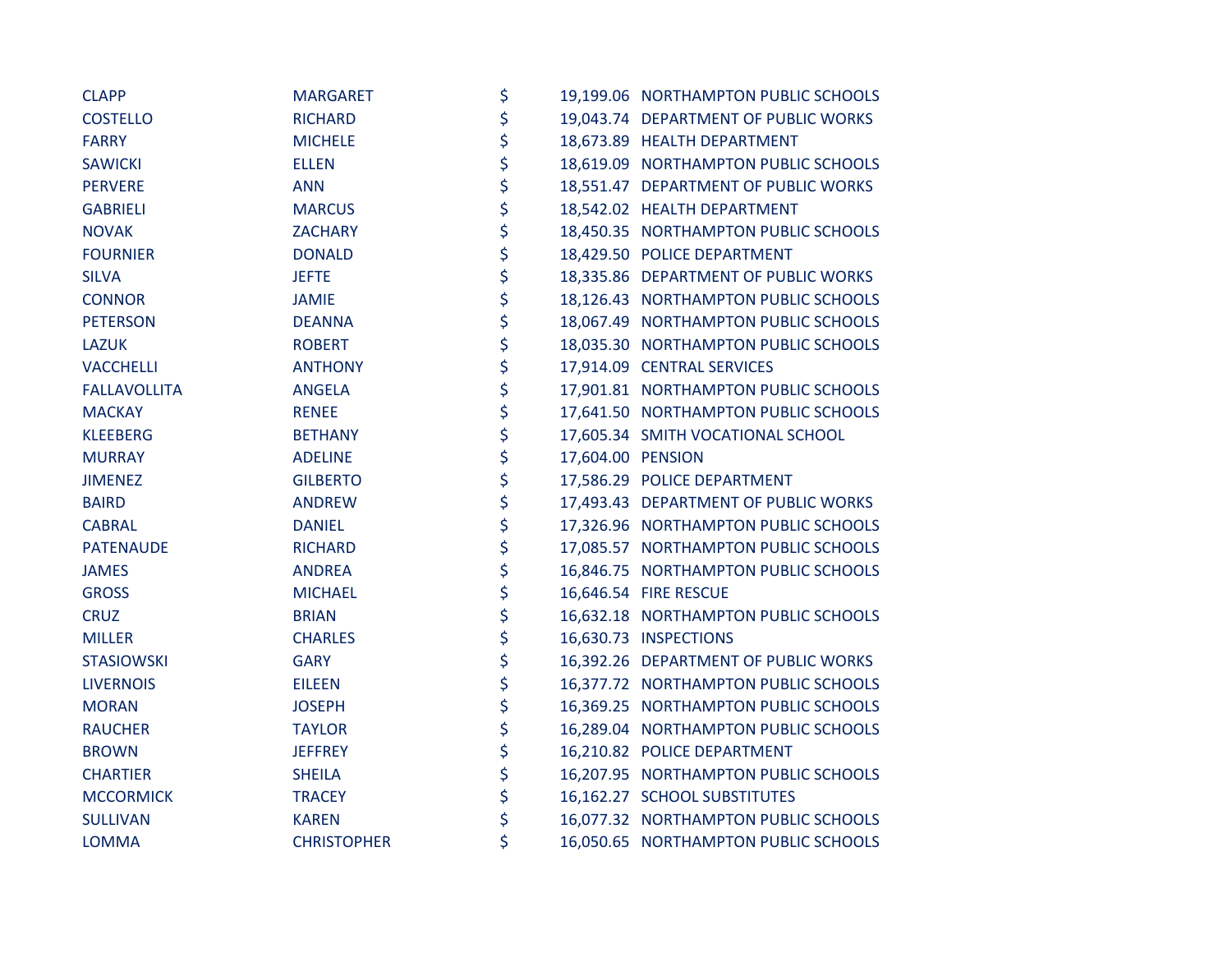| <b>THIBEDAU</b>     | <b>KRISTIN</b>  | \$                      | 16,023.07 NORTHAMPTON PUBLIC SCHOOLS |
|---------------------|-----------------|-------------------------|--------------------------------------|
| <b>HOMSTEAD</b>     | <b>LOUISE</b>   | \$                      | 15,911.29 NORTHAMPTON PUBLIC SCHOOLS |
| <b>BULISSA</b>      | <b>JEFFREY</b>  | \$                      | 15,909.07 NORTHAMPTON PUBLIC SCHOOLS |
| <b>MORIN</b>        | <b>BARBARA</b>  | \$                      | 15,899.87 NORTHAMPTON PUBLIC SCHOOLS |
| <b>MATTEIS</b>      | <b>RACHEL</b>   | \$                      | 15,807.61 NORTHAMPTON PUBLIC SCHOOLS |
| <b>DUCHARME</b>     | <b>KYLE</b>     | \$                      | 15,762.35 DEPARTMENT OF PUBLIC WORKS |
| <b>KREMENSKY</b>    | <b>MICHAEL</b>  | \$                      | 15,738.61 NORTHAMPTON PUBLIC SCHOOLS |
| <b>GEHA</b>         | <b>ECHO</b>     | \$                      | 15,681.73 NORTHAMPTON PUBLIC SCHOOLS |
| <b>ZUCHOWSKI</b>    | <b>DEBORAH</b>  | \$                      | 15,365.79 NORTHAMPTON PUBLIC SCHOOLS |
| <b>RIGALI</b>       | <b>ANNA</b>     | \$                      | 15,316.02 NORTHAMPTON PUBLIC SCHOOLS |
| <b>PALMER</b>       | <b>BRANDON</b>  | \$                      | 14,946.00 NORTHAMPTON PUBLIC SCHOOLS |
| <b>FOLEY</b>        | <b>LAURIE</b>   | \$                      | 14,936.25 SCHOOL SUBSTITUTES         |
| <b>GRAY</b>         | <b>HANNAH</b>   | \$                      | 14,865.30 NORTHAMPTON PUBLIC SCHOOLS |
| <b>ROSA-MORALES</b> | <b>LORENA</b>   | \$                      | 14,606.25 NORTHAMPTON PUBLIC SCHOOLS |
| <b>CLAPP</b>        | <b>ROGER</b>    | \$                      | 14,488.57 NORTHAMPTON PUBLIC SCHOOLS |
| <b>NUBILE</b>       | <b>BARBARA</b>  | \$                      | 14,386.08 DEPARTMENT OF PUBLIC WORKS |
| <b>COYLE</b>        | <b>BRENDA</b>   | \$                      | 14,352.62 NORTHAMPTON PUBLIC SCHOOLS |
| <b>BIDUS</b>        | <b>SARAH</b>    | \$                      | 14,322.70 NORTHAMPTON PUBLIC SCHOOLS |
| <b>KHOLODAR</b>     | <b>DIANNA</b>   | \$                      | 14,308.69 NORTHAMPTON PUBLIC SCHOOLS |
| <b>NICHOLS</b>      | <b>DONALD</b>   | \$                      | 14,228.38 POLICE DEPARTMENT          |
| <b>CHAPMAN</b>      | <b>TINA</b>     | \$                      | 14,144.86 NORTHAMPTON PUBLIC SCHOOLS |
| <b>ALBORNOZ</b>     | <b>DIANA</b>    | \$                      | 13,996.43 NORTHAMPTON PUBLIC SCHOOLS |
| <b>MICHAEL</b>      | <b>MELISSA</b>  | \$                      | 13,961.75 SCHOOL SUBSTITUTES         |
| <b>HURLEY</b>       | <b>LIAM</b>     | \$                      | 13,862.50 NORTHAMPTON PUBLIC SCHOOLS |
| <b>SMITH</b>        | <b>PAMELA</b>   | \$                      | 13,813.85 NORTHAMPTON PUBLIC SCHOOLS |
| <b>GUIEL</b>        | <b>VINCENT</b>  | \$                      | 13,710.08 SCHOOL SUBSTITUTES         |
| <b>BOLDUC</b>       | <b>LAUREN</b>   | \$                      | 13,680.01 POLICE DEPARTMENT          |
| <b>MOLNAR</b>       | <b>BRYCE</b>    | \$                      | 13,680.00 POLICE DEPARTMENT          |
| <b>CICHY</b>        | <b>MITCHELL</b> | \$                      | 13,680.00 POLICE DEPARTMENT          |
| <b>MORIN</b>        | <b>SOLANGE</b>  | \$<br>13,304.40 PENSION |                                      |
| <b>DIEMAND</b>      | <b>PAUL</b>     | \$                      | 13,180.91 NORTHAMPTON PUBLIC SCHOOLS |
| <b>HART</b>         | <b>ROD</b>      | \$                      | 13,171.00 NORTHAMPTON PUBLIC SCHOOLS |
| <b>PELIS</b>        | <b>BRIDGET</b>  | \$                      | 13,169.39 NORTHAMPTON PUBLIC SCHOOLS |
| <b>WATERMAN</b>     | <b>DONNA</b>    | \$                      | 12,999.04 NORTHAMPTON PUBLIC SCHOOLS |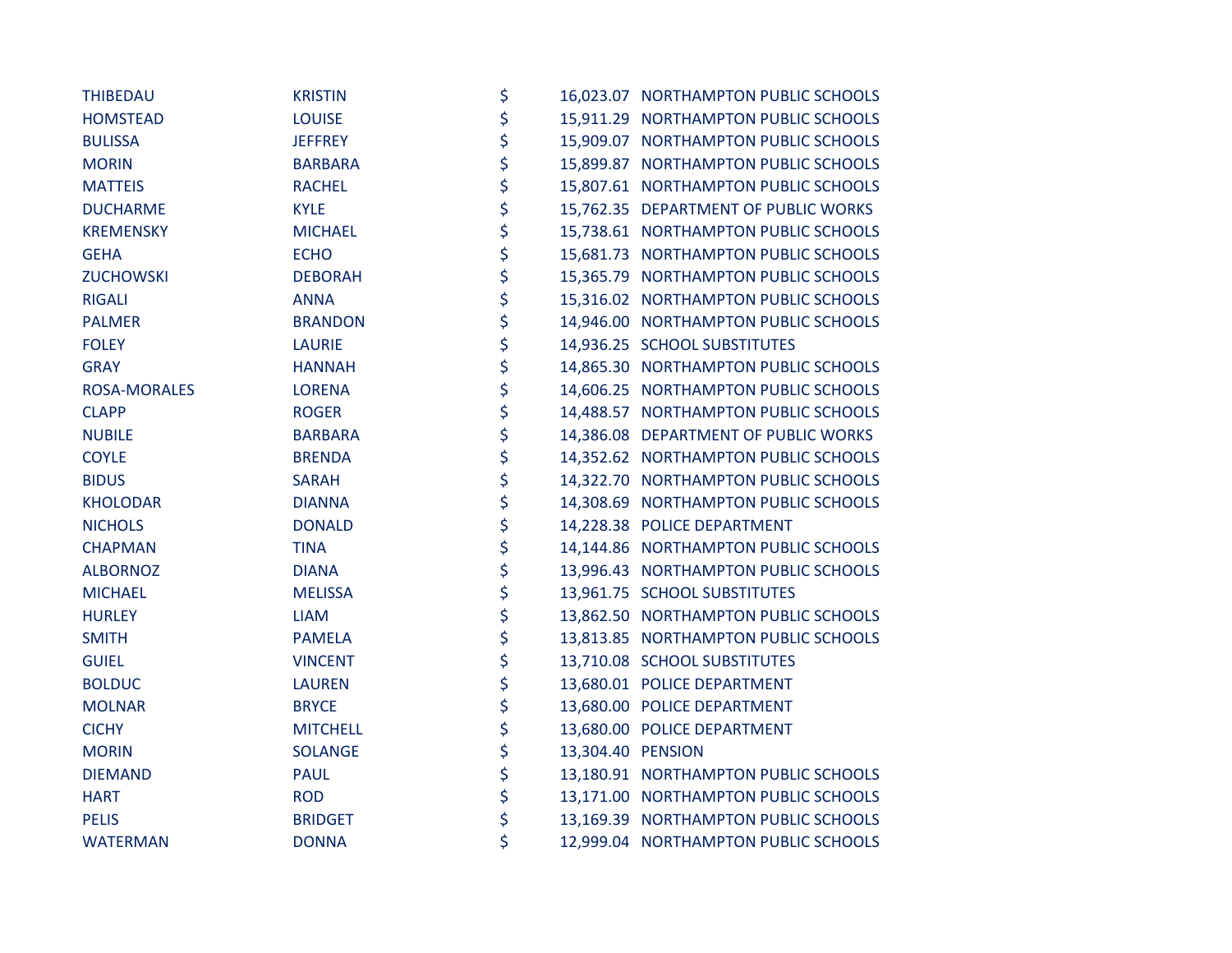| <b>POWER</b>        | <b>CLARA</b>      | \$ | 12,834.21 NORTHAMPTON PUBLIC SCHOOLS |
|---------------------|-------------------|----|--------------------------------------|
| <b>BROUSSARD</b>    | <b>KIM</b>        | \$ | 12,814.28 NORTHAMPTON PUBLIC SCHOOLS |
| <b>ST. JOHN</b>     | <b>CARRIE</b>     | \$ | 12,731.50 SCHOOL SUBSTITUTES         |
| <b>KLOC</b>         | <b>LISA</b>       | \$ | 12,511.16 NORTHAMPTON PUBLIC SCHOOLS |
| <b>VANASSE</b>      | <b>AMY</b>        | \$ | 12,427.76 NORTHAMPTON PUBLIC SCHOOLS |
| <b>SCOTT</b>        | <b>RICHARD</b>    | \$ | 12,232.29 DEPARTMENT OF PUBLIC WORKS |
| <b>GARDNER</b>      | <b>DAVID</b>      | \$ | 12,227.11 INSPECTIONS                |
| <b>GIROUX</b>       | <b>IVAN</b>       | \$ | 12,173.39 CENTRAL SERVICES           |
| RIVERA-BERRIOS      | <b>DAMARIS</b>    | \$ | 12,172.62 TREASURER/COLLECTOR        |
| <b>MARTINEZ</b>     | <b>STACEY</b>     | \$ | 12,050.38 DISPATCH                   |
| <b>ALLEN</b>        | <b>DAVID</b>      | \$ | 11,994.25 SENIOR SERVICES            |
| <b>GRAY</b>         | <b>MICHAEL</b>    | \$ | 11,894.06 SENIOR SERVICES            |
| <b>MATRISHON</b>    | <b>SHARON</b>     | \$ | 11,744.80 NORTHAMPTON PUBLIC SCHOOLS |
| <b>CARBONE</b>      | <b>FREDERICK</b>  | \$ | 11,735.50 DEPARTMENT OF PUBLIC WORKS |
| <b>MARGUET</b>      | <b>PAUL</b>       | \$ | 11,665.68 POLICE DEPARTMENT          |
| <b>MITCHELL</b>     | <b>BRIAN</b>      | \$ | 11,613.75 DEPARTMENT OF PUBLIC WORKS |
| <b>HANNIGAN</b>     | <b>THERESA</b>    | \$ | 11,602.28 NORTHAMPTON PUBLIC SCHOOLS |
| <b>SULISZ</b>       | <b>SARA</b>       | \$ | 11,481.76 NORTHAMPTON PUBLIC SCHOOLS |
| <b>CARR</b>         | <b>TERRY</b>      | \$ | 11,454.21 RECREATION                 |
| <b>TAUSCHER</b>     | <b>CANDICE</b>    | \$ | 11,402.35 NORTHAMPTON PUBLIC SCHOOLS |
| <b>COLON</b>        | <b>ELBA</b>       | \$ | 11,301.95 NORTHAMPTON PUBLIC SCHOOLS |
| <b>SCAGEL</b>       | <b>JONATHAN</b>   | \$ | 11,250.48 SMITH VOCATIONAL SCHOOL    |
| <b>WAID-JONES</b>   | <b>EMILY</b>      | \$ | 11,093.44 NORTHAMPTON PUBLIC SCHOOLS |
| SZAWLOWSKI          | <b>MICHAEL</b>    | \$ | 10,624.18 POLICE DEPARTMENT          |
| <b>MARTINEZ</b>     | <b>DELIA</b>      | \$ | 10,617.25 SCHOOL SUBSTITUTES         |
| <b>WESTBURG</b>     | <b>ANNE MARIE</b> | \$ | 10,431.95 SENIOR SERVICES            |
| <b>BERTRAND</b>     | <b>JOYCE</b>      | \$ | 10,423.97 SMITH VOCATIONAL SCHOOL    |
| KORZENOWSKI         | <b>JANET</b>      | \$ | 10,378.12 NORTHAMPTON PUBLIC SCHOOLS |
| <b>BUSH</b>         | <b>AMY</b>        | \$ | 10,351.82 NORTHAMPTON PUBLIC SCHOOLS |
| <b>GROVES</b>       | <b>MARION</b>     | \$ | 10,326.60 SMITH VOCATIONAL SCHOOL    |
| <b>SCUTT-DROHAN</b> | <b>LAURA</b>      | \$ | 10,326.60 SMITH VOCATIONAL SCHOOL    |
| <b>SCOTT</b>        | <b>KYLE</b>       | \$ | 10,306.06 INSPECTIONS                |
| <b>SCOTT</b>        | <b>MARYELLEN</b>  | \$ | 10,269.12 CITY CLERK                 |
| <b>HOLROYDE</b>     | <b>MICHAEL</b>    | \$ | 10,106.50 SCHOOL SUBSTITUTES         |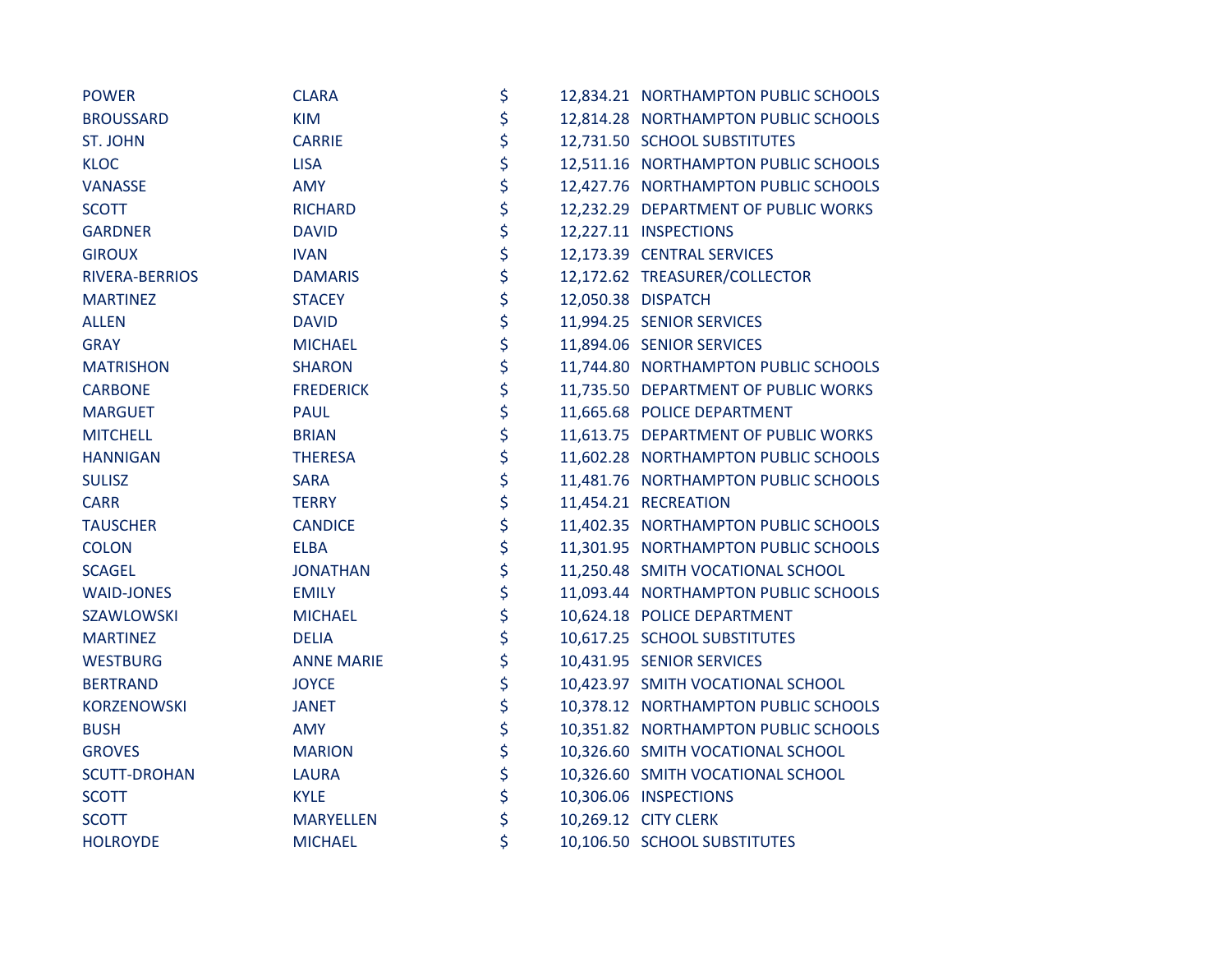| <b>PARKE</b>       | <b>SANTHA</b>      | \$ | 10,016.88 NORTHAMPTON PUBLIC SCHOOLS |
|--------------------|--------------------|----|--------------------------------------|
| <b>BOWLER</b>      | <b>KIMBERLY</b>    | \$ | 9,957.11 NORTHAMPTON PUBLIC SCHOOLS  |
| <b>BITGOOD</b>     | <b>BARBARA</b>     | \$ | 9,939.64 NORTHAMPTON PUBLIC SCHOOLS  |
| <b>MURDOCK</b>     | <b>CRAIG</b>       | \$ | 9,878.12 NORTHAMPTON PUBLIC SCHOOLS  |
| <b>BURBINE</b>     | <b>MARGARET</b>    | \$ | 9,878.12 NORTHAMPTON PUBLIC SCHOOLS  |
| LANGER-SMITH       | <b>ELYSE</b>       | \$ | 9,841.48 NORTHAMPTON PUBLIC SCHOOLS  |
| <b>DWIGHT</b>      | <b>WILLIAM</b>     | \$ | 9,750.00 CITY COUNCIL                |
| <b>O'DONNELL</b>   | <b>RYAN</b>        | \$ | 9,750.00 CITY COUNCIL                |
| <b>LOPEZ</b>       | <b>BRENDA</b>      | \$ | 9,705.11 DEPARTMENT OF PUBLIC WORKS  |
| <b>PORADA</b>      | <b>BERNHARD</b>    | \$ | 9,687.19 SENIOR SERVICES             |
| <b>ORTIZ-PAGAN</b> | <b>ALEXANDRA</b>   | \$ | 9,670.41 NORTHAMPTON PUBLIC SCHOOLS  |
| <b>LUKASIEWICZ</b> | <b>JASON</b>       | \$ | 9,634.00 SCHOOL SUBSTITUTES          |
| <b>MARKS</b>       | <b>ANDREA</b>      | \$ | 9,453.16 NORTHAMPTON PUBLIC SCHOOLS  |
| <b>OSHEYACK</b>    | <b>ANNE MARIE</b>  | \$ | 9,453.16 NORTHAMPTON PUBLIC SCHOOLS  |
| <b>CLARK</b>       | <b>JULIANNE</b>    | \$ | 9,428.69 SCHOOL SUBSTITUTES          |
| <b>ARROYO</b>      | <b>ELYSSA</b>      | \$ | 9,384.29 MAYOR'S OFFICE              |
| <b>VIEU</b>        | <b>KATELYN</b>     | \$ | 9,353.44 TREASURER/COLLECTOR         |
| <b>PASCHAL</b>     | <b>JAIME</b>       | \$ | 9,314.51 SMITH VOCATIONAL SCHOOL     |
| <b>CHAVEZ</b>      | <b>LAURA</b>       | \$ | 9,273.57 SMITH VOCATIONAL SCHOOL     |
| <b>ERIKSON</b>     | <b>STEPHEN</b>     | \$ | 9,152.50 SCHOOL SUBSTITUTES          |
| <b>BROUWERS</b>    | <b>LISSA</b>       | \$ | 9,145.19 NORTHAMPTON PUBLIC SCHOOLS  |
| <b>LAMERE</b>      | <b>WILLIAM</b>     | \$ | 9,037.75 SENIOR SERVICES             |
| <b>CARNEY</b>      | <b>MAUREEN</b>     | \$ | 9,000.00 CITY COUNCIL                |
| <b>LABARGE</b>     | <b>MARIANNE</b>    | \$ | 9,000.00 CITY COUNCIL                |
| <b>MURPHY</b>      | <b>DAVID</b>       | \$ | 9,000.00 CITY COUNCIL                |
| <b>KLEIN</b>       | <b>ALISA</b>       | \$ | 9,000.00 CITY COUNCIL                |
| <b>SCIARRA</b>     | <b>GINA-LOUISE</b> | \$ | 9,000.00 CITY COUNCIL                |
| <b>BIDWELL</b>     | <b>DENNIS</b>      | \$ | 9,000.00 CITY COUNCIL                |
| <b>NASH</b>        | <b>JAMES</b>       | \$ | 9,000.00 CITY COUNCIL                |
| <b>ROUSSEAU</b>    | <b>ELIZABETH</b>   | \$ | 8,996.25 SCHOOL SUBSTITUTES          |
| <b>HELLIWELL</b>   | <b>SANDRA</b>      | \$ | 8,985.00 SCHOOL SUBSTITUTES          |
| <b>SHERMAN</b>     | <b>RICHARD</b>     | \$ | 8,936.00 CROSSING GUARDS             |
| <b>GROVER</b>      | <b>TAMMY</b>       | \$ | 8,907.64 SMITH VOCATIONAL SCHOOL     |
| <b>BEGIN</b>       | <b>MESHIA</b>      | \$ | 8,743.49 NORTHAMPTON PUBLIC SCHOOLS  |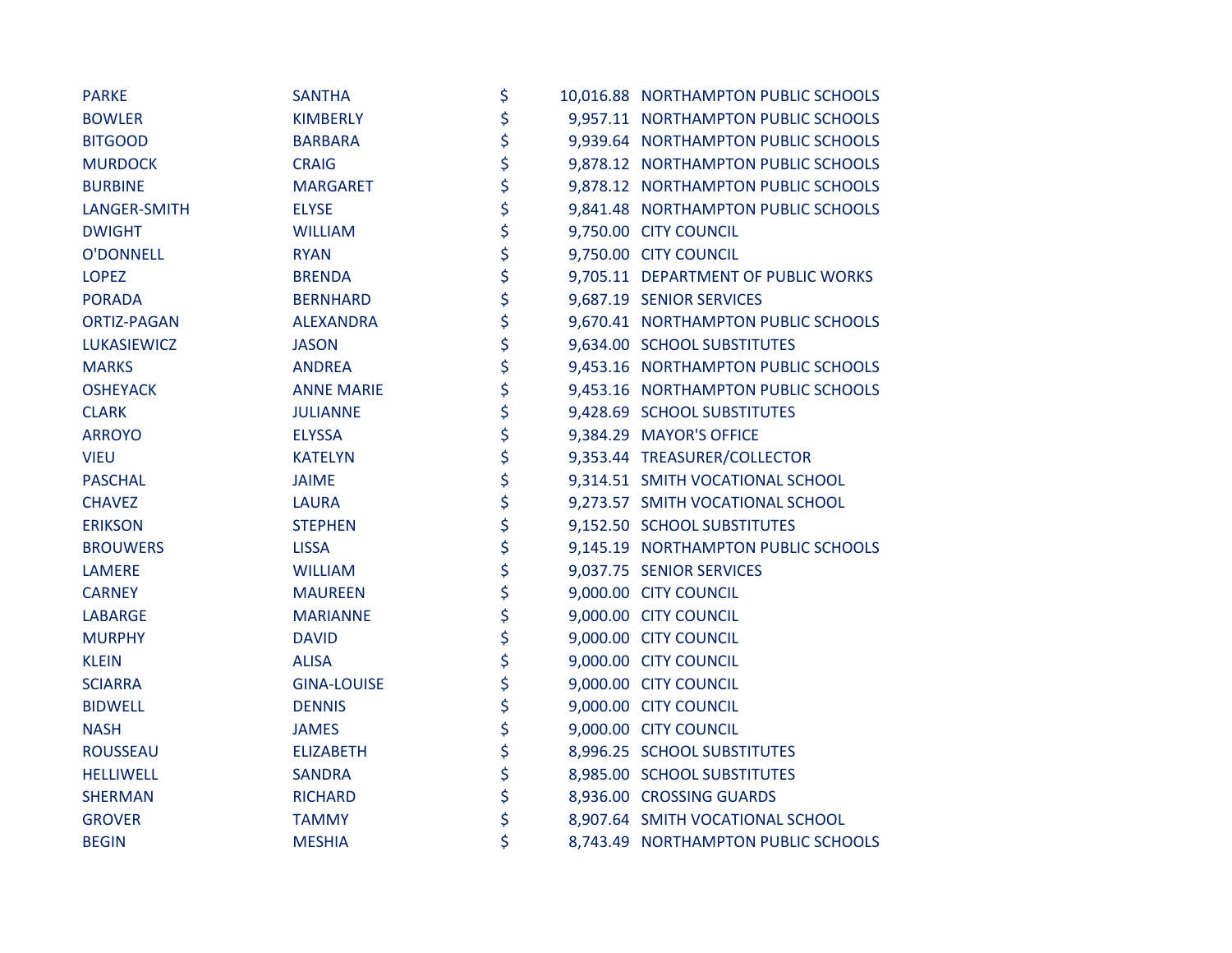| <b>KOWALSKI</b>    | <b>HENRY</b>     | \$ | 8,679.00 DEPARTMENT OF PUBLIC WORKS |
|--------------------|------------------|----|-------------------------------------|
| <b>LEYDON</b>      | <b>ANDREA</b>    | \$ | 8,632.49 NORTHAMPTON PUBLIC SCHOOLS |
| <b>DUFFUS</b>      | <b>MARK</b>      | \$ | 8,580.00 DEPARTMENT OF PUBLIC WORKS |
| <b>HATCH</b>       | <b>ANTHONY</b>   | \$ | 8,489.48 FIRE RESCUE                |
| <b>BARNES</b>      | <b>ANDRE</b>     | \$ | 8,398.50 DEPARTMENT OF PUBLIC WORKS |
| <b>BAUMAN</b>      | <b>JOHN</b>      | \$ | 8,393.00 SCHOOL SUBSTITUTES         |
| <b>SIENKIEWICZ</b> | <b>LYLE</b>      | \$ | 8,330.00 SCHOOL SUBSTITUTES         |
| <b>CORNELL</b>     | <b>SUSAN</b>     | \$ | 8,285.56 NORTHAMPTON PUBLIC SCHOOLS |
| <b>KINGSLEY</b>    | <b>JOHN</b>      | \$ | 8,241.00 DEPARTMENT OF PUBLIC WORKS |
| <b>PICKREIGN</b>   | <b>LINDA</b>     | \$ | 8,198.84 NORTHAMPTON PUBLIC SCHOOLS |
| <b>FULLER</b>      | <b>BRUCE</b>     | \$ | 8,157.51 SENIOR SERVICES            |
| <b>GOLDSMITH</b>   | <b>NANCY</b>     | \$ | 8,110.38 SCHOOL SUBSTITUTES         |
| <b>HOUSTON</b>     | <b>JASMINE</b>   | \$ | 7,985.90 NORTHAMPTON PUBLIC SCHOOLS |
| <b>IANSITI</b>     | <b>INA</b>       | \$ | 7,972.25 SCHOOL SUBSTITUTES         |
| <b>DAVIES</b>      | <b>MARY</b>      | \$ | 7,902.47 NORTHAMPTON PUBLIC SCHOOLS |
| <b>COOK</b>        | <b>LYNN</b>      | \$ | 7,822.39 NORTHAMPTON PUBLIC SCHOOLS |
| <b>CATUOGNO</b>    | <b>ANNE</b>      | \$ | 7,726.84 NORTHAMPTON PUBLIC SCHOOLS |
| <b>BRAKEY</b>      | <b>LYNN</b>      | \$ | 7,660.59 NORTHAMPTON PUBLIC SCHOOLS |
| <b>JARVIS</b>      | <b>KELLY</b>     | \$ | 7,594.00 NORTHAMPTON PUBLIC SCHOOLS |
| <b>LONG</b>        | <b>KATHLEEN</b>  | \$ | 7,525.00 SMITH VOCATIONAL SCHOOL    |
| <b>BELLONE</b>     | <b>JACOB</b>     | \$ | 7,474.50 SCHOOL SUBSTITUTES         |
| <b>LOCKWOOD</b>    | <b>SANDRA</b>    | \$ | 7,385.59 NORTHAMPTON PUBLIC SCHOOLS |
| <b>HADLEY</b>      | <b>MICHELLE</b>  | \$ | 7,380.41 NORTHAMPTON PUBLIC SCHOOLS |
| <b>SANTIAGO</b>    | <b>JOHNATHAN</b> | \$ | 7,342.16 RECREATION                 |
| <b>NUGENT</b>      | <b>CHERYL</b>    | \$ | 7,325.69 NORTHAMPTON PUBLIC SCHOOLS |
| <b>CARBIN</b>      | <b>SUSAN</b>     | \$ | 7,311.00 DEPARTMENT OF PUBLIC WORKS |
| <b>SUAREZ</b>      | <b>JULIAN</b>    | \$ | 7,208.98 DISPATCH                   |
| <b>RYAN</b>        | <b>THOMAS</b>    | \$ | 7,158.00 DEPARTMENT OF PUBLIC WORKS |
| <b>NOWAK</b>       | <b>SARAH</b>     | \$ | 7,129.43 NORTHAMPTON PUBLIC SCHOOLS |
| NAGOORADUMAI       | <b>MOHAMED</b>   | \$ | 7,104.97 NORTHAMPTON PUBLIC SCHOOLS |
| <b>JEFFWAY</b>     | <b>CELESTE</b>   | \$ | 7,095.00 SCHOOL SUBSTITUTES         |
| <b>ROMANSKI</b>    | <b>SEAN</b>      | \$ | 6,995.68 SENIOR SERVICES            |
| <b>MESSIER</b>     | <b>SARAH</b>     | \$ | 6,911.05 NORTHAMPTON PUBLIC SCHOOLS |
| <b>GLEASON</b>     | <b>ALISON</b>    | \$ | 6,899.72 NORTHAMPTON PUBLIC SCHOOLS |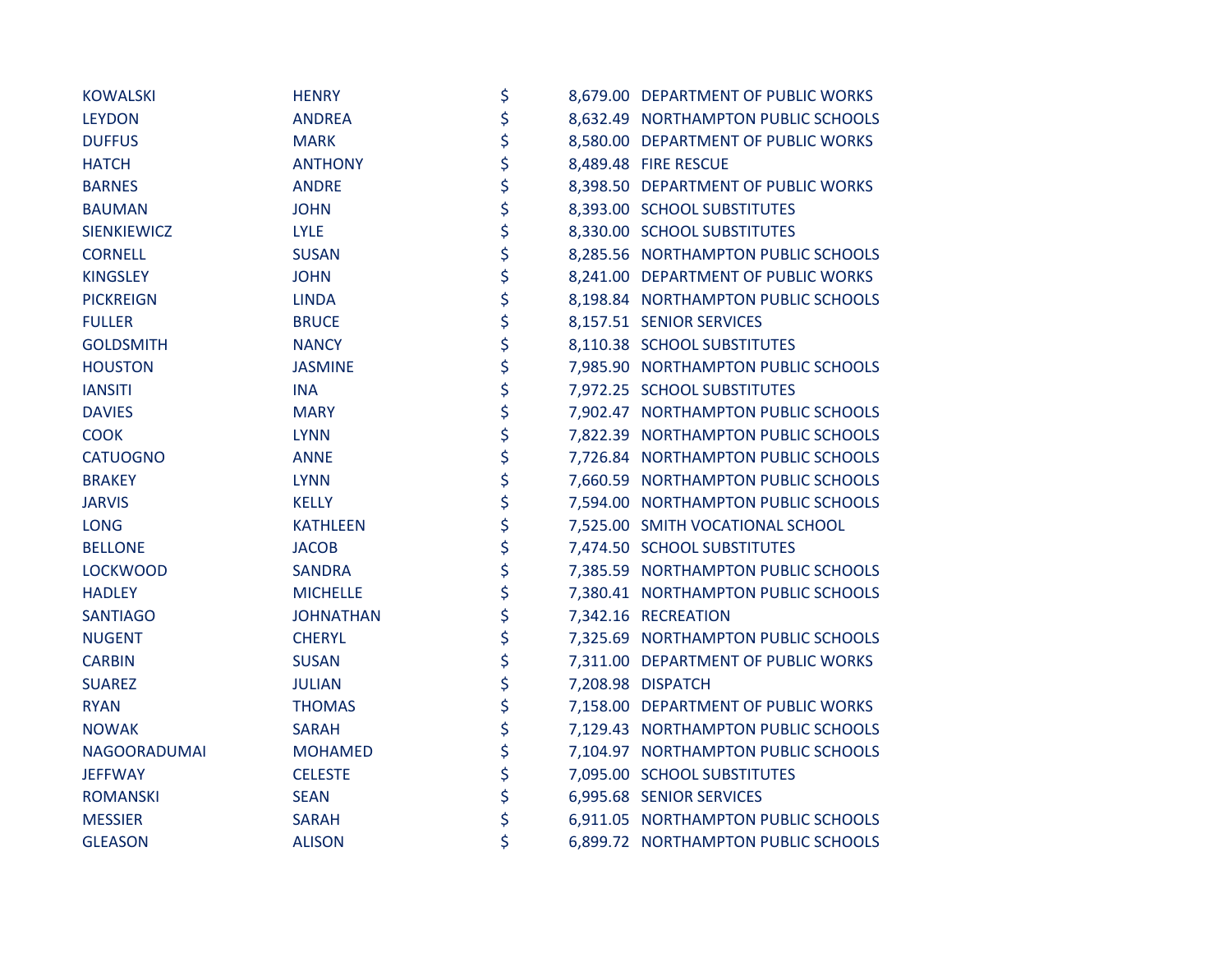| <b>MCCOY</b>       | EDWARD             | \$                | 6,856.16 NORTHAMPTON PUBLIC SCHOOLS |
|--------------------|--------------------|-------------------|-------------------------------------|
| <b>FALKENSTINE</b> | <b>SARAH</b>       | \$                | 6,824.50 SCHOOL SUBSTITUTES         |
| <b>WHITAKER</b>    | <b>CHRISTOPHER</b> | \$                | 6,822.76 SMITH VOCATIONAL SCHOOL    |
| <b>LANGILL</b>     | <b>ALYSSA</b>      | \$                | 6,723.36 NORTHAMPTON PUBLIC SCHOOLS |
| <b>KACZENSKI</b>   | <b>JOHN</b>        | \$                | 6,698.25 NORTHAMPTON PUBLIC SCHOOLS |
| <b>RAHMAN</b>      | <b>MOHAMMAD</b>    | \$                | 6,594.50 SCHOOL SUBSTITUTES         |
| <b>RULE</b>        | <b>JUSTINE</b>     | \$                | 6,567.92 POLICE DEPARTMENT          |
| <b>PLOOF</b>       | <b>ELIZABETH</b>   | \$                | 6,488.24 NORTHAMPTON PUBLIC SCHOOLS |
| <b>SHEA</b>        | <b>THOMAS</b>      | \$                | 6,448.55 CROSSING GUARDS            |
| <b>PICKUNKA</b>    | <b>NICHOLAS</b>    | \$                | 6,378.97 POLICE DEPARTMENT          |
| <b>O'CONNOR</b>    | <b>JAMES</b>       | \$                | 6,315.00 DEPARTMENT OF PUBLIC WORKS |
| O'NEIL             | <b>JONATHAN</b>    | \$                | 6,290.00 SCHOOL SUBSTITUTES         |
| <b>RIOUX</b>       | <b>ADAM</b>        | \$                | 6,257.04 RECREATION                 |
| <b>TULAY</b>       | <b>LINDA</b>       | \$                | 6,222.87 NORTHAMPTON PUBLIC SCHOOLS |
| <b>ROCKETT</b>     | <b>LOUISE</b>      | \$                | 6,217.90 NORTHAMPTON PUBLIC SCHOOLS |
| <b>SMITH</b>       | <b>NICHOLAS</b>    | \$                | 6,157.51 NORTHAMPTON PUBLIC SCHOOLS |
| <b>HALE</b>        | <b>JAMES</b>       | \$                | 6,087.25 SCHOOL SUBSTITUTES         |
| <b>BROOKS</b>      | <b>WHITNEY</b>     | \$                | 6,022.88 NORTHAMPTON PUBLIC SCHOOLS |
| <b>BODY</b>        | <b>JOHN</b>        | \$                | 5,967.01 RECREATION                 |
| <b>KELLOGG</b>     | <b>SEAN</b>        | \$                | 5,967.00 NORTHAMPTON PUBLIC SCHOOLS |
| <b>WHITE</b>       | <b>ELIZABETH</b>   | \$<br>5,854.75 RE |                                     |
| <b>BOYD</b>        | <b>JOHN</b>        | \$                | 5,852.00 SCHOOL SUBSTITUTES         |
| <b>MCCLELLAN</b>   | <b>SUSAN</b>       | \$                | 5,834.66 NORTHAMPTON PUBLIC SCHOOLS |
| <b>SALAM</b>       | <b>KECIA</b>       | \$                | 5,797.87 NORTHAMPTON PUBLIC SCHOOLS |
| <b>WALKER</b>      | <b>KRISTEN</b>     | \$                | 5,797.63 SCHOOL SUBSTITUTES         |
| <b>MOTYL</b>       | <b>THEODORE</b>    | \$                | 5,780.00 SCHOOL SUBSTITUTES         |
| <b>BARRY</b>       | <b>JESSICA</b>     | \$                | 5,732.66 VETERANS                   |
| <b>PARKS</b>       | <b>VEIDA</b>       | \$                | 5,709.27 DISPATCH                   |
| <b>SADOWSKI</b>    | <b>ANDREW</b>      | \$                | 5,696.00 SCHOOL SUBSTITUTES         |
| <b>HARVEY</b>      | <b>SARA</b>        | \$                | 5,675.23 NORTHAMPTON PUBLIC SCHOOLS |
| <b>GORDON</b>      | <b>RACHEL</b>      | \$                | 5,610.00 SCHOOL SUBSTITUTES         |
| <b>KRESS</b>       | <b>THOMAS</b>      | \$                | 5,581.50 SCHOOL SUBSTITUTES         |
| <b>WATELET</b>     | <b>ROBERT</b>      | \$                | 5,538.00 SENIOR SERVICES            |
| <b>MISISCHIA</b>   | <b>ANGELA</b>      | \$                | 5,516.05 DISPATCH                   |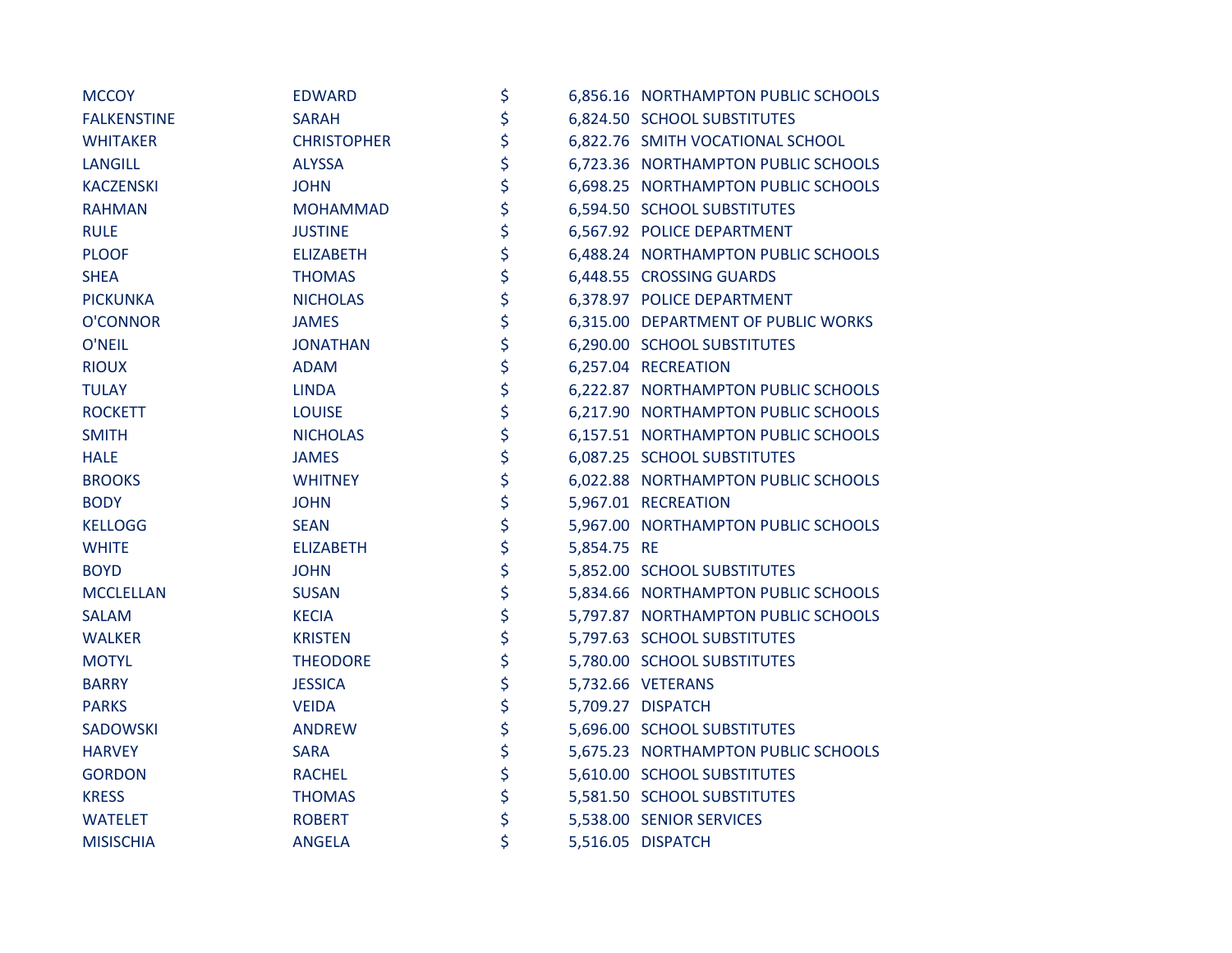| <b>BURNHAM</b>     | <b>MOLLY</b>     | \$ | 5,499.96 NORTHAMPTON PUBLIC SCHOOLS |
|--------------------|------------------|----|-------------------------------------|
| <b>DANGUTIS</b>    | <b>LISA</b>      | \$ | 5,494.50 SCHOOL SUBSTITUTES         |
| <b>MCKENNA</b>     | <b>MARY</b>      | \$ | 5,456.00 SCHOOL SUBSTITUTES         |
| <b>REYNOLDS</b>    | <b>JOHN</b>      | \$ | 5,420.88 NORTHAMPTON PUBLIC SCHOOLS |
| <b>DENNIS</b>      | <b>DONNA</b>     | \$ | 5,420.55 TREASURER/COLLECTOR        |
| <b>SERIO</b>       | <b>AMY</b>       | \$ | 5,390.00 SCHOOL SUBSTITUTES         |
| RICHARD-HARRINGTON | <b>GABRIELLE</b> | \$ | 5,381.00 NORTHAMPTON PUBLIC SCHOOLS |
| <b>PEASE</b>       | <b>JANE</b>      | \$ | 5,336.83 NORTHAMPTON PUBLIC SCHOOLS |
| <b>KUROSE</b>      | <b>JULIE</b>     | \$ | 5,290.12 NORTHAMPTON PUBLIC SCHOOLS |
| <b>CHARLES</b>     | <b>LESLIE</b>    | \$ | 5,254.00 NORTHAMPTON PUBLIC SCHOOLS |
| <b>GOLDMAN</b>     | <b>JETTE</b>     | \$ | 5,225.00 SCHOOL SUBSTITUTES         |
| <b>LESKOVIC</b>    | <b>ALLYSON</b>   | \$ | 5,214.12 TREASURER/COLLECTOR        |
| <b>FAPPIANO</b>    | <b>LUCAS</b>     | \$ | 5,174.91 RECREATION                 |
| <b>ALMEIDA</b>     | <b>CAROLYN</b>   | \$ | 5,126.00 SCHOOL SUBSTITUTES         |
| <b>MAHONEY</b>     | <b>MARGARET</b>  | \$ | 5,106.13 RECREATION                 |
| <b>COTTON</b>      | <b>JOHN</b>      | \$ | 5,000.04 SMITH VOCATIONAL SCHOOL    |
| <b>ZUCHOWSKI</b>   | <b>EDWARD</b>    | \$ | 5,000.04 NORTHAMPTON PUBLIC SCHOOLS |
| <b>MEYER</b>       | <b>RICHARD</b>   | \$ | 5,000.04 NORTHAMPTON PUBLIC SCHOOLS |
| <b>MOORE</b>       | <b>HOWARD</b>    | \$ | 5,000.04 NORTHAMPTON PUBLIC SCHOOLS |
| <b>CAHILLANE</b>   | <b>MICHAEL</b>   | \$ | 5,000.04 SMITH VOCATIONAL SCHOOL    |
| <b>HENNESSEY</b>   | <b>ANN</b>       | \$ | 5,000.04 NORTHAMPTON PUBLIC SCHOOLS |
| <b>FALLON</b>      | <b>LAURA</b>     | \$ | 5,000.04 NORTHAMPTON PUBLIC SCHOOLS |
| <b>BUSANSKY</b>    | <b>REBECCA</b>   | \$ | 5,000.04 NORTHAMPTON PUBLIC SCHOOLS |
| <b>KAUFMAN</b>     | <b>LONNIE</b>    | \$ | 5,000.04 NORTHAMPTON PUBLIC SCHOOLS |
| <b>FITZGERALD</b>  | <b>THOMAS</b>    | \$ | 5,000.04 SMITH VOCATIONAL SCHOOL    |
| <b>WITKOS</b>      | <b>JOHN</b>      | \$ | 4,977.50 SCHOOL SUBSTITUTES         |
| <b>GAGNON</b>      | <b>JOHN</b>      | \$ | 4,874.00 SCHOOL SUBSTITUTES         |
| <b>TAYLOR</b>      | <b>KYLE</b>      | \$ | 4,849.13 SCHOOL SUBSTITUTES         |
| <b>SNAPE</b>       | <b>JASON</b>     | \$ | 4,767.00 DEPARTMENT OF PUBLIC WORKS |
| <b>CONNOLLY</b>    | <b>JAMES</b>     | \$ | 4,717.98 RECREATION                 |
| <b>MESSER</b>      | <b>PERRY</b>     | \$ | 4,674.00 NORTHAMPTON PUBLIC SCHOOLS |
| <b>SNIADACH</b>    | <b>PAUL</b>      | \$ | 4,623.00 DEPARTMENT OF PUBLIC WORKS |
| <b>RICE</b>        | <b>MATTHEW</b>   | \$ | 4,584.40 POLICE DEPARTMENT          |
| <b>BARANOSKI</b>   | <b>ERIK</b>      | \$ | 4,584.00 DEPARTMENT OF PUBLIC WORKS |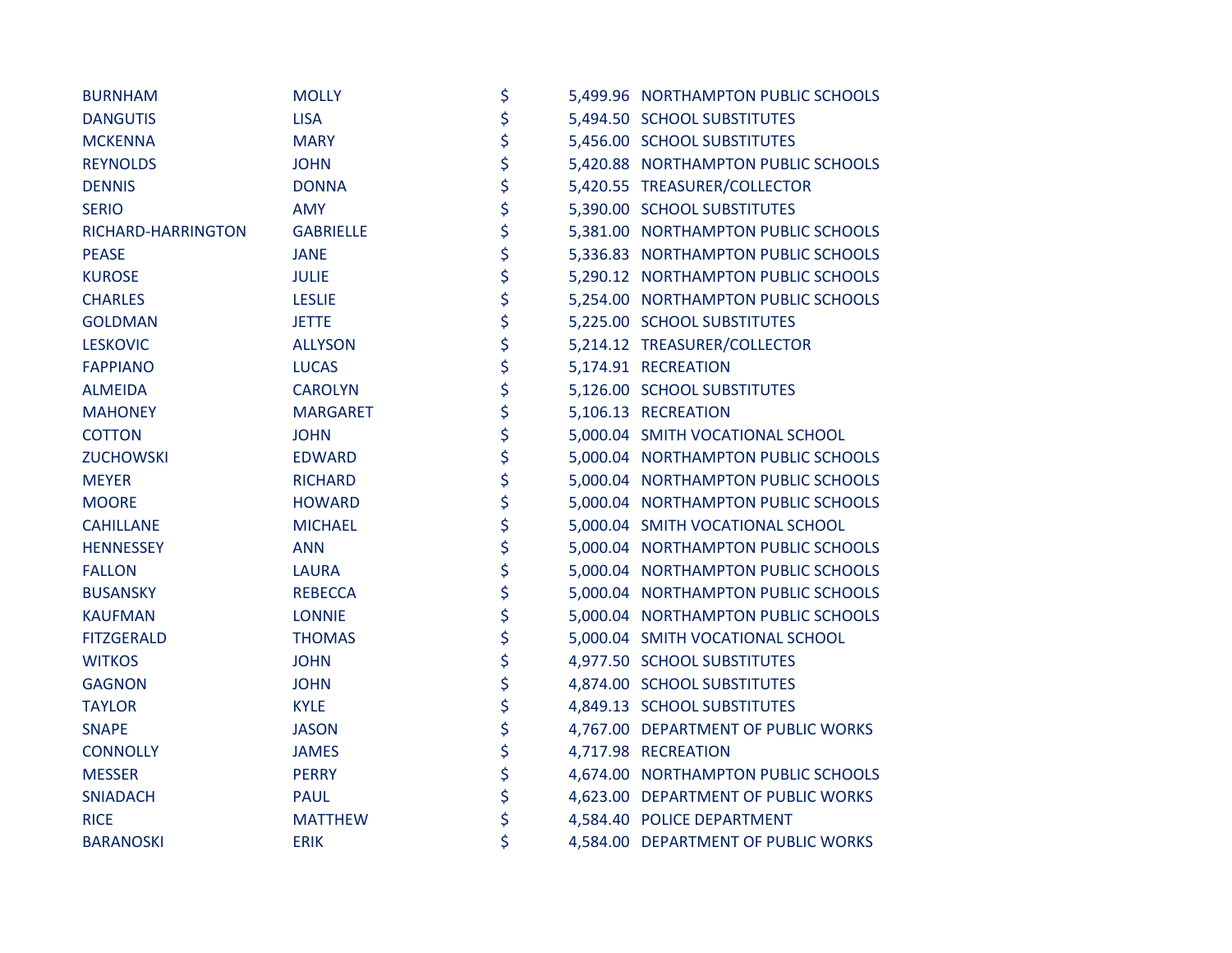| <b>MCALLISTER</b>    | <b>SCOTT</b>     | \$                 | 4,506.52 VETERANS                   |
|----------------------|------------------|--------------------|-------------------------------------|
| <b>MORIARTY</b>      | <b>AUDREY</b>    | \$                 | 4,468.00 CROSSING GUARDS            |
| <b>STOKOWSKI</b>     | <b>ALEXANDER</b> | \$                 | 4,450.88 RECREATION                 |
| MEDINA-FAXAS         | <b>ANA</b>       | \$                 | 4,443.75 NORTHAMPTON PUBLIC SCHOOLS |
| <b>ELKAS</b>         | <b>KENNETH</b>   | \$                 | 4,432.00 CROSSING GUARDS            |
| <b>MARTINAT</b>      | <b>DANIANNE</b>  | \$                 | 4,417.00 CROSSING GUARDS            |
| <b>WESTOVER</b>      | <b>MEREDITH</b>  | \$                 | 4,415.13 RECREATION                 |
| <b>PRATT</b>         | <b>BARBARA</b>   | \$                 | 4,384.00 CROSSING GUARDS            |
| <b>CRAIG</b>         | <b>PAUL</b>      | \$                 | 4,330.00 CROSSING GUARDS            |
| <b>PREMO</b>         | <b>MERCEDES</b>  | \$                 | 4,320.25 SCHOOL SUBSTITUTES         |
| <b>KRAWCZYNSKI</b>   | <b>JAMES</b>     | \$                 | 4,320.00 CROSSING GUARDS            |
| <b>KIEFER</b>        | <b>ELIZABETH</b> | \$                 | 4,279.28 RECREATION                 |
| LUENGO-GARRIDO       | <b>JAVIER</b>    | \$                 | 4,203.55 NORTHAMPTON PUBLIC SCHOOLS |
| <b>LEBEAU</b>        | <b>KEITH</b>     | \$                 | 4,177.00 SCHOOL SUBSTITUTES         |
| <b>KENNICK</b>       | <b>STEVEN</b>    | \$                 | 4,172.16 DEPARTMENT OF PUBLIC WORKS |
| <b>STRIEBEL</b>      | <b>MATTHEW</b>   | \$                 | 4,162.00 NORTHAMPTON PUBLIC SCHOOLS |
| <b>ALMEIDA</b>       | <b>LORANNA</b>   | \$                 | 4,125.00 SCHOOL SUBSTITUTES         |
| O'CONNOR             | <b>BENJAMIN</b>  | \$                 | 4,104.11 RECREATION                 |
| <b>JEWELL</b>        | <b>EDDIE</b>     | \$                 | 4,059.00 NORTHAMPTON PUBLIC SCHOOLS |
| <b>TRAVERS</b>       | <b>DAVID</b>     | \$                 | 4,050.00 SCHOOL SUBSTITUTES         |
| <b>LAFLEUR</b>       | <b>CONNOR</b>    | \$<br>4,019.70 ITS |                                     |
| <b>BROWN</b>         | <b>BRIAN</b>     | \$                 | 4,012.00 NORTHAMPTON PUBLIC SCHOOLS |
| <b>WILLIAMS</b>      | <b>SARAH</b>     | \$                 | 4,012.00 NORTHAMPTON PUBLIC SCHOOLS |
| <b>REARDON</b>       | <b>WILLIAM</b>   | \$                 | 3,971.00 SCHOOL SUBSTITUTES         |
| PAPAGEORGE-DESROCHER | <b>ALAN</b>      | \$                 | 3,879.66 DEPARTMENT OF PUBLIC WORKS |
| <b>BROOKS</b>        | <b>JOANNE</b>    | \$                 | 3,875.50 SENIOR SERVICES            |
| <b>FELLOWS</b>       | <b>MARCIA</b>    | \$                 | 3,723.00 DEPARTMENT OF PUBLIC WORKS |
| <b>WINGFIELD</b>     | <b>JACOB</b>     | \$                 | 3,696.00 NORTHAMPTON PUBLIC SCHOOLS |
| <b>ADAMS</b>         | <b>AMANDA</b>    | \$                 | 3,679.43 RECREATION                 |
| <b>BIALEK</b>        | <b>JOSHUA</b>    | \$                 | 3,673.00 NORTHAMPTON PUBLIC SCHOOLS |
| <b>HEARN</b>         | <b>WILLIAM</b>   | \$                 | 3,641.00 SCHOOL SUBSTITUTES         |
| <b>GHAZEY</b>        | <b>HOLLY</b>     | \$                 | 3,610.00 SCHOOL SUBSTITUTES         |
| <b>TOSSWILL</b>      | <b>PATRICIA</b>  | \$                 | 3,584.24 NORTHAMPTON PUBLIC SCHOOLS |
| <b>GALKO</b>         | <b>NOAH</b>      | \$                 | 3,537.45 NORTHAMPTON PUBLIC SCHOOLS |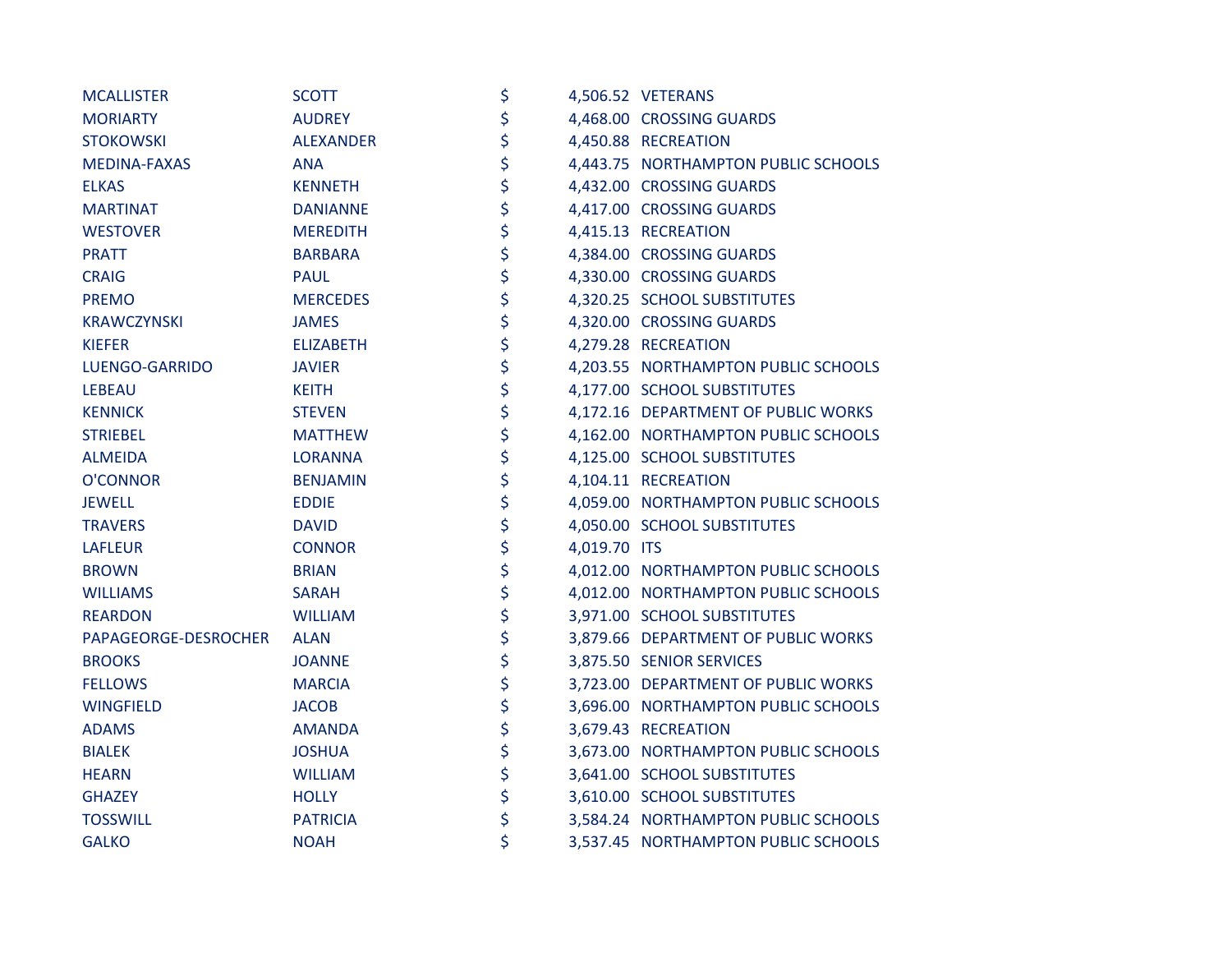| <b>CALLAHAN</b>   | <b>SARAH</b>       | \$ | 3,475.04 RECREATION                 |
|-------------------|--------------------|----|-------------------------------------|
| GOODWIN-BOYD      | <b>GRACE</b>       | \$ | 3,421.76 RECREATION                 |
| <b>DIAS-RUIVO</b> | <b>STEFANIE</b>    | \$ | 3,369.77 DISPATCH                   |
| <b>ZUCHOWSKI</b>  | <b>MATTHEW</b>     | \$ | 3,365.52 RECREATION                 |
| <b>FITCH</b>      | <b>ASHLEY</b>      | \$ | 3,365.52 RECREATION                 |
| <b>MCGOUGH</b>    | <b>JOHN</b>        | \$ | 3,312.24 RECREATION                 |
| <b>TACY</b>       | <b>ANDREW</b>      | \$ | 3,306.32 RECREATION                 |
| <b>RAIVEL</b>     | <b>BENJAMIN</b>    | \$ | 3,304.91 RECREATION                 |
| <b>PATRY</b>      | <b>VANESSA</b>     | \$ | 3,274.00 NORTHAMPTON PUBLIC SCHOOLS |
| <b>ROWBOTHAM</b>  | <b>LINDA</b>       | \$ | 3,274.00 NORTHAMPTON PUBLIC SCHOOLS |
| <b>SACCO</b>      | <b>ELIZABETH</b>   | \$ | 3,256.68 RECREATION                 |
| <b>DAVIS</b>      | <b>RYAN</b>        | \$ | 3,243.00 NORTHAMPTON PUBLIC SCHOOLS |
| <b>SANTONI</b>    | <b>LINDA</b>       | \$ | 3,238.00 NORTHAMPTON PUBLIC SCHOOLS |
| <b>LACHANCE</b>   | ZACHARY            | \$ | 3,218.61 RECREATION                 |
| IRIZARRY-GEROULD  | <b>DIEGO</b>       | \$ | 3,214.00 SCHOOL SUBSTITUTES         |
| <b>WEISMAN</b>    | <b>DAWIT</b>       | \$ | 3,171.56 RECREATION                 |
| <b>SIDOTI</b>     | <b>AMY</b>         | \$ | 3,157.00 SCHOOL SUBSTITUTES         |
| <b>RENAULD</b>    | <b>SOPHIA</b>      | \$ | 3,131.68 RECREATION                 |
| <b>CARROLL</b>    | <b>MEGHAN</b>      | \$ | 3,120.00 NORTHAMPTON PUBLIC SCHOOLS |
| <b>BARTO</b>      | <b>ANNA</b>        | \$ | 3,106.36 NORTHAMPTON PUBLIC SCHOOLS |
| <b>KIRVIN</b>     | <b>SOPHIA</b>      | \$ | 3,099.61 RECREATION                 |
| <b>KIRVIN</b>     | <b>ROBERT</b>      | \$ | 3,088.53 RECREATION                 |
| <b>BIERWERT</b>   | LOU                | \$ | 3,024.00 NORTHAMPTON PUBLIC SCHOOLS |
| <b>DRAY</b>       | <b>JONATHAN</b>    | \$ | 3,024.00 NORTHAMPTON PUBLIC SCHOOLS |
| <b>BISHOP</b>     | <b>CHRISTOPHER</b> | \$ | 3,019.22 HEALTH DEPARTMENT          |
| <b>CONNLY</b>     | <b>ANNA</b>        | \$ | 3,008.58 RECREATION                 |
| <b>LYONS</b>      | <b>MICHAEL</b>     | \$ | 3,000.00 RETIREMENT BOARD           |
| <b>LAROSE</b>     | <b>SHIRLEY</b>     | \$ | 3,000.00 RETIREMENT BOARD           |
| <b>SULLIVAN</b>   | <b>THOMAS</b>      | \$ | 3,000.00 RETIREMENT BOARD           |
| <b>MURRAY</b>     | <b>JENNA</b>       | \$ | 2,925.00 SCHOOL SUBSTITUTES         |
| <b>CURTIS</b>     | <b>TRAVERS</b>     | \$ | 2,913.00 NORTHAMPTON PUBLIC SCHOOLS |
| <b>HOLMAN</b>     | <b>JEFFREY</b>     | \$ | 2,907.00 NORTHAMPTON PUBLIC SCHOOLS |
| <b>MONTES</b>     | <b>CARMEN</b>      | \$ | 2,880.58 SENIOR SERVICES            |
| <b>WHEELER</b>    | <b>DAKOTA</b>      | \$ | 2,880.08 RECREATION                 |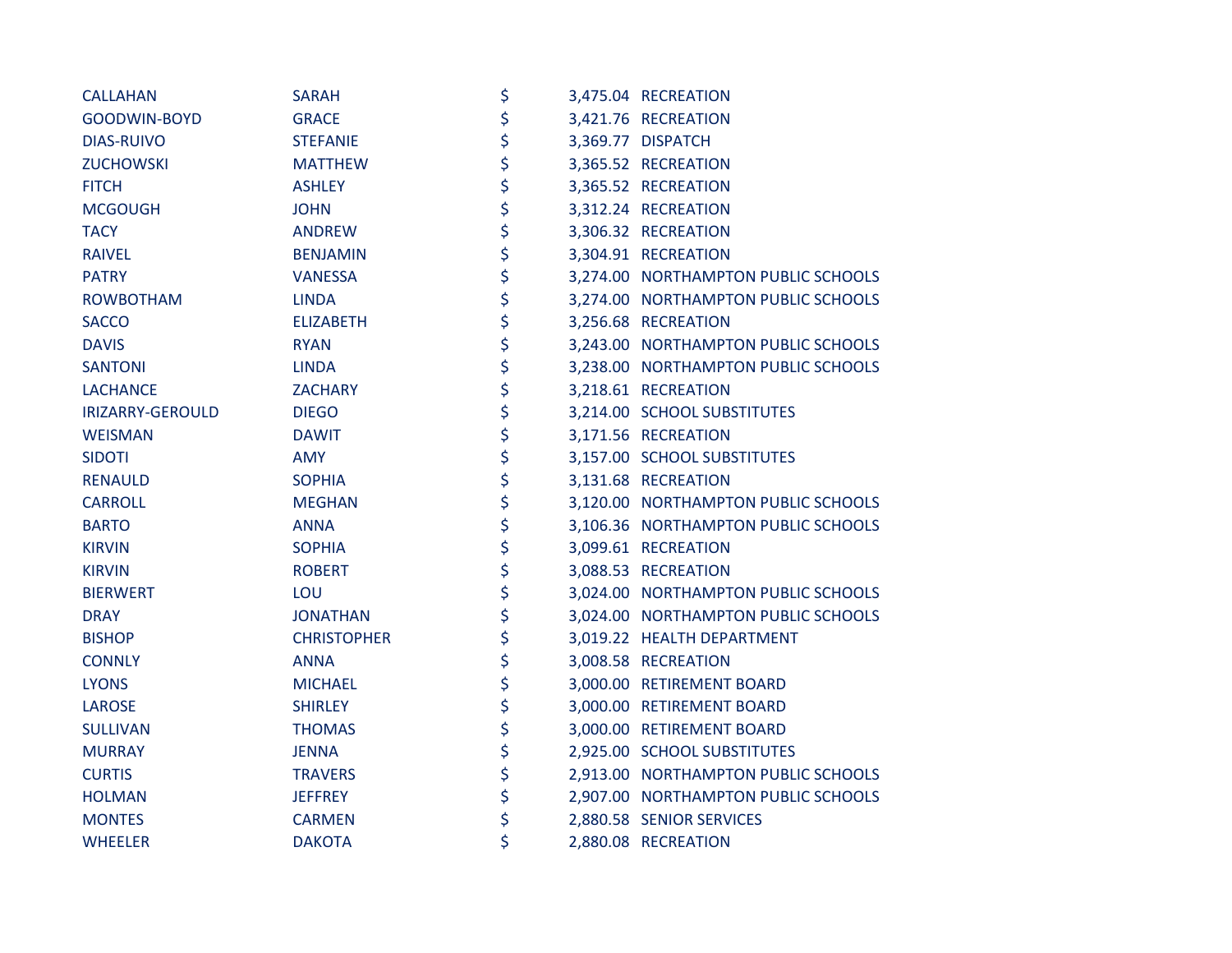| <b>DANIELS</b>          | <b>JORDAN</b>    | \$ | 2,874.00 NORTHAMPTON PUBLIC SCHOOLS |
|-------------------------|------------------|----|-------------------------------------|
| KUTYLOWSKI              | <b>DOMINIC</b>   | \$ | 2,810.00 SCHOOL SUBSTITUTES         |
| <b>CARBERY</b>          | <b>PETER</b>     | \$ | 2,808.00 NORTHAMPTON PUBLIC SCHOOLS |
| <b>READE</b>            | <b>NATHANIEL</b> | \$ | 2,749.98 NORTHAMPTON PUBLIC SCHOOLS |
| <b>HEISHMAN</b>         | <b>ALAYNE</b>    | \$ | 2,747.25 SENIOR SERVICES            |
| <b>LEWIS</b>            | <b>JOHN</b>      | \$ | 2,736.00 POLICE DEPARTMENT          |
| <b>ROM</b>              | <b>ZACHARY</b>   | \$ | 2,722.50 SCHOOL SUBSTITUTES         |
| <b>APONTE</b>           | <b>JONATHAN</b>  | \$ | 2,701.22 NORTHAMPTON PUBLIC SCHOOLS |
| LASTOWSKI               | <b>SAMANTHA</b>  | \$ | 2,676.38 DEPARTMENT OF PUBLIC WORKS |
| <b>KLIMCZAK</b>         | <b>CORNELIA</b>  | \$ | 2,633.21 NORTHAMPTON PUBLIC SCHOOLS |
| <b>ALVARADO NOLASCO</b> | <b>GLADYS</b>    | \$ | 2,632.46 NORTHAMPTON PUBLIC SCHOOLS |
| <b>WESSEL</b>           | <b>BEATRIX</b>   | \$ | 2,607.00 NORTHAMPTON PUBLIC SCHOOLS |
| <b>KUCHYT</b>           | <b>KIERSTIN</b>  | \$ | 2,601.08 DISPATCH                   |
| <b>PREMO</b>            | <b>CLAIRE</b>    | \$ | 2,576.75 SCHOOL SUBSTITUTES         |
| <b>RYAN</b>             | <b>MAUREEN</b>   | \$ | 2,517.50 NORTHAMPTON PUBLIC SCHOOLS |
| <b>LAMPRON</b>          | <b>MELISSA</b>   | \$ | 2,505.25 SENIOR SERVICES            |
| <b>ANNESE</b>           | <b>THOMAS</b>    | \$ | 2,504.50 SCHOOL SUBSTITUTES         |
| <b>VOSS</b>             | <b>SUSAN</b>     | \$ | 2,500.02 NORTHAMPTON PUBLIC SCHOOLS |
| <b>CHEVERETTE</b>       | <b>DANA</b>      | \$ | 2,499.96 FIRE RESCUE                |
| <b>CARVER</b>           | <b>IAN</b>       | \$ | 2,496.00 DEPARTMENT OF PUBLIC WORKS |
| <b>MIAS</b>             | <b>JAMES</b>     | \$ | 2,480.00 NORTHAMPTON PUBLIC SCHOOLS |
| <b>THORNTON</b>         | <b>AMY</b>       | \$ | 2,470.34 RECREATION                 |
| <b>MCGRATH</b>          | <b>BRADLEY</b>   | \$ | 2,466.00 NORTHAMPTON PUBLIC SCHOOLS |
| <b>LOUX</b>             | <b>DOUGLAS</b>   | \$ | 2,439.36 RECREATION                 |
| <b>BEAUGARD</b>         | <b>EDOUARD</b>   | \$ | 2,418.00 SCHOOL SUBSTITUTES         |
| <b>BARRETT</b>          | <b>JOSEPH</b>    | \$ | 2,377.00 NORTHAMPTON PUBLIC SCHOOLS |
| <b>HORTON</b>           | <b>EVAN</b>      | \$ | 2,377.00 NORTHAMPTON PUBLIC SCHOOLS |
| <b>SAVINO</b>           | <b>CASEY</b>     | \$ | 2,377.00 NORTHAMPTON PUBLIC SCHOOLS |
| <b>BOLGER</b>           | <b>SHEILAH</b>   | \$ | 2,369.81 NORTHAMPTON PUBLIC SCHOOLS |
| CASAGRANDE              | <b>JAMES</b>     | \$ | 2,358.00 NORTHAMPTON PUBLIC SCHOOLS |
| <b>SHARON</b>           | <b>NICHOLAS</b>  | \$ | 2,300.00 NORTHAMPTON PUBLIC SCHOOLS |
| <b>BRITO</b>            | <b>ALIYAH</b>    | \$ | 2,269.00 NORTHAMPTON PUBLIC SCHOOLS |
| <b>LIEBER</b>           | <b>SAMANTHA</b>  | \$ | 2,231.59 SCHOOL SUBSTITUTES         |
| <b>LYONS</b>            | <b>CLARISSA</b>  | \$ | 2,230.00 NORTHAMPTON PUBLIC SCHOOLS |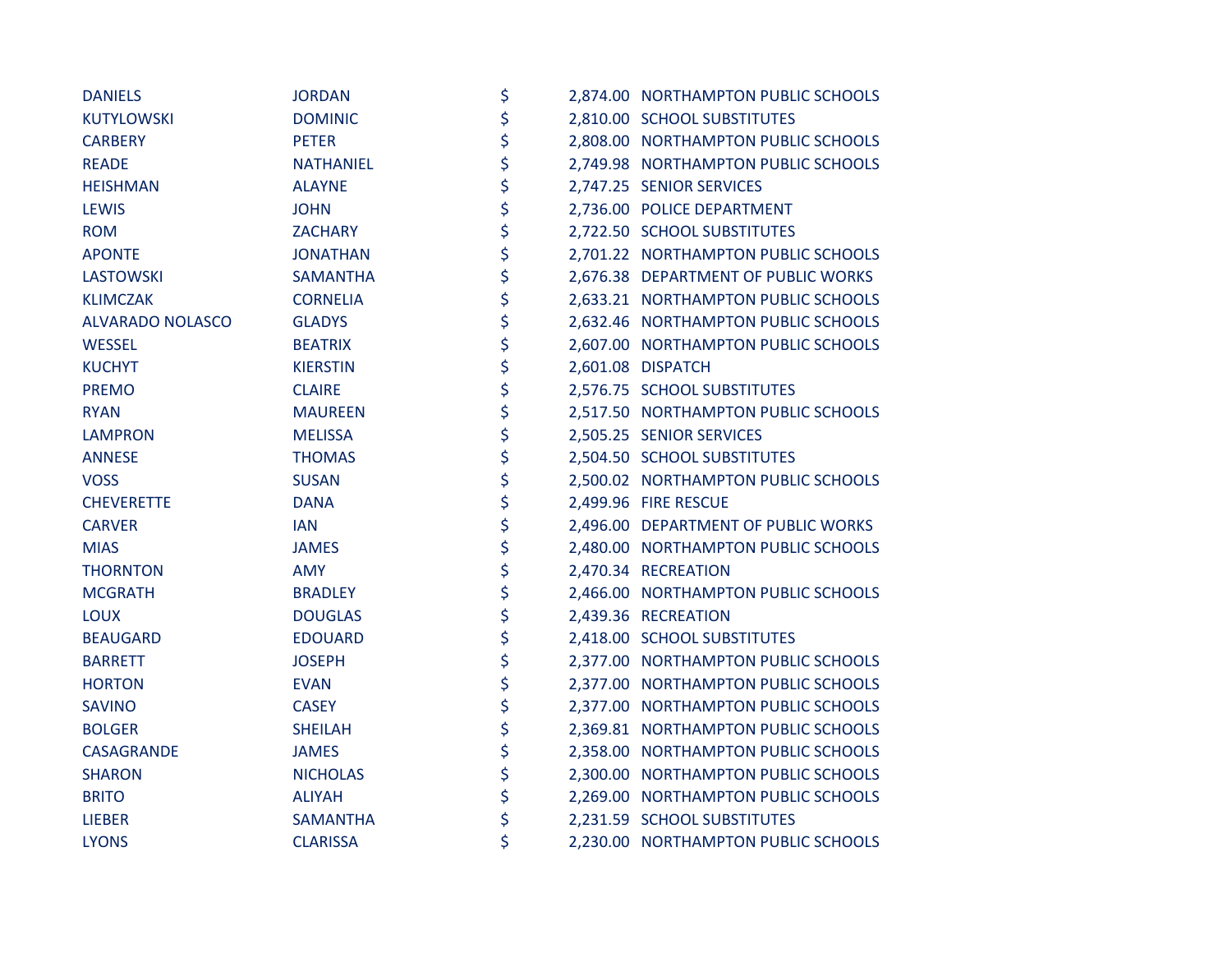| <b>SMITH</b>      | <b>SYLVIA</b>     | \$ | 2,216.50 NORTHAMPTON PUBLIC SCHOOLS |
|-------------------|-------------------|----|-------------------------------------|
| <b>GRIESMER</b>   | <b>SARAH</b>      | \$ | 2,212.56 NORTHAMPTON PUBLIC SCHOOLS |
| <b>SAFRON</b>     | <b>MICHAEL</b>    | \$ | 2,128.96 NORTHAMPTON PUBLIC SCHOOLS |
| <b>ATHAS</b>      | <b>NANCY</b>      | \$ | 2,124.00 NORTHAMPTON PUBLIC SCHOOLS |
| <b>PETERSON</b>   | <b>ALEX</b>       | \$ | 2,120.00 NORTHAMPTON PUBLIC SCHOOLS |
| <b>LUCEY</b>      | <b>ETHAN</b>      | \$ | 2,107.50 NORTHAMPTON PUBLIC SCHOOLS |
| <b>MICHON</b>     | <b>AMBER</b>      | \$ | 2,069.27 RECREATION                 |
| <b>LAROCHE</b>    | <b>MARGARET</b>   | \$ | 2,069.20 SCHOOL SUBSTITUTES         |
| <b>BOURQUE</b>    | <b>CHRISTIE</b>   | \$ | 2,045.31 RECREATION                 |
| <b>SITZMAN</b>    | <b>NANCY</b>      | \$ | 2,042.25 RECREATION                 |
| <b>WINSOR</b>     | <b>DOUGLAS</b>    | \$ | 2,019.00 NORTHAMPTON PUBLIC SCHOOLS |
| <b>EWELL</b>      | <b>DAVID</b>      | \$ | 2,012.00 NORTHAMPTON PUBLIC SCHOOLS |
| <b>DINATALE</b>   | <b>VICTORIA</b>   | \$ | 2,012.00 NORTHAMPTON PUBLIC SCHOOLS |
| <b>LOUGHNANE</b>  | <b>NICOLE</b>     | \$ | 2,003.75 NORTHAMPTON PUBLIC SCHOOLS |
| <b>TAYLOR</b>     | <b>EMMA</b>       | \$ | 1,995.84 RECREATION                 |
| <b>RAPINCHUK</b>  | <b>TANYA</b>      | \$ | 1,982.00 NORTHAMPTON PUBLIC SCHOOLS |
| <b>ELLIOTT</b>    | <b>ERIC</b>       | \$ | 1,976.00 DEPARTMENT OF PUBLIC WORKS |
| <b>SAX</b>        | <b>IAN</b>        | \$ | 1,958.00 NORTHAMPTON PUBLIC SCHOOLS |
| <b>ROBERTS</b>    | <b>ANDREW</b>     | \$ | 1,927.00 SCHOOL SUBSTITUTES         |
| <b>MOFFETT</b>    | <b>ANDREW</b>     | \$ | 1,907.50 NORTHAMPTON PUBLIC SCHOOLS |
| <b>MONTAGUE</b>   | <b>ROBERT</b>     | \$ | 1,892.00 SENIOR SERVICES            |
| <b>SNIADACH</b>   | <b>ZACHARY</b>    | \$ | 1,865.50 DEPARTMENT OF PUBLIC WORKS |
| <b>KOLOSKI</b>    | <b>ERIC</b>       | \$ | 1,840.00 NORTHAMPTON PUBLIC SCHOOLS |
| <b>HOOSE</b>      | <b>JEANNE</b>     | \$ | 1,824.11 NORTHAMPTON PUBLIC SCHOOLS |
| <b>VINSKEY</b>    | <b>HEATHER</b>    | \$ | 1,817.75 SCHOOL SUBSTITUTES         |
| <b>KINNER</b>     | <b>JODY</b>       | \$ | 1,798.28 NORTHAMPTON PUBLIC SCHOOLS |
| <b>LAROUCHE</b>   | <b>JOSEPH</b>     | \$ | 1,788.00 CROSSING GUARDS            |
| <b>PARENT</b>     | <b>KATHLEEN</b>   | \$ | 1,768.25 NORTHAMPTON PUBLIC SCHOOLS |
| <b>BURKE</b>      | <b>EVELYN</b>     | \$ | 1,762.01 RECREATION                 |
| <b>BARAJAS</b>    | <b>JACQUELINE</b> | \$ | 1,730.25 NORTHAMPTON PUBLIC SCHOOLS |
| <b>THALHEIMER</b> | <b>ANNE</b>       | \$ | 1,720.00 NORTHAMPTON PUBLIC SCHOOLS |
| <b>GOLDMAN</b>    | <b>BARRY</b>      | \$ | 1,710.50 SCHOOL SUBSTITUTES         |
| <b>MILLER</b>     | <b>VICTORIA</b>   | \$ | 1,678.32 RECREATION                 |
| <b>PETTY</b>      | <b>JEAN</b>       | \$ | 1,666.50 SENIOR SERVICES            |
|                   |                   |    |                                     |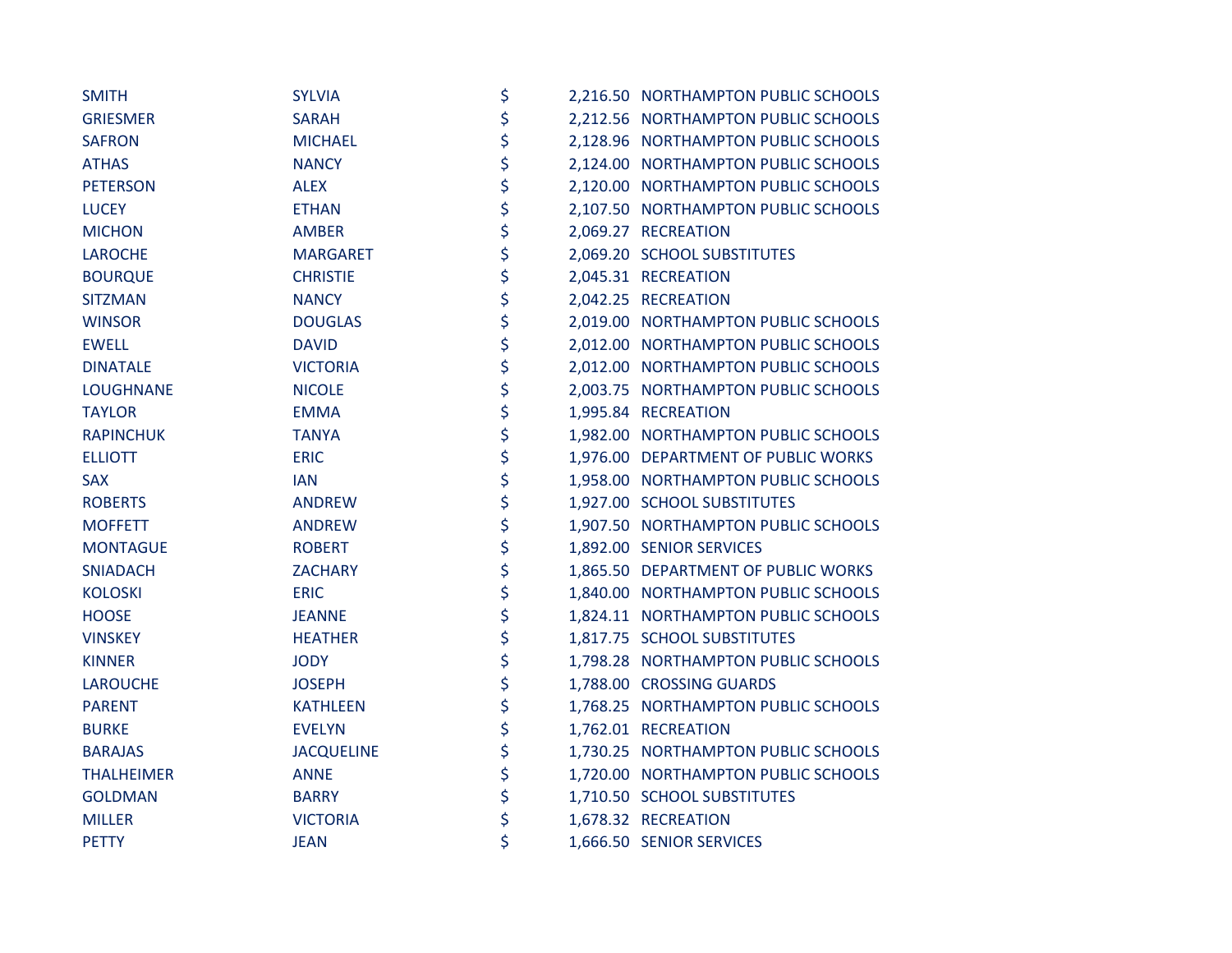| <b>MCGRATH</b>     | <b>RUTH</b>      | \$ | 1,664.33 SENIOR SERVICES            |
|--------------------|------------------|----|-------------------------------------|
| <b>COBLYN</b>      | <b>ANDREW</b>    | \$ | 1,623.00 NORTHAMPTON PUBLIC SCHOOLS |
| <b>VOLKMANN</b>    | <b>ELIZABETH</b> | \$ | 1,620.50 SCHOOL SUBSTITUTES         |
| <b>GLUCK</b>       | <b>LOUISA</b>    | \$ | 1,608.25 SCHOOL SUBSTITUTES         |
| <b>KELLY</b>       | <b>JEFFREY</b>   | \$ | 1,606.00 NORTHAMPTON PUBLIC SCHOOLS |
| YU                 | <b>XUELI</b>     | \$ | 1,600.00 NORTHAMPTON PUBLIC SCHOOLS |
| <b>HORTON</b>      | <b>TIMOTHY</b>   | \$ | 1,599.40 NORTHAMPTON PUBLIC SCHOOLS |
| <b>SAVARESE</b>    | <b>MARY</b>      | \$ | 1,560.00 NORTHAMPTON PUBLIC SCHOOLS |
| <b>THIFFAULT</b>   | <b>JUDITH</b>    | \$ | 1,560.00 NORTHAMPTON PUBLIC SCHOOLS |
| <b>ALTHOFF</b>     | <b>JONATHAN</b>  | \$ | 1,560.00 DEPARTMENT OF PUBLIC WORKS |
| CROWNINGSHIELD     | <b>DANIEL</b>    | \$ | 1,560.00 DEPARTMENT OF PUBLIC WORKS |
| <b>TANNER</b>      | <b>EMMA</b>      | \$ | 1,549.81 RECREATION                 |
| <b>ROTHENBERG</b>  | <b>SAMUEL</b>    | \$ | 1,543.75 SCHOOL SUBSTITUTES         |
| <b>LIVENGOOD</b>   | <b>LISA</b>      | \$ | 1,540.00 SCHOOL SUBSTITUTES         |
| <b>CATUOGNO</b>    | <b>MICHAEL</b>   | \$ | 1,532.00 NORTHAMPTON PUBLIC SCHOOLS |
| <b>SHERETTE</b>    | <b>CLYDE</b>     | \$ | 1,481.92 NORTHAMPTON PUBLIC SCHOOLS |
| <b>MUSANTE</b>     | <b>ELIZABETH</b> | \$ | 1,479.00 SCHOOL SUBSTITUTES         |
| <b>AHERN</b>       | <b>JEFFREY</b>   | \$ | 1,476.00 SCHOOL SUBSTITUTES         |
| <b>SCOTT</b>       | <b>KENNETH</b>   | \$ | 1,464.00 CROSSING GUARDS            |
| <b>ARBER</b>       | <b>SVEIN</b>     | \$ | 1,463.00 SCHOOL SUBSTITUTES         |
| <b>SKOWRON</b>     | <b>MIA</b>       | \$ | 1,452.94 RECREATION                 |
| <b>AKRE</b>        | <b>ALEXA</b>     | \$ | 1,441.00 NORTHAMPTON PUBLIC SCHOOLS |
| <b>ROY</b>         | <b>MELISSA</b>   | \$ | 1,417.84 RECREATION                 |
| <b>SASS</b>        | <b>JONATHAN</b>  | \$ | 1,392.75 SCHOOL SUBSTITUTES         |
| <b>MEAD</b>        | <b>RUBY</b>      | \$ | 1,392.09 RECREATION                 |
| <b>CRESCITELLI</b> | <b>ABIGAIL</b>   | \$ | 1,391.20 RECREATION                 |
| <b>ZADWORNY</b>    | <b>MICKENZIE</b> | \$ | 1,385.28 RECREATION                 |
| <b>LEVY</b>        | <b>JANIS</b>     | \$ | 1,383.66 SENIOR SERVICES            |
| <b>CLOAK</b>       | <b>JEFFREY</b>   | \$ | 1,332.00 SCHOOL SUBSTITUTES         |
| <b>KANIA</b>       | <b>ELIZABETH</b> | \$ | 1,271.00 SCHOOL SUBSTITUTES         |
| <b>FOSTER</b>      | <b>SABRINA</b>   | \$ | 1,257.54 RECREATION                 |
| <b>MARVIN</b>      | <b>MACKENZIE</b> | \$ | 1,250.92 RECREATION                 |
| <b>ROSARIO</b>     | <b>AURALYNN</b>  | \$ | 1,212.20 NORTHAMPTON PUBLIC SCHOOLS |
| <b>OSTERFUND</b>   | <b>SHAWN</b>     | \$ | 1,205.87 RECREATION                 |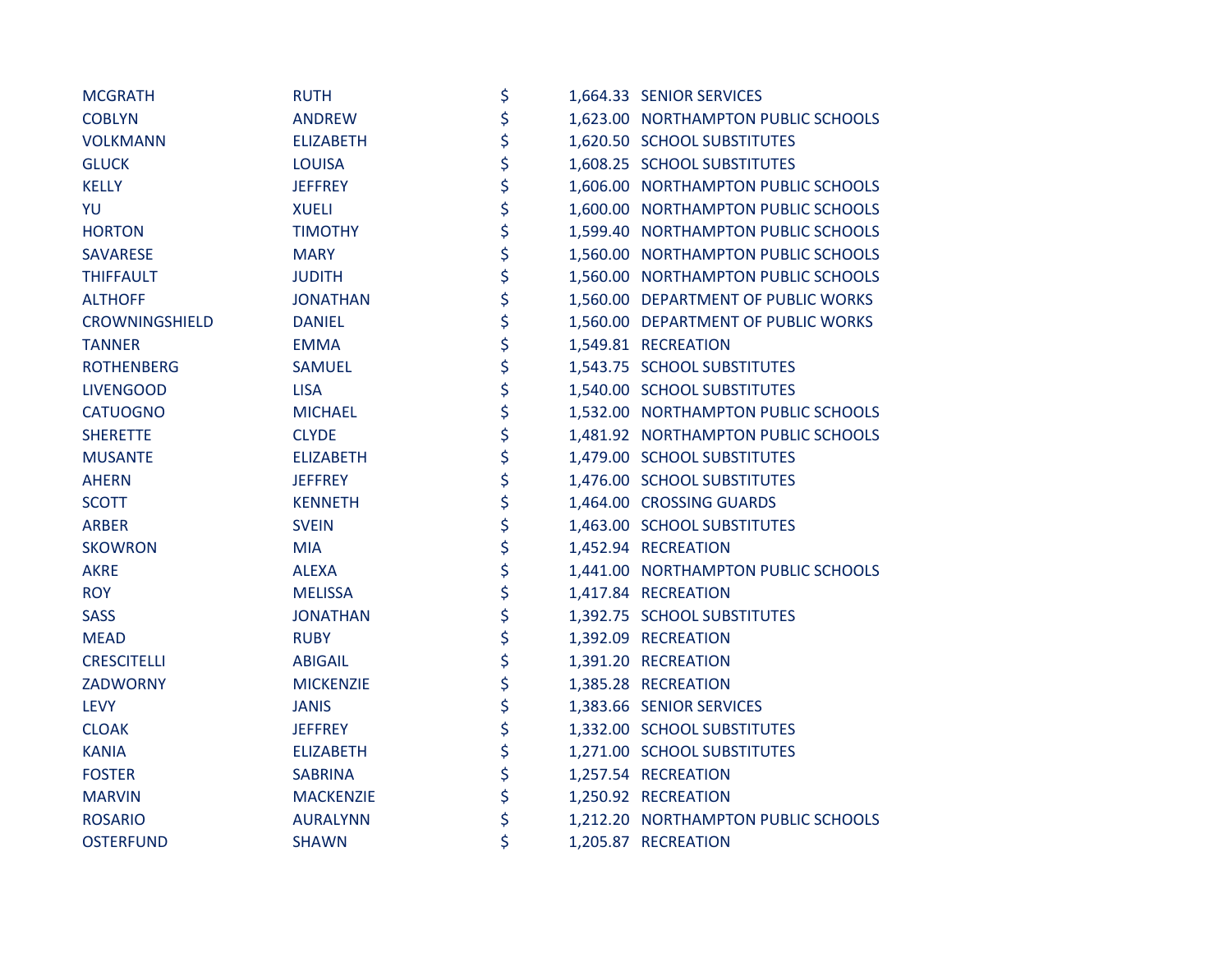| <b>MYERS</b>          | <b>JODY</b>      | \$                 | 1,193.50 SCHOOL SUBSTITUTES         |
|-----------------------|------------------|--------------------|-------------------------------------|
| <b>JANISZEWSKI</b>    | <b>BOGUSLAW</b>  | \$                 | 1,187.83 RECREATION                 |
| <b>SCOTT</b>          | <b>DEBRA</b>     | \$                 | 1,177.00 NORTHAMPTON PUBLIC SCHOOLS |
| <b>HAAS</b>           | <b>HEIDI</b>     | \$                 | 1,156.00 NORTHAMPTON PUBLIC SCHOOLS |
| O'LEARY               | <b>NINA</b>      | \$                 | 1,150.00 NORTHAMPTON PUBLIC SCHOOLS |
| <b>MOSE-LIBON</b>     | <b>KRISTINA</b>  | \$                 | 1,120.00 NORTHAMPTON PUBLIC SCHOOLS |
| <b>MCKINNEY</b>       | <b>MARIA</b>     | \$                 | 1,120.00 NORTHAMPTON PUBLIC SCHOOLS |
| <b>MATHERS</b>        | <b>MICHAEL</b>   | \$                 | 1,103.83 RECREATION                 |
| <b>RUST</b>           | <b>BRIAN</b>     | \$                 | 1,101.81 POLICE DEPARTMENT          |
| <b>FREEDMAN</b>       | <b>MARC</b>      | \$                 | 1,080.75 NORTHAMPTON PUBLIC SCHOOLS |
| <b>JUNG</b>           | <b>DIANE</b>     | \$                 | 1,039.50 SENIOR SERVICES            |
| <b>CHEEVERS-BROWN</b> | <b>RYAN</b>      | \$<br>1,034.00 ITS |                                     |
| <b>MAURER</b>         | <b>JANET</b>     | \$                 | 1,014.63 POLICE DEPARTMENT          |
| <b>TOOHEY</b>         | <b>DANIELA</b>   | \$                 | 1,000.00 NORTHAMPTON PUBLIC SCHOOLS |
| <b>DINICOLA</b>       | <b>MARK</b>      | \$                 | 998.25 NORTHAMPTON PUBLIC SCHOOLS   |
| <b>DORMAN</b>         | <b>ALAN</b>      | \$                 | 997.76 RECREATION                   |
| <b>RAVELLI</b>        | <b>RACHEL</b>    | \$                 | 990.00 SCHOOL SUBSTITUTES           |
| <b>DIAZ</b>           | <b>DOMINGO</b>   | \$                 | 975.00 SCHOOL SUBSTITUTES           |
| <b>WARD</b>           | <b>JULIANA</b>   | \$                 | 973.50 SCHOOL SUBSTITUTES           |
| <b>LEBELLE</b>        | <b>DOUGLAS</b>   | \$                 | 962.00 CROSSING GUARDS              |
| <b>TOBIN</b>          | <b>CYNTHIA</b>   | \$                 | 955.68 SCHOOL SUBSTITUTES           |
| <b>GROMELSKI</b>      | <b>GERALDINE</b> | \$                 | 939.00 DEPARTMENT OF PUBLIC WORKS   |
| <b>FOURNIER</b>       | <b>GEORGE</b>    | \$                 | 931.72 INSPECTIONS                  |
| <b>WRIGHT</b>         | <b>EILEEN</b>    | \$                 | 884.29 RECREATION                   |
| <b>POTTER</b>         | <b>DIANE</b>     | \$                 | 840.00 NORTHAMPTON PUBLIC SCHOOLS   |
| <b>CHAPMAN</b>        | <b>ALEXANDRA</b> | \$                 | 820.21 RECREATION                   |
| <b>NISENSON</b>       | <b>ORIN</b>      | \$                 | 800.00 SCHOOL SUBSTITUTES           |
| <b>CURRAN</b>         | <b>LAURA</b>     | \$                 | 760.00 NORTHAMPTON PUBLIC SCHOOLS   |
| <b>PATT</b>           | <b>AMY</b>       | \$                 | 753.50 SCHOOL SUBSTITUTES           |
| <b>BROWN</b>          | <b>RILEY</b>     | \$                 | 750.00 NORTHAMPTON PUBLIC SCHOOLS   |
| <b>CHAPDELAINE</b>    | <b>MICHAEL</b>   | \$                 | 748.00 NORTHAMPTON PUBLIC SCHOOLS   |
| <b>BOSCO</b>          | <b>BEN</b>       | \$                 | 742.50 NORTHAMPTON PUBLIC SCHOOLS   |
| <b>PEASE</b>          | <b>JOHN</b>      | \$                 | 735.38 SCHOOL SUBSTITUTES           |
| <b>VENNE</b>          | <b>GENEVIEVE</b> | \$                 | 725.00 SCHOOL SUBSTITUTES           |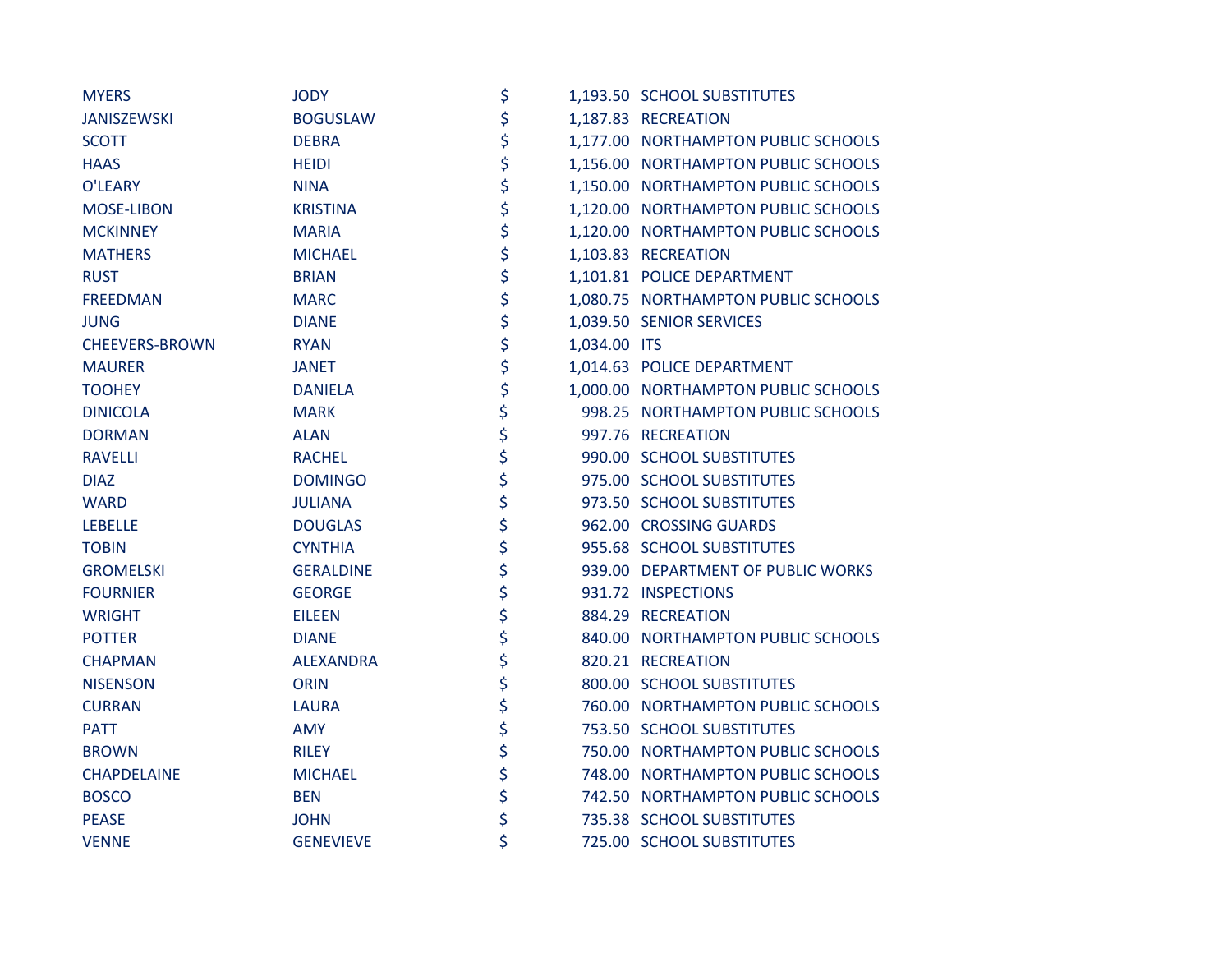| <b>DIMETRES</b>     | <b>STEPHANIE</b>   | \$ | 708.75 NORTHAMPTON PUBLIC SCHOOLS |
|---------------------|--------------------|----|-----------------------------------|
| <b>MILLER</b>       | <b>SYLVIE</b>      | \$ | 705.04 RECREATION                 |
| <b>AL ABSI</b>      | <b>ALIA</b>        | \$ | 640.00 NORTHAMPTON PUBLIC SCHOOLS |
| <b>KASPERZYK</b>    | <b>JAZMINE</b>     | \$ | 640.00 NORTHAMPTON PUBLIC SCHOOLS |
| <b>GREGG</b>        | LEAH               | \$ | 640.00 NORTHAMPTON PUBLIC SCHOOLS |
| GONZALEZ-KREISBERG  | <b>REBECCA</b>     | \$ | 623.21 RECREATION                 |
| <b>MCQUAID</b>      | <b>CHARLES</b>     | \$ | 617.16 RECREATION                 |
| <b>LUSSIER</b>      | <b>MARC</b>        | \$ | 616.00 SCHOOL SUBSTITUTES         |
| <b>LECLERC</b>      | <b>JEFFREY</b>     | \$ | 616.00 SCHOOL SUBSTITUTES         |
| <b>BOUGHAN</b>      | <b>ELIZABETH</b>   | \$ | 615.00 SCHOOL SUBSTITUTES         |
| <b>GOLDIN</b>       | <b>JOSEPH</b>      | \$ | 600.00 NORTHAMPTON PUBLIC SCHOOLS |
| LAY                 | <b>HILARY</b>      | \$ | 600.00 NORTHAMPTON PUBLIC SCHOOLS |
| <b>RIESER</b>       | <b>ABIGAIL</b>     | \$ | 582.00 DEPARTMENT OF PUBLIC WORKS |
| <b>MILLER</b>       | <b>ASHLEY</b>      | \$ | 581.00 NORTHAMPTON PUBLIC SCHOOLS |
| <b>SCHUMACHER</b>   | <b>ALESSANDRIA</b> | \$ | 560.00 NORTHAMPTON PUBLIC SCHOOLS |
| <b>TAUTZNIK</b>     | <b>BRITTNI</b>     | \$ | 555.00 SCHOOL SUBSTITUTES         |
| <b>BRANSCOMB</b>    | <b>MARISSA</b>     | \$ | 555.00 SCHOOL SUBSTITUTES         |
| <b>MASTRANGELO</b>  | <b>NICO</b>        | \$ | 552.00 NORTHAMPTON PUBLIC SCHOOLS |
| <b>CARPENTER</b>    | <b>KATHRYN</b>     | \$ | 546.10 SCHOOL SUBSTITUTES         |
| <b>HEWITT</b>       | <b>RUTH</b>        | \$ | 528.00 SCHOOL SUBSTITUTES         |
| LIRI                | <b>FRANCIS</b>     | \$ | 520.00 NORTHAMPTON PUBLIC SCHOOLS |
| <b>FUSCO</b>        | <b>LISA</b>        | \$ | 504.30 POLICE DEPARTMENT          |
| <b>CONNELL</b>      | <b>KATHLEEN</b>    | \$ | 504.08 RECREATION                 |
| <b>GALKO</b>        | <b>CALEB</b>       | \$ | 480.70 NORTHAMPTON PUBLIC SCHOOLS |
| <b>DEAN</b>         | <b>SARAH</b>       | \$ | 480.00 NORTHAMPTON PUBLIC SCHOOLS |
| <b>COATES-FINKE</b> | <b>SAMUEL</b>      | \$ | 480.00 NORTHAMPTON PUBLIC SCHOOLS |
| <b>VAYDA</b>        | <b>CHRISTOPHER</b> | \$ | 468.99 RECREATION                 |
| <b>FAIRMAN</b>      | <b>BROOKE</b>      | \$ | 461.18 RECREATION                 |
| AKAMATSU-GATSIK     | <b>SARAH</b>       | \$ | 457.38 SCHOOL SUBSTITUTES         |
| <b>LLOYD</b>        | <b>BRYCE</b>       | \$ | 451.00 SCHOOL SUBSTITUTES         |
| <b>HOWARD</b>       | JOY.               | \$ | 440.00 NORTHAMPTON PUBLIC SCHOOLS |
| <b>DANIELS</b>      | <b>MOLLY</b>       | \$ | 440.00 NORTHAMPTON PUBLIC SCHOOLS |
| <b>SERIO</b>        | <b>ANDREW</b>      | \$ | 439.46 SCHOOL SUBSTITUTES         |
| <b>NOLAN</b>        | <b>CHRISTINE</b>   | \$ | 433.00 SCHOOL SUBSTITUTES         |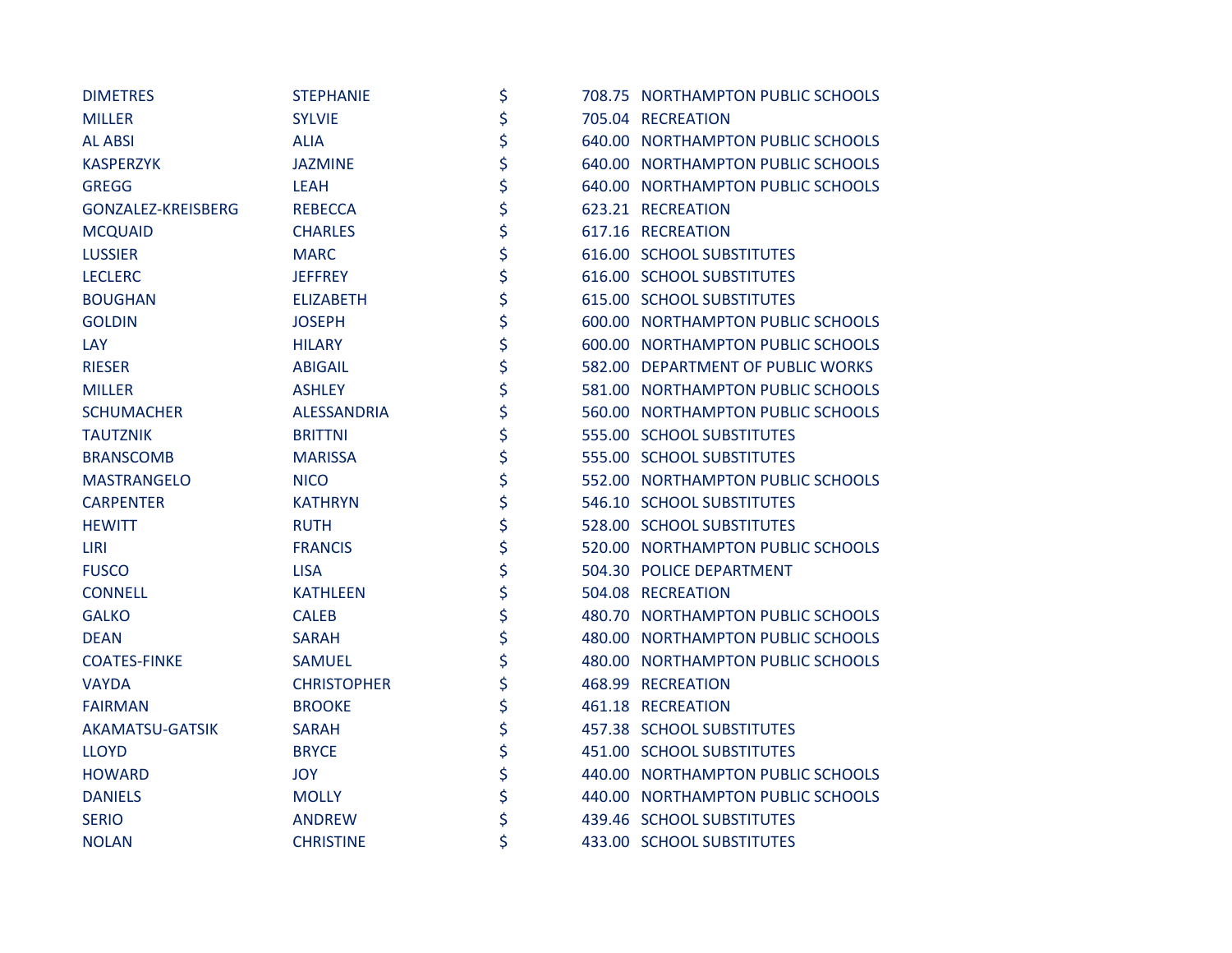| <b>CLARK</b>          | <b>ROE</b>          | \$ | 432.00 CROSSING GUARDS            |
|-----------------------|---------------------|----|-----------------------------------|
| <b>BARRON-CALLACI</b> | <b>DESIREE</b>      | \$ | 431.75 SCHOOL SUBSTITUTES         |
| <b>GALLAGHER</b>      | <b>JOHN</b>         | \$ | 425.43 RECREATION                 |
| <b>WASHINGTON</b>     | <b>CHYNA</b>        | \$ | 425.00 SCHOOL SUBSTITUTES         |
| <b>MASSONI</b>        | <b>MARGOT</b>       | \$ | 418.00 SCHOOL SUBSTITUTES         |
| <b>FLORES</b>         | <b>LUIS</b>         | \$ | 406.32 TREASURER/COLLECTOR        |
| <b>SORIANO</b>        | <b>CYNTHIA</b>      | \$ | 400.00 NORTHAMPTON PUBLIC SCHOOLS |
| <b>RAHM</b>           | <b>AUDREY</b>       | \$ | 400.00 NORTHAMPTON PUBLIC SCHOOLS |
| <b>MOTT</b>           | <b>MICHELLE</b>     | \$ | 400.00 NORTHAMPTON PUBLIC SCHOOLS |
| <b>GRYGORCEWICZ</b>   | <b>ANDREW</b>       | \$ | 395.75 RECREATION                 |
| <b>MINTER</b>         | <b>CASEY</b>        | \$ | 390.50 SCHOOL SUBSTITUTES         |
| <b>KAPITZKY</b>       | <b>JOHN</b>         | \$ | 363.00 SENIOR SERVICES            |
| <b>CLARY</b>          | <b>MEGHAN</b>       | \$ | 360.00 SCHOOL SUBSTITUTES         |
| <b>STEWART-SMITH</b>  | <b>ELIZA</b>        | \$ | 360.00 NORTHAMPTON PUBLIC SCHOOLS |
| <b>PATILLO</b>        | <b>MARC</b>         | \$ | 360.00 NORTHAMPTON PUBLIC SCHOOLS |
| <b>KOVACS</b>         | <b>MONIQUE</b>      | \$ | 360.00 NORTHAMPTON PUBLIC SCHOOLS |
| <b>RYBCZYNSKI</b>     | <b>KIRSTEN</b>      | \$ | 360.00 NORTHAMPTON PUBLIC SCHOOLS |
| <b>BRITTAIN</b>       | <b>ZACHARY</b>      | \$ | 332.11 RECREATION                 |
| <b>LINDSTROM</b>      | <b>ASTRID</b>       | \$ | 328.00 SCHOOL SUBSTITUTES         |
| <b>LIVERNOIS</b>      | <b>EMMA</b>         | \$ | 320.00 NORTHAMPTON PUBLIC SCHOOLS |
| <b>SENN-MCNALLY</b>   | <b>MAUREEN</b>      | \$ | 320.00 NORTHAMPTON PUBLIC SCHOOLS |
| <b>FLYNN</b>          | <b>KELSEY</b>       | \$ | 320.00 NORTHAMPTON PUBLIC SCHOOLS |
| <b>JONES</b>          | <b>KENNEDY</b>      | \$ | 320.00 NORTHAMPTON PUBLIC SCHOOLS |
| <b>BUHL</b>           | <b>SAMUEL</b>       | \$ | 312.73 RECREATION                 |
| <b>FLINKER</b>        | <b>REBECCA</b>      | \$ | 308.00 SCHOOL SUBSTITUTES         |
| <b>GABIS</b>          | <b>MARY</b>         | \$ | 308.00 SCHOOL SUBSTITUTES         |
| <b>TAYLOR</b>         | <b>ANNE</b>         | \$ | 280.00 NORTHAMPTON PUBLIC SCHOOLS |
| <b>GREENE</b>         | <b>ADELAIDE MAE</b> | \$ | 280.00 NORTHAMPTON PUBLIC SCHOOLS |
| <b>WALKO</b>          | <b>TIMOTHY</b>      | \$ | 280.00 NORTHAMPTON PUBLIC SCHOOLS |
| <b>GUILD</b>          | <b>CODY</b>         | \$ | 279.00 NORTHAMPTON PUBLIC SCHOOLS |
| <b>LUCEY</b>          | <b>DAVID</b>        | \$ | 271.04 DEPARTMENT OF PUBLIC WORKS |
| <b>VAN ARSDELL</b>    | <b>MARION</b>       | \$ | 261.00 SCHOOL SUBSTITUTES         |
| <b>BROWN</b>          | <b>WALTER</b>       | \$ | 246.00 SCHOOL SUBSTITUTES         |
| <b>ROGERS</b>         | <b>RYAN</b>         | \$ | 245.51 RECREATION                 |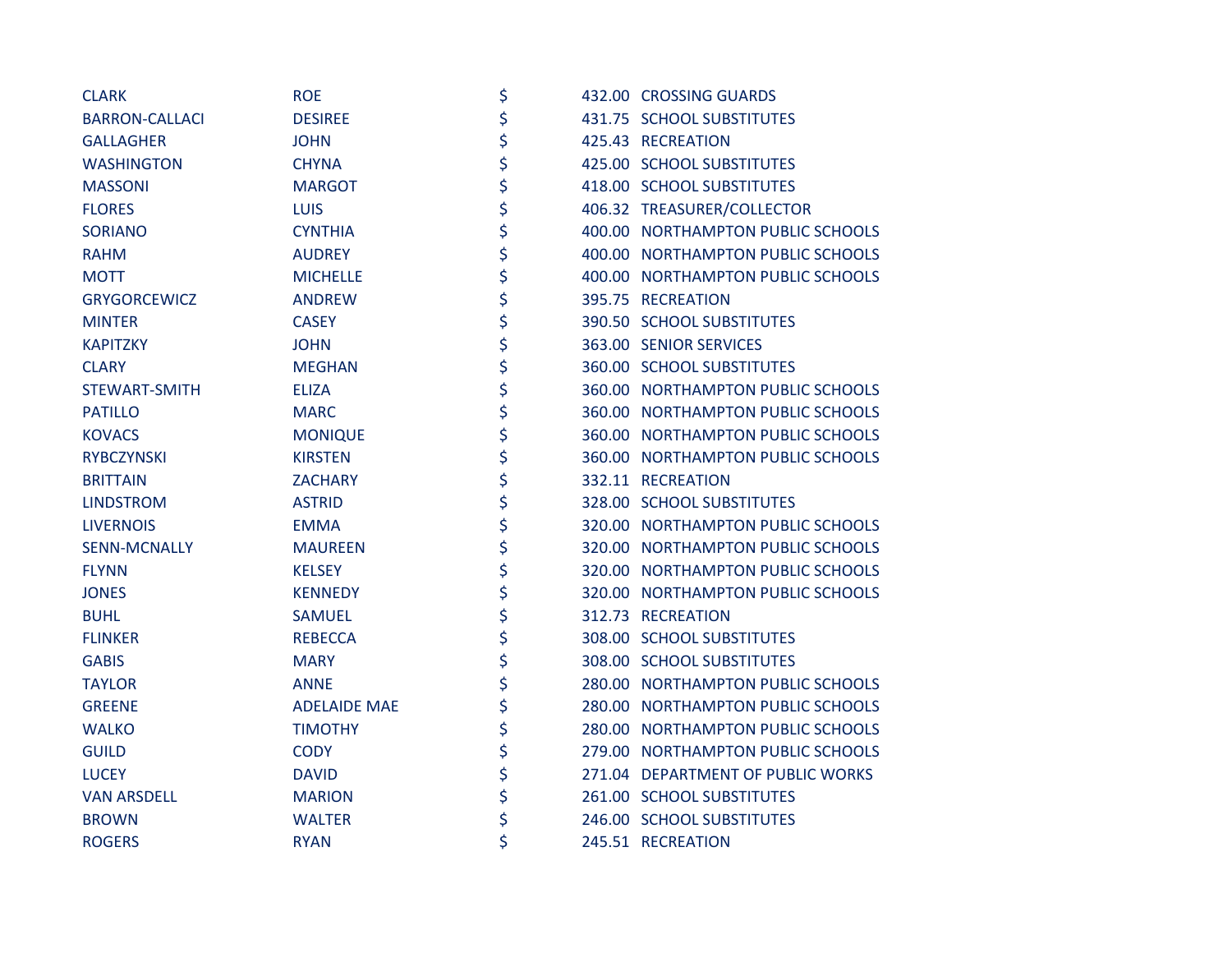| <b>TASCIONE</b>    | <b>BETH</b>      | \$ | 240.00 NORTHAMPTON PUBLIC SCHOOLS |
|--------------------|------------------|----|-----------------------------------|
| <b>OSHINSKY</b>    | <b>RACHEL</b>    | \$ | 231.00 SCHOOL SUBSTITUTES         |
| <b>KITCHENER</b>   | <b>ALEXANDRA</b> | \$ | 231.00 SCHOOL SUBSTITUTES         |
| <b>SOTO</b>        | <b>DANIEL</b>    | \$ | 229.93 POLICE DEPARTMENT          |
| <b>GRIMALDI</b>    | <b>SARA</b>      | \$ | 214.00 NORTHAMPTON PUBLIC SCHOOLS |
| <b>FAHMY</b>       | <b>GILLIAN</b>   | \$ | 210.00 NORTHAMPTON PUBLIC SCHOOLS |
| <b>GORE</b>        | <b>EVELYN</b>    | \$ | 200.00 SCHOOL SUBSTITUTES         |
| <b>GARCIA</b>      | <b>SANTA</b>     | \$ | 200.00 NORTHAMPTON PUBLIC SCHOOLS |
| <b>GUILLETTE</b>   | <b>KAREN</b>     | \$ | 200.00 NORTHAMPTON PUBLIC SCHOOLS |
| <b>MCMANAMY</b>    | <b>PATRICIA</b>  | \$ | 200.00 NORTHAMPTON PUBLIC SCHOOLS |
| <b>CABLE</b>       | <b>SETH</b>      | \$ | 200.00 NORTHAMPTON PUBLIC SCHOOLS |
| <b>LIN</b>         | <b>FRANCES</b>   | \$ | 200.00 NORTHAMPTON PUBLIC SCHOOLS |
| <b>PARACHA</b>     | <b>AAMMAR</b>    | \$ | 193.75 NORTHAMPTON PUBLIC SCHOOLS |
| <b>WALLACK</b>     | <b>LINDA</b>     | \$ | 192.50 SCHOOL SUBSTITUTES         |
| <b>BOURKE</b>      | <b>ARI</b>       | \$ | 170.00 NORTHAMPTON PUBLIC SCHOOLS |
| <b>CALLAHAN</b>    | <b>CADY</b>      | \$ | 170.00 SCHOOL SUBSTITUTES         |
| <b>GREENBURG</b>   | <b>ADAM</b>      | \$ | 165.00 SCHOOL SUBSTITUTES         |
| <b>PETERSON</b>    | <b>JENNIFER</b>  | \$ | 162.25 NORTHAMPTON PUBLIC SCHOOLS |
| <b>WOOL</b>        | <b>MATTHEW</b>   | \$ | 160.00 NORTHAMPTON PUBLIC SCHOOLS |
| <b>SHINE</b>       | <b>LAURA</b>     | \$ | 160.00 NORTHAMPTON PUBLIC SCHOOLS |
| <b>SMITH</b>       | <b>GLENN</b>     | \$ | 154.00 SCHOOL SUBSTITUTES         |
| <b>PELTIER</b>     | <b>BRIAN</b>     | \$ | 154.00 SCHOOL SUBSTITUTES         |
| <b>TUDRYN</b>      | <b>PAMELA</b>    | \$ | 151.36 NORTHAMPTON PUBLIC SCHOOLS |
| <b>LYNCH</b>       | <b>EDWIN</b>     | \$ | 146.50 SCHOOL SUBSTITUTES         |
| <b>SHEEHAN</b>     | <b>PAULETTE</b>  | \$ | 146.30 NORTHAMPTON PUBLIC SCHOOLS |
| <b>LAST</b>        | <b>JACOB</b>     | \$ | 125.17 NORTHAMPTON PUBLIC SCHOOLS |
| <b>CIVJAN</b>      | <b>LEVI</b>      | \$ | 120.00 NORTHAMPTON PUBLIC SCHOOLS |
| <b>MUNSKA</b>      | <b>BARBARA</b>   | \$ | 117.76 NORTHAMPTON PUBLIC SCHOOLS |
| <b>NORTONSMITH</b> | <b>GINA</b>      | \$ | 116.13 NORTHAMPTON PUBLIC SCHOOLS |
| <b>JONES</b>       | <b>MATTHEW</b>   | \$ | 113.25 SCHOOL SUBSTITUTES         |
| <b>RENO</b>        | <b>KAYLA</b>     | \$ | 108.00 SCHOOL SUBSTITUTES         |
| <b>TETREAULT</b>   | <b>JENNIFER</b>  | \$ | 106.37 NORTHAMPTON PUBLIC SCHOOLS |
| <b>TUDRYN</b>      | <b>KRISTINA</b>  | \$ | 106.29 NORTHAMPTON PUBLIC SCHOOLS |
| <b>WESTERN</b>     | <b>ALEX</b>      | \$ | 104.50 NORTHAMPTON PUBLIC SCHOOLS |